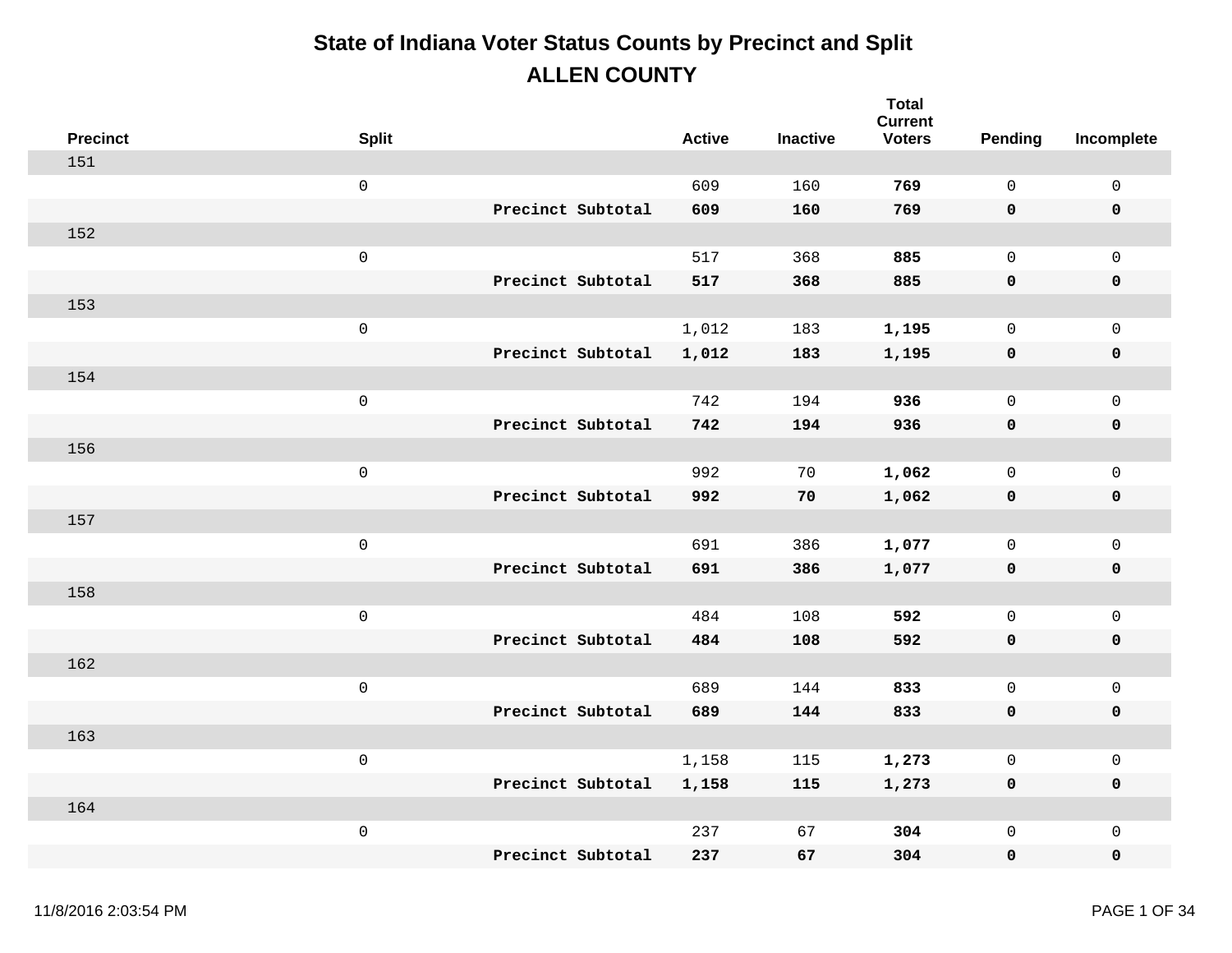| <b>Precinct</b> | <b>Split</b>        |                   | <b>Active</b> | <b>Inactive</b> | Total<br><b>Current</b><br><b>Voters</b> | Pending      | Incomplete          |
|-----------------|---------------------|-------------------|---------------|-----------------|------------------------------------------|--------------|---------------------|
| 166             |                     |                   |               |                 |                                          |              |                     |
|                 | $\mathsf{O}$        |                   | 1,114         | 207             | 1,321                                    | $\mathbf 0$  | $\mathsf{O}\xspace$ |
|                 |                     | Precinct Subtotal | 1,114         | 207             | 1,321                                    | $\mathbf 0$  | 0                   |
| 168             |                     |                   |               |                 |                                          |              |                     |
|                 | $\mathsf{O}\xspace$ |                   | 937           | 184             | 1,121                                    | $\mathsf{O}$ | $\mathsf{O}\xspace$ |
|                 |                     | Precinct Subtotal | 937           | 184             | 1,121                                    | $\mathbf 0$  | 0                   |
| 169             |                     |                   |               |                 |                                          |              |                     |
|                 | $\mathbf 0$         |                   | 897           | 168             | 1,065                                    | $\mathbf 0$  | $\mathsf{O}\xspace$ |
|                 |                     | Precinct Subtotal | 897           | 168             | 1,065                                    | $\mathbf 0$  | 0                   |
| 170             |                     |                   |               |                 |                                          |              |                     |
|                 | $\mathsf{O}\xspace$ |                   | 887           | 138             | 1,025                                    | $\mathbf 0$  | $\mathsf{O}$        |
|                 |                     | Precinct Subtotal | 887           | 138             | 1,025                                    | $\mathbf 0$  | 0                   |
| 171             |                     |                   |               |                 |                                          |              |                     |
|                 | $\mathbf 0$         |                   | 694           | 136             | 830                                      | $\mathbf 0$  | $\mathsf 0$         |
|                 |                     | Precinct Subtotal | 694           | 136             | 830                                      | 0            | 0                   |
| 172             |                     |                   |               |                 |                                          |              |                     |
|                 | $\mathsf{O}\xspace$ |                   | 1,019         | 141             | 1,160                                    | $\mathsf{O}$ | $\mathsf{O}$        |
|                 |                     | Precinct Subtotal | 1,019         | 141             | 1,160                                    | $\mathbf 0$  | 0                   |
| 174             |                     |                   |               |                 |                                          |              |                     |
|                 | $\mathbf 0$         |                   | 485           | 85              | 570                                      | $\mathsf{O}$ | $\mathsf{O}$        |
|                 |                     | Precinct Subtotal | 485           | 85              | 570                                      | 0            | 0                   |
| 175             |                     |                   |               |                 |                                          |              |                     |
|                 | $\mathsf{O}\xspace$ |                   | 667           | 122             | 789                                      | $\mathbf 0$  | $\mathsf{O}$        |
|                 |                     | Precinct Subtotal | 667           | 122             | 789                                      | 0            | 0                   |
| 176             |                     |                   |               |                 |                                          |              |                     |
|                 | $\mathbf 0$         |                   | 753           | 150             | 903                                      | $\mathsf{O}$ | $\mathsf{O}$        |
|                 |                     | Precinct Subtotal | 753           | 150             | 903                                      | 0            | 0                   |
| 177             |                     |                   |               |                 |                                          |              |                     |
|                 | $\mathbf 0$         |                   | 652           | 163             | 815                                      | $\mathsf{O}$ | $\mathsf{O}$        |
|                 |                     | Precinct Subtotal | 652           | 163             | 815                                      | 0            | 0                   |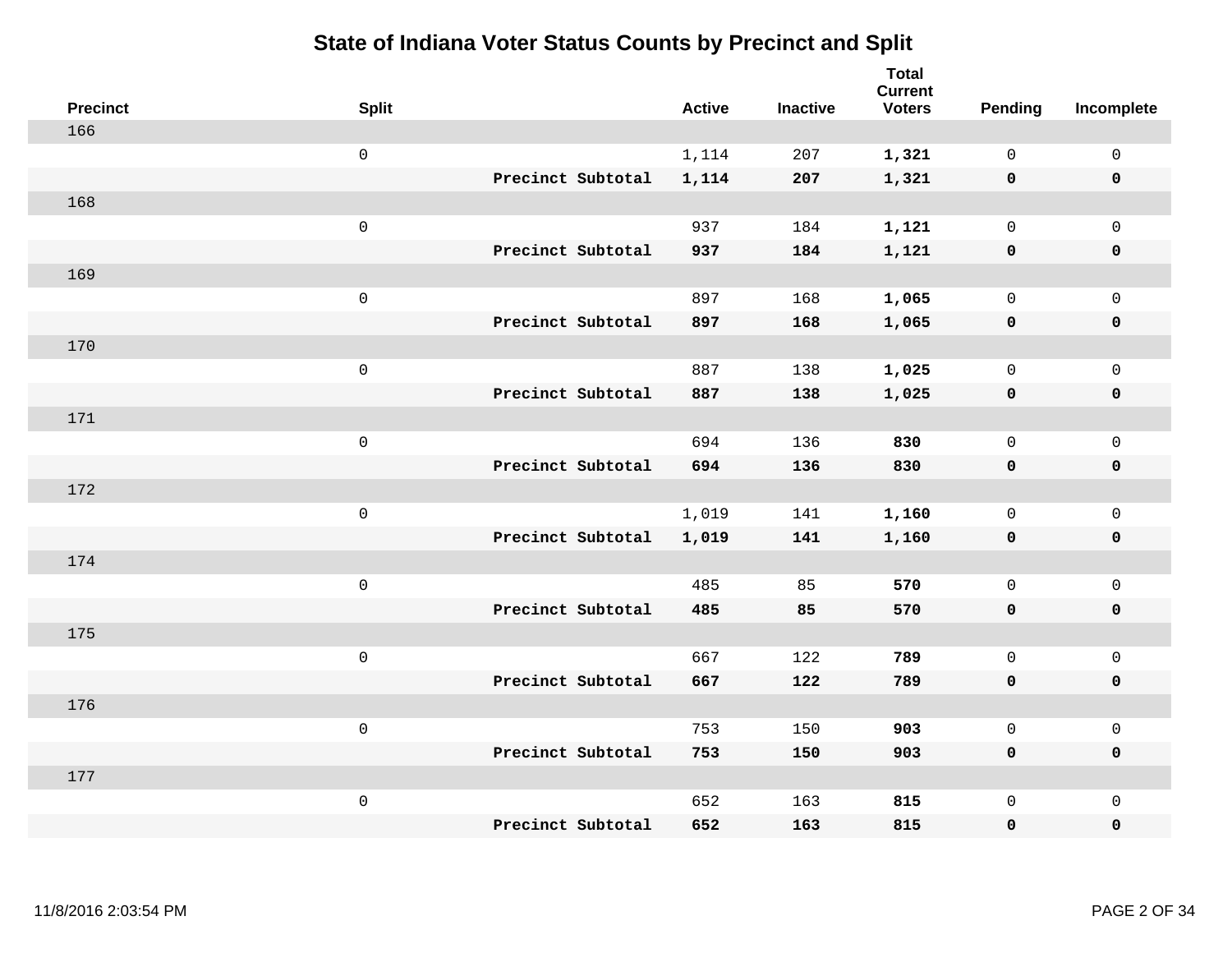| <b>Precinct</b> | <b>Split</b>        |                   | <b>Active</b> | <b>Inactive</b> | <b>Total</b><br><b>Current</b><br><b>Voters</b> | Pending      | Incomplete          |
|-----------------|---------------------|-------------------|---------------|-----------------|-------------------------------------------------|--------------|---------------------|
| 178             |                     |                   |               |                 |                                                 |              |                     |
|                 | $\mathsf{O}$        |                   | 1,040         | 140             | 1,180                                           | $\mathbf 0$  | $\mathsf{O}\xspace$ |
|                 |                     | Precinct Subtotal | 1,040         | 140             | 1,180                                           | $\mathbf 0$  | $\pmb{0}$           |
| 179             |                     |                   |               |                 |                                                 |              |                     |
|                 | $\mathsf{O}\xspace$ |                   | 969           | 194             | 1,163                                           | $\mathbf 0$  | $\mathsf{O}\xspace$ |
|                 |                     | Precinct Subtotal | 969           | 194             | 1,163                                           | $\mathbf 0$  | $\pmb{0}$           |
| 180             |                     |                   |               |                 |                                                 |              |                     |
|                 | $\mathbf 0$         |                   | 890           | 118             | 1,008                                           | $\mathsf{O}$ | $\mathsf{O}\xspace$ |
|                 |                     | Precinct Subtotal | 890           | 118             | 1,008                                           | $\mathbf 0$  | 0                   |
| 181             |                     |                   |               |                 |                                                 |              |                     |
|                 | $\mathsf{O}\xspace$ |                   | 658           | 120             | 778                                             | $\mathsf{O}$ | $\mathsf{O}\xspace$ |
|                 |                     | Precinct Subtotal | 658           | 120             | 778                                             | $\mathbf 0$  | 0                   |
| 183             |                     |                   |               |                 |                                                 |              |                     |
|                 | $\mathbf 0$         |                   | 781           | 156             | 937                                             | $\mathbf 0$  | $\mathsf{O}\xspace$ |
|                 |                     | Precinct Subtotal | 781           | 156             | 937                                             | $\mathbf 0$  | 0                   |
| 184             |                     |                   |               |                 |                                                 |              |                     |
|                 | $\mathsf{O}\xspace$ |                   | 713           | 129             | 842                                             | $\mathsf{O}$ | $\mathsf{O}\xspace$ |
|                 |                     | Precinct Subtotal | 713           | 129             | 842                                             | $\mathbf 0$  | 0                   |
| 185             |                     |                   |               |                 |                                                 |              |                     |
|                 | $\mathbf 0$         |                   | 1,088         | 128             | 1,216                                           | $\mathbf 0$  | $\mathsf{O}$        |
|                 |                     | Precinct Subtotal | 1,088         | 128             | 1,216                                           | $\mathbf 0$  | 0                   |
| 186             |                     |                   |               |                 |                                                 |              |                     |
|                 | $\mathsf{O}\xspace$ |                   | 1,233         | 150             | 1,383                                           | $\mathsf{O}$ | $\mathsf{O}\xspace$ |
|                 |                     | Precinct Subtotal | 1,233         | 150             | 1,383                                           | 0            | 0                   |
| 187             |                     |                   |               |                 |                                                 |              |                     |
|                 | $\mathsf 0$         |                   | 704           | 154             | 858                                             | $\mathsf{O}$ | $\mathsf 0$         |
|                 |                     | Precinct Subtotal | 704           | 154             | 858                                             | 0            | 0                   |
| 188             |                     |                   |               |                 |                                                 |              |                     |
|                 | $\mathbf 0$         |                   | 926           | 137             | 1,063                                           | $\mathsf{O}$ | $\mathsf{O}$        |
|                 |                     | Precinct Subtotal | 926           | 137             | 1,063                                           | 0            | 0                   |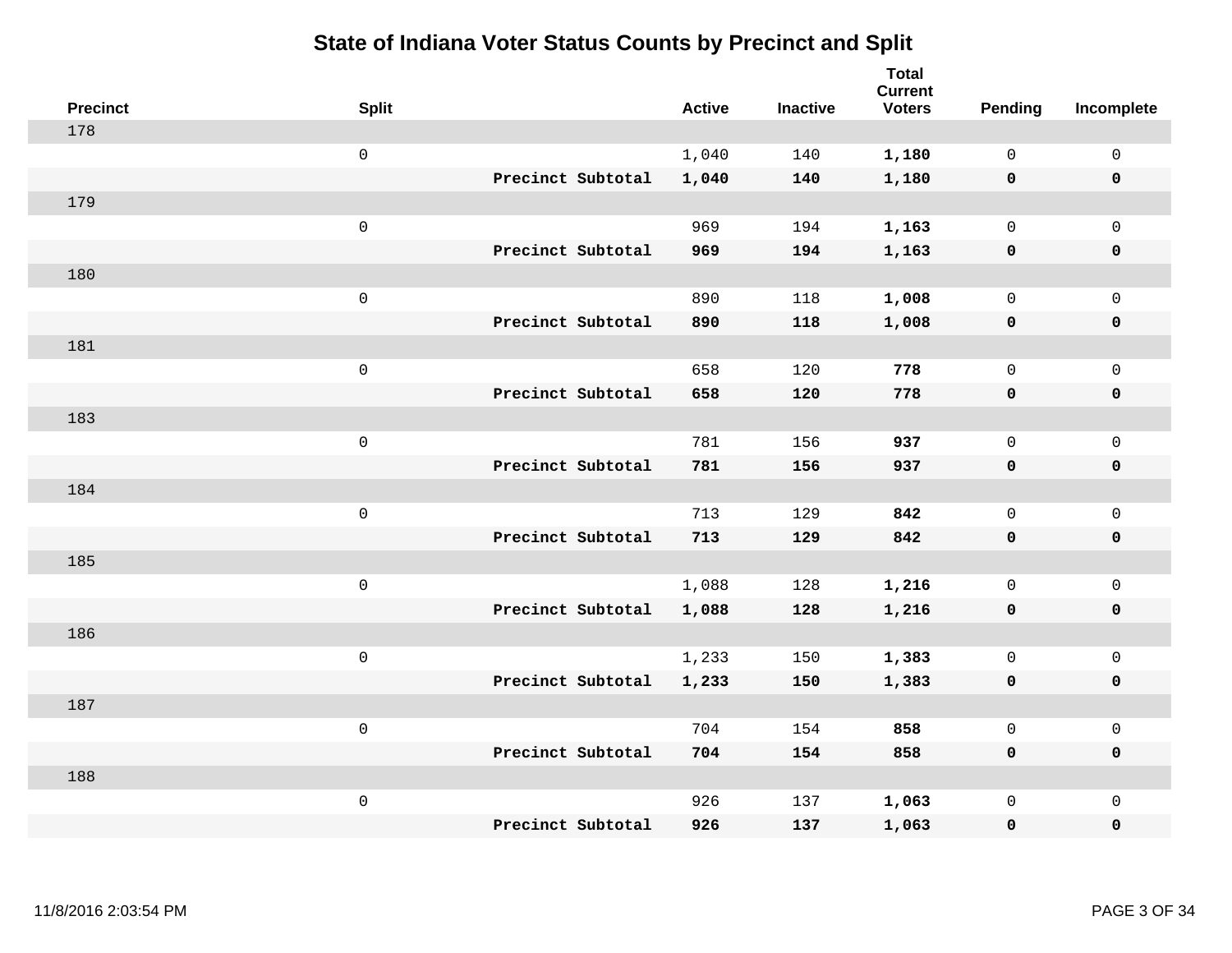| <b>Precinct</b> | <b>Split</b>        |                   | <b>Active</b> | <b>Inactive</b> | <b>Total</b><br><b>Current</b><br><b>Voters</b> | <b>Pending</b> | Incomplete          |
|-----------------|---------------------|-------------------|---------------|-----------------|-------------------------------------------------|----------------|---------------------|
| 189             |                     |                   |               |                 |                                                 |                |                     |
|                 | $\mathsf{O}$        |                   | 1,038         | 165             | 1,203                                           | $\mathbf{0}$   | $\mathsf{O}$        |
|                 |                     | Precinct Subtotal | 1,038         | 165             | 1,203                                           | $\mathbf 0$    | $\mathbf 0$         |
| 190             |                     |                   |               |                 |                                                 |                |                     |
|                 | $\mathsf{O}\xspace$ |                   | 1,287         | 238             | 1,525                                           | $\mathbf{0}$   | $\mathbf 0$         |
|                 |                     | Precinct Subtotal | 1,287         | 238             | 1,525                                           | 0              | $\mathbf 0$         |
| 192             |                     |                   |               |                 |                                                 |                |                     |
|                 | $\mathsf 0$         |                   | 680           | 297             | 977                                             | 0              | $\mathsf{O}$        |
|                 |                     | Precinct Subtotal | 680           | 297             | 977                                             | 0              | 0                   |
| 193             |                     |                   |               |                 |                                                 |                |                     |
|                 | $\mathsf 0$         |                   | 94            | 5               | 99                                              | 0              | $\mathsf{O}$        |
|                 |                     | Precinct Subtotal | 94            | 5               | 99                                              | 0              | $\mathbf 0$         |
| 194             |                     |                   |               |                 |                                                 |                |                     |
|                 | $\mathsf 0$         |                   | 1,128         | 168             | 1,296                                           | $\mathsf{O}$   | $\mathbf 0$         |
|                 |                     | Precinct Subtotal | 1,128         | 168             | 1,296                                           | 0              | $\mathbf 0$         |
| 195             |                     |                   |               |                 |                                                 |                |                     |
|                 | $\mathsf{O}\xspace$ |                   | 1,078         | 129             | 1,207                                           | 0              | $\mathbf 0$         |
|                 |                     | Precinct Subtotal | 1,078         | 129             | 1,207                                           | 0              | $\mathbf 0$         |
| 196             |                     |                   |               |                 |                                                 |                |                     |
|                 | $\mathsf{O}\xspace$ |                   | 8             | $\mathbf{1}$    | 9                                               | $\mathsf{O}$   | $\mathsf{O}\xspace$ |
|                 |                     | Precinct Subtotal | 8             | $\mathbf{1}$    | 9                                               | 0              | $\mathbf 0$         |
| 197             |                     |                   |               |                 |                                                 |                |                     |
|                 | $\mathsf{O}\xspace$ |                   | 493           | 73              | 566                                             | $\mathbf{0}$   | $\mathbf 0$         |
|                 |                     | Precinct Subtotal | 493           | 73              | 566                                             | 0              | $\pmb{0}$           |
| 200             |                     |                   |               |                 |                                                 |                |                     |
|                 | $\mathsf 0$         |                   | 531           | 223             | 754                                             | 0              | $\mathsf{O}$        |
|                 |                     | Precinct Subtotal | 531           | 223             | 754                                             | 0              | $\mathbf 0$         |
| 203             |                     |                   |               |                 |                                                 |                |                     |
|                 | $\mathbf 0$         |                   | 909           | 176             | 1,085                                           | 0              | $\mathsf{O}$        |
|                 |                     | Precinct Subtotal | 909           | 176             | 1,085                                           | 0              | $\mathbf 0$         |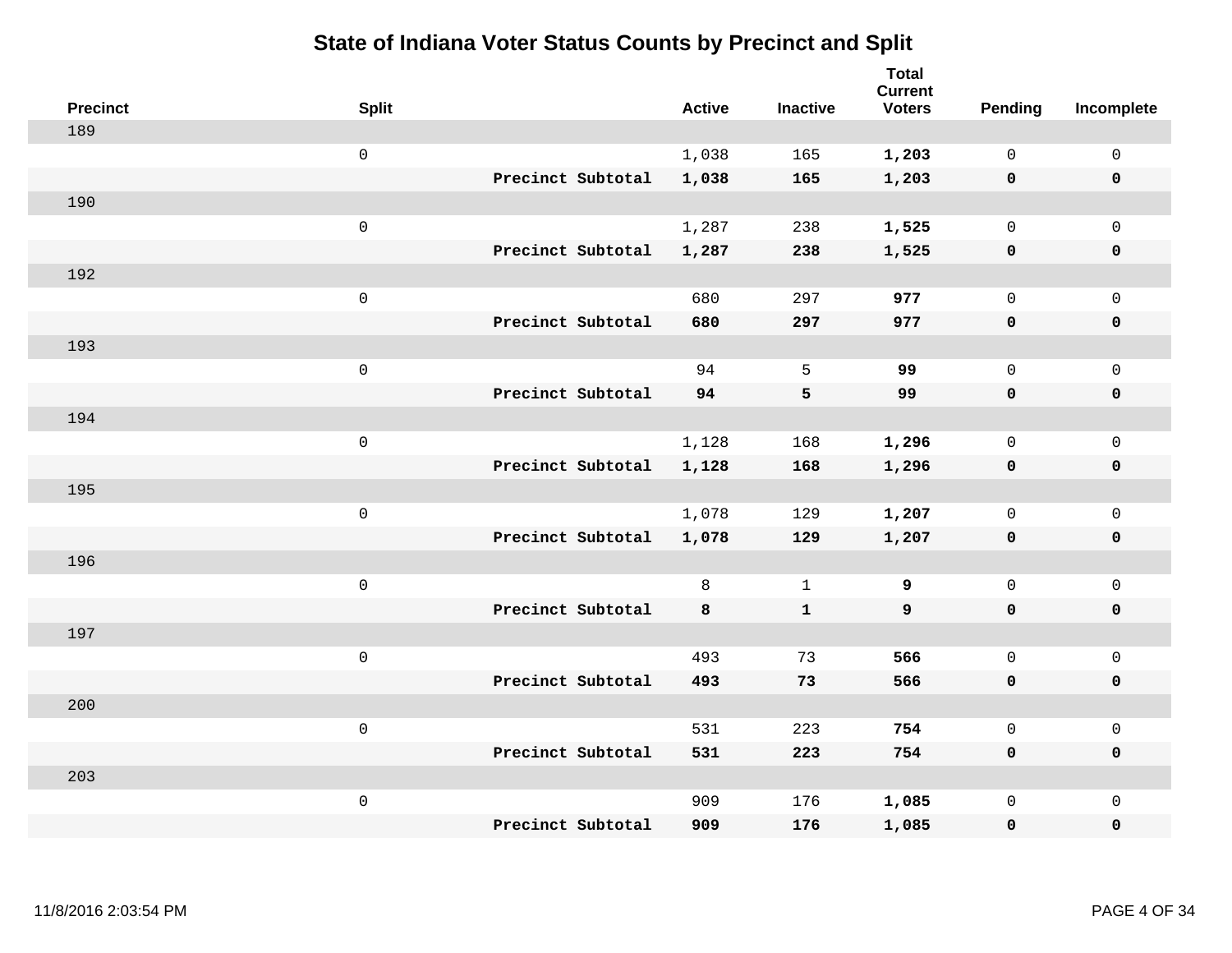| <b>Precinct</b> | <b>Split</b>        |                   | <b>Active</b> | <b>Inactive</b> | <b>Total</b><br><b>Current</b><br><b>Voters</b> | Pending      | Incomplete          |
|-----------------|---------------------|-------------------|---------------|-----------------|-------------------------------------------------|--------------|---------------------|
| 204             |                     |                   |               |                 |                                                 |              |                     |
|                 | $\mathsf{O}\xspace$ |                   | 994           | 182             | 1,176                                           | $\mathbf 0$  | $\mathsf{O}\xspace$ |
|                 |                     | Precinct Subtotal | 994           | 182             | 1,176                                           | $\mathbf 0$  | $\pmb{0}$           |
| 205             |                     |                   |               |                 |                                                 |              |                     |
|                 | $\mathsf{O}\xspace$ |                   | 751           | 79              | 830                                             | $\mathbf 0$  | $\mathbf{0}$        |
|                 |                     | Precinct Subtotal | 751           | 79              | 830                                             | $\mathbf 0$  | $\pmb{0}$           |
| 207             |                     |                   |               |                 |                                                 |              |                     |
|                 | $\mathsf{O}\xspace$ |                   | 1,208         | 182             | 1,390                                           | 0            | $\mathsf{O}\xspace$ |
|                 |                     | Precinct Subtotal | 1,208         | 182             | 1,390                                           | 0            | 0                   |
| 209             |                     |                   |               |                 |                                                 |              |                     |
|                 | $\mathsf{O}\xspace$ |                   | 519           | 126             | 645                                             | $\mathbf 0$  | $\mathsf{O}$        |
|                 |                     | Precinct Subtotal | 519           | 126             | 645                                             | $\mathbf 0$  | 0                   |
| 210             |                     |                   |               |                 |                                                 |              |                     |
|                 | $\mathsf{O}\xspace$ |                   | 915           | 174             | 1,089                                           | $\mathbf 0$  | $\mathsf{O}\xspace$ |
|                 |                     | Precinct Subtotal | 915           | 174             | 1,089                                           | 0            | 0                   |
| 211             |                     |                   |               |                 |                                                 |              |                     |
|                 | $\mathsf{O}\xspace$ |                   | 573           | 139             | 712                                             | $\mathbf 0$  | $\mathsf{O}\xspace$ |
|                 |                     | Precinct Subtotal | 573           | 139             | 712                                             | $\mathbf 0$  | 0                   |
| 212             |                     |                   |               |                 |                                                 |              |                     |
|                 | $\mathsf{O}\xspace$ |                   | 504           | 171             | 675                                             | $\mathbf 0$  | $\mathsf{O}$        |
|                 |                     | Precinct Subtotal | 504           | 171             | 675                                             | 0            | 0                   |
| 213             |                     |                   |               |                 |                                                 |              |                     |
|                 | $\mathsf 0$         |                   | 1,182         | 405             | 1,587                                           | 0            | $\mathsf{O}$        |
|                 |                     | Precinct Subtotal | 1,182         | 405             | 1,587                                           | 0            | 0                   |
| 214             |                     |                   |               |                 |                                                 |              |                     |
|                 | $\mathsf 0$         |                   | 389           | 274             | 663                                             | $\mathsf{O}$ | $\mathsf{O}$        |
|                 |                     | Precinct Subtotal | 389           | 274             | 663                                             | 0            | 0                   |
| 216             |                     |                   |               |                 |                                                 |              |                     |
|                 | $\mathsf 0$         |                   | 293           | 226             | 519                                             | $\mathsf{O}$ | $\mathsf{O}$        |
|                 |                     | Precinct Subtotal | 293           | 226             | 519                                             | 0            | 0                   |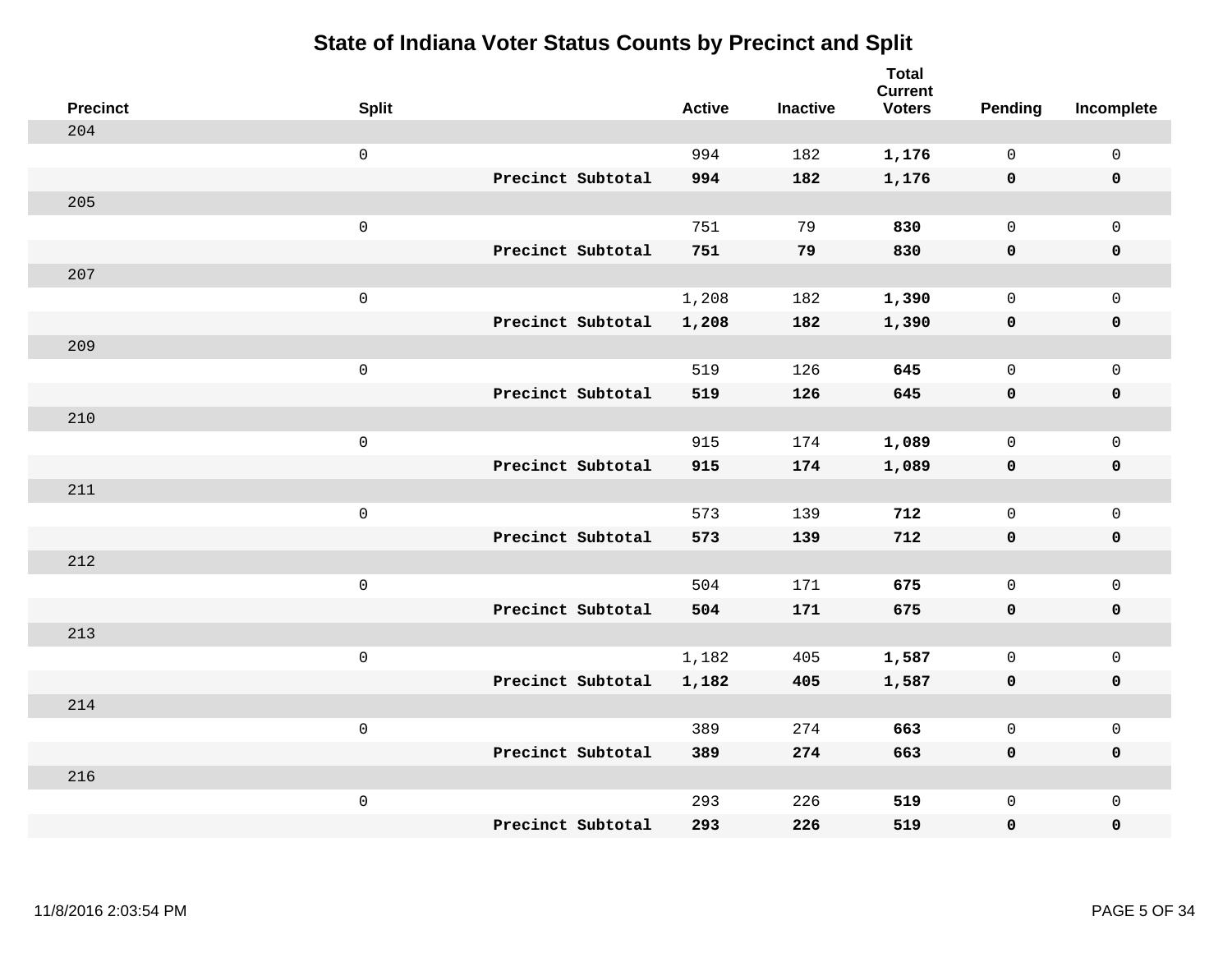| <b>Precinct</b> | <b>Split</b>        |                   | <b>Active</b> | <b>Inactive</b> | <b>Total</b><br><b>Current</b><br><b>Voters</b> | <b>Pending</b> | Incomplete          |
|-----------------|---------------------|-------------------|---------------|-----------------|-------------------------------------------------|----------------|---------------------|
| 217             |                     |                   |               |                 |                                                 |                |                     |
|                 | $\mathsf{O}\xspace$ |                   | 734           | 120             | 854                                             | $\mathbf 0$    | $\mathsf{O}\xspace$ |
|                 |                     | Precinct Subtotal | 734           | 120             | 854                                             | $\mathbf 0$    | $\mathbf 0$         |
| 218             |                     |                   |               |                 |                                                 |                |                     |
|                 | $\mathsf{O}\xspace$ |                   | 939           | 188             | 1,127                                           | $\mathbf 0$    | $\mathsf{O}$        |
|                 |                     | Precinct Subtotal | 939           | 188             | 1,127                                           | $\mathbf 0$    | 0                   |
| 250             |                     |                   |               |                 |                                                 |                |                     |
|                 | $\mathsf 0$         |                   | 612           | 95              | 707                                             | $\mathbf 0$    | $\mathsf{O}\xspace$ |
|                 |                     | Precinct Subtotal | 612           | 95              | 707                                             | $\mathbf 0$    | $\pmb{0}$           |
| 255             |                     |                   |               |                 |                                                 |                |                     |
|                 | $\mathsf{O}\xspace$ |                   | 953           | 87              | 1,040                                           | $\mathbf 0$    | $\mathsf{O}$        |
|                 |                     | Precinct Subtotal | 953           | 87              | 1,040                                           | $\mathbf 0$    | 0                   |
| 256             |                     |                   |               |                 |                                                 |                |                     |
|                 | $\mathsf{O}\xspace$ |                   | 921           | 155             | 1,076                                           | $\mathbf 0$    | $\mathsf{O}\xspace$ |
|                 |                     | Precinct Subtotal | 921           | 155             | 1,076                                           | 0              | 0                   |
| 257             |                     |                   |               |                 |                                                 |                |                     |
|                 | $\mathsf 0$         |                   | 757           | 133             | 890                                             | $\mathbf 0$    | $\mathsf{O}$        |
|                 |                     | Precinct Subtotal | 757           | 133             | 890                                             | 0              | 0                   |
| 258             |                     |                   |               |                 |                                                 |                |                     |
|                 | $\mathsf 0$         |                   | 655           | 107             | 762                                             | $\mathsf{O}$   | $\mathsf{O}$        |
|                 |                     | Precinct Subtotal | 655           | 107             | 762                                             | $\mathbf 0$    | 0                   |
| 259             |                     |                   |               |                 |                                                 |                |                     |
|                 | $\mathsf{O}\xspace$ |                   | 564           | 116             | 680                                             | $\mathsf{O}$   | $\mathsf{O}$        |
|                 |                     | Precinct Subtotal | 564           | 116             | 680                                             | $\mathbf 0$    | 0                   |
| 260             |                     |                   |               |                 |                                                 |                |                     |
|                 | $\mathsf 0$         |                   | 925           | 363             | 1,288                                           | $\mathbf 0$    | $\mathsf{O}$        |
|                 |                     | Precinct Subtotal | 925           | 363             | 1,288                                           | 0              | 0                   |
| 261             |                     |                   |               |                 |                                                 |                |                     |
|                 | $\mathsf 0$         |                   | 717           | 90              | 807                                             | $\mathsf{O}$   | $\mathsf{O}$        |
|                 |                     | Precinct Subtotal | 717           | 90              | 807                                             | 0              | 0                   |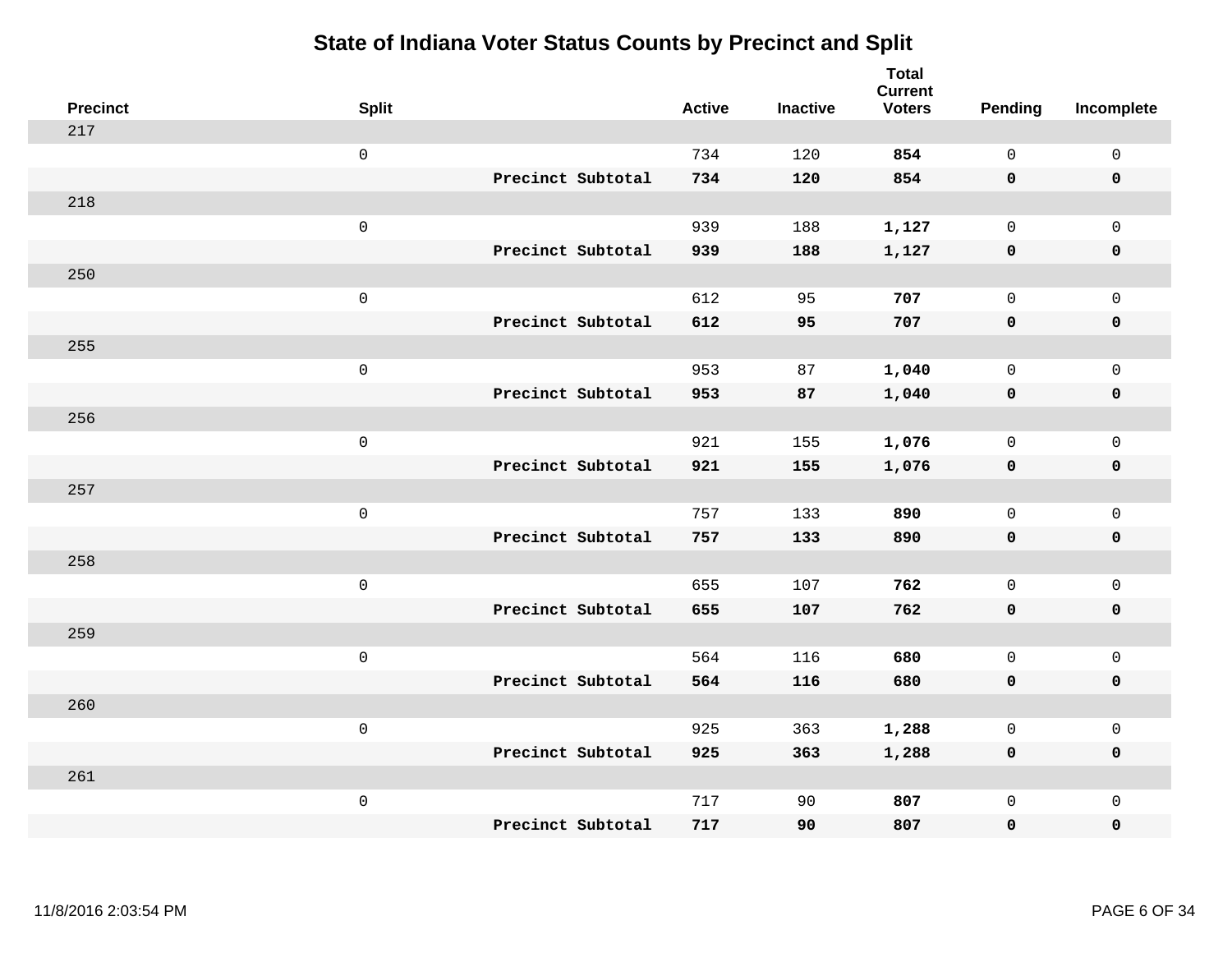| <b>Precinct</b> | <b>Split</b>        |                   | <b>Active</b> | <b>Inactive</b> | <b>Total</b><br><b>Current</b><br><b>Voters</b> | Pending      | Incomplete          |
|-----------------|---------------------|-------------------|---------------|-----------------|-------------------------------------------------|--------------|---------------------|
| 262             |                     |                   |               |                 |                                                 |              |                     |
|                 | $\mathsf 0$         |                   | 223           | 55              | 278                                             | $\mathsf{O}$ | $\mathsf{O}\xspace$ |
|                 |                     | Precinct Subtotal | 223           | 55              | 278                                             | $\mathbf 0$  | 0                   |
| 263             |                     |                   |               |                 |                                                 |              |                     |
|                 | $\mathsf 0$         |                   | 424           | 86              | 510                                             | $\mathsf{O}$ | $\mathsf{O}$        |
|                 |                     | Precinct Subtotal | 424           | 86              | 510                                             | $\mathbf 0$  | 0                   |
| 270             |                     |                   |               |                 |                                                 |              |                     |
|                 | $\mathsf 0$         |                   | 536           | 136             | 672                                             | $\mathbf 0$  | $\mathsf{O}\xspace$ |
|                 |                     | Precinct Subtotal | 536           | 136             | 672                                             | 0            | $\pmb{0}$           |
| 285             |                     |                   |               |                 |                                                 |              |                     |
|                 | $\mathsf 0$         |                   | 623           | 34              | 657                                             | $\mathsf{O}$ | $\mathsf{O}$        |
|                 |                     | Precinct Subtotal | 623           | 34              | 657                                             | $\mathbf 0$  | 0                   |
| 286             |                     |                   |               |                 |                                                 |              |                     |
|                 | $\mathsf 0$         |                   | 925           | 155             | 1,080                                           | $\mathbf{0}$ | $\mathsf{O}$        |
|                 |                     | Precinct Subtotal | 925           | 155             | 1,080                                           | $\mathbf 0$  | $\pmb{0}$           |
| 287             |                     |                   |               |                 |                                                 |              |                     |
|                 | $\mathsf{O}\xspace$ |                   | 1,025         | 163             | 1,188                                           | $\mathbf{0}$ | $\mathsf{O}$        |
|                 |                     | Precinct Subtotal | 1,025         | 163             | 1,188                                           | $\mathbf 0$  | $\pmb{0}$           |
| 288             |                     |                   |               |                 |                                                 |              |                     |
|                 | $\mathsf 0$         |                   | 982           | 57              | 1,039                                           | $\mathbf{1}$ | $\mathsf 0$         |
|                 |                     | Precinct Subtotal | 982           | 57              | 1,039                                           | $\mathbf{1}$ | 0                   |
| 289             |                     |                   |               |                 |                                                 |              |                     |
|                 | $\mathsf 0$         |                   | 1,326         | 83              | 1,409                                           | $\mathbf 0$  | $\mathsf{O}\xspace$ |
|                 |                     | Precinct Subtotal | 1,326         | 83              | 1,409                                           | 0            | 0                   |
| 290             |                     |                   |               |                 |                                                 |              |                     |
|                 | $\mathsf 0$         |                   | 613           | 212             | 825                                             | $\mathbf 0$  | $\mathsf 0$         |
|                 |                     | Precinct Subtotal | 613           | 212             | 825                                             | 0            | 0                   |
| 291             | $\mathsf 0$         |                   |               |                 |                                                 |              |                     |
|                 |                     | Precinct Subtotal | 595           | 85<br>85        | 680<br>680                                      | $\mathsf{O}$ | $\mathsf{O}$        |
|                 |                     |                   | 595           |                 |                                                 | 0            | 0                   |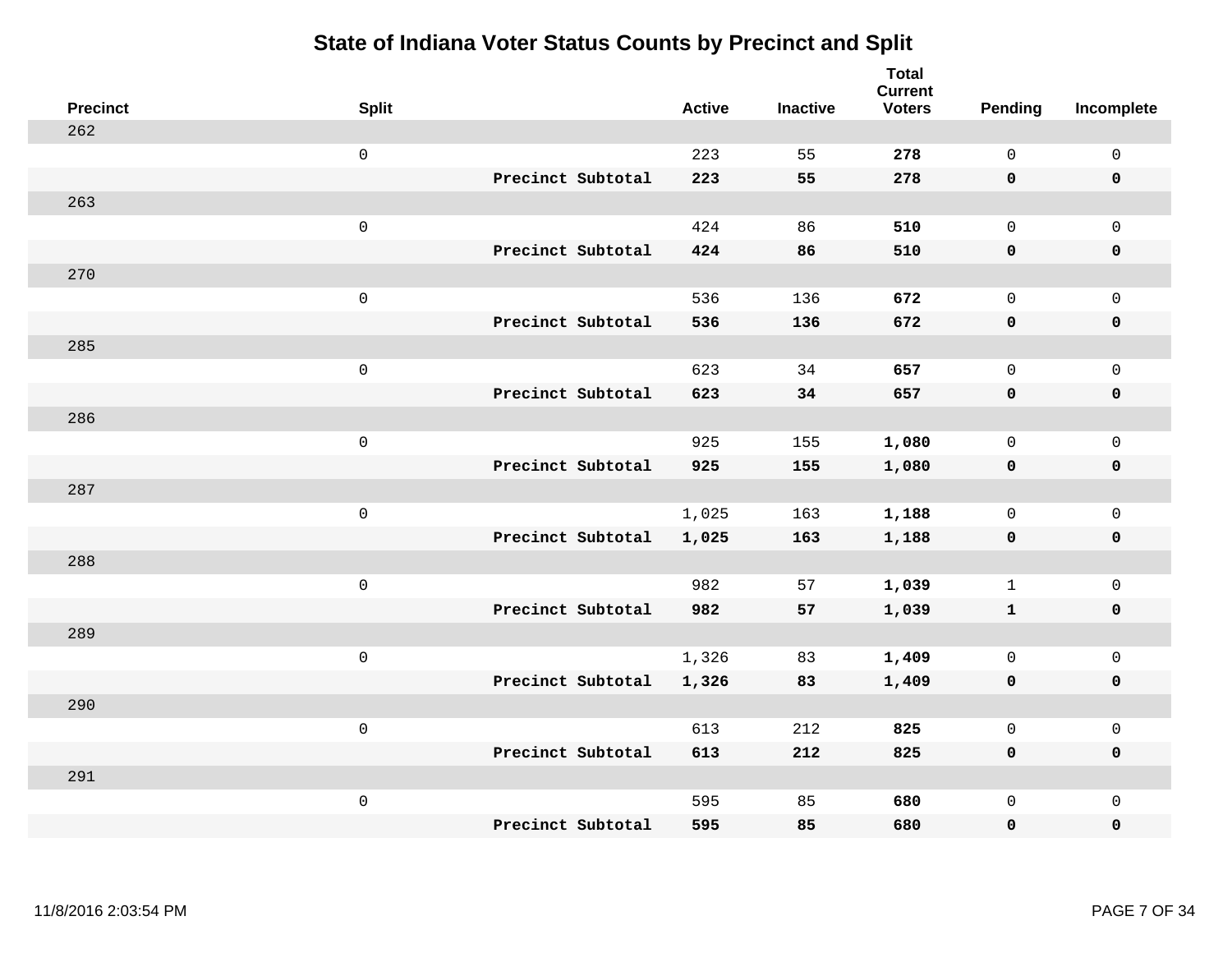| <b>Precinct</b> | <b>Split</b>        |                   | <b>Active</b> | <b>Inactive</b> | <b>Total</b><br><b>Current</b><br><b>Voters</b> | <b>Pending</b> | Incomplete          |
|-----------------|---------------------|-------------------|---------------|-----------------|-------------------------------------------------|----------------|---------------------|
| 292             |                     |                   |               |                 |                                                 |                |                     |
|                 | $\mathsf 0$         |                   | 518           | 333             | 851                                             | $\mathsf{O}$   | $\mathsf 0$         |
|                 |                     | Precinct Subtotal | 518           | 333             | 851                                             | $\mathbf 0$    | $\mathbf 0$         |
| 293             |                     |                   |               |                 |                                                 |                |                     |
|                 | $\mathsf{O}\xspace$ |                   | 1,037         | 158             | 1,195                                           | $\mathbf 0$    | $\mathsf{O}$        |
|                 |                     | Precinct Subtotal | 1,037         | 158             | 1,195                                           | $\mathbf 0$    | 0                   |
| 294             |                     |                   |               |                 |                                                 |                |                     |
|                 | $\mathsf 0$         |                   | 321           | 86              | 407                                             | $\mathbf{0}$   | $\mathsf{O}\xspace$ |
|                 |                     | Precinct Subtotal | 321           | 86              | 407                                             | $\mathbf 0$    | $\pmb{0}$           |
| 296             |                     |                   |               |                 |                                                 |                |                     |
|                 | $\mathsf 0$         |                   | 608           | 282             | 890                                             | $\mathbf 0$    | $\mathsf{O}$        |
|                 |                     | Precinct Subtotal | 608           | 282             | 890                                             | 0              | 0                   |
| 297             |                     |                   |               |                 |                                                 |                |                     |
|                 | $\mathsf{O}\xspace$ |                   | 779           | 271             | 1,050                                           | $\mathbf 0$    | $\mathsf{O}\xspace$ |
|                 |                     | Precinct Subtotal | 779           | 271             | 1,050                                           | 0              | 0                   |
| 298             |                     |                   |               |                 |                                                 |                |                     |
|                 | $\mathsf 0$         |                   | 528           | 128             | 656                                             | $\mathbf 0$    | $\mathsf{O}$        |
|                 |                     | Precinct Subtotal | 528           | 128             | 656                                             | 0              | 0                   |
| 303             |                     |                   |               |                 |                                                 |                |                     |
|                 | $\mathsf 0$         |                   | 312           | 114             | 426                                             | $\mathsf{O}$   | $\mathsf{O}$        |
|                 |                     | Precinct Subtotal | 312           | 114             | 426                                             | $\mathbf 0$    | 0                   |
| 304             |                     |                   |               |                 |                                                 |                |                     |
|                 | $\mathsf{O}\xspace$ |                   | 662           | 271             | 933                                             | $\mathsf{O}$   | $\mathsf{O}$        |
|                 |                     | Precinct Subtotal | 662           | 271             | 933                                             | 0              | 0                   |
| 305             |                     |                   |               |                 |                                                 |                |                     |
|                 | $\mathsf 0$         |                   | 551           | 118             | 669                                             | $\mathbf 0$    | $\mathsf{O}$        |
|                 |                     | Precinct Subtotal | 551           | 118             | 669                                             | 0              | 0                   |
| 306             |                     |                   |               |                 |                                                 |                |                     |
|                 | $\mathsf 0$         |                   | 761           | 157             | 918                                             | $\mathsf{O}$   | $\mathsf{O}$        |
|                 |                     | Precinct Subtotal | 761           | 157             | 918                                             | 0              | 0                   |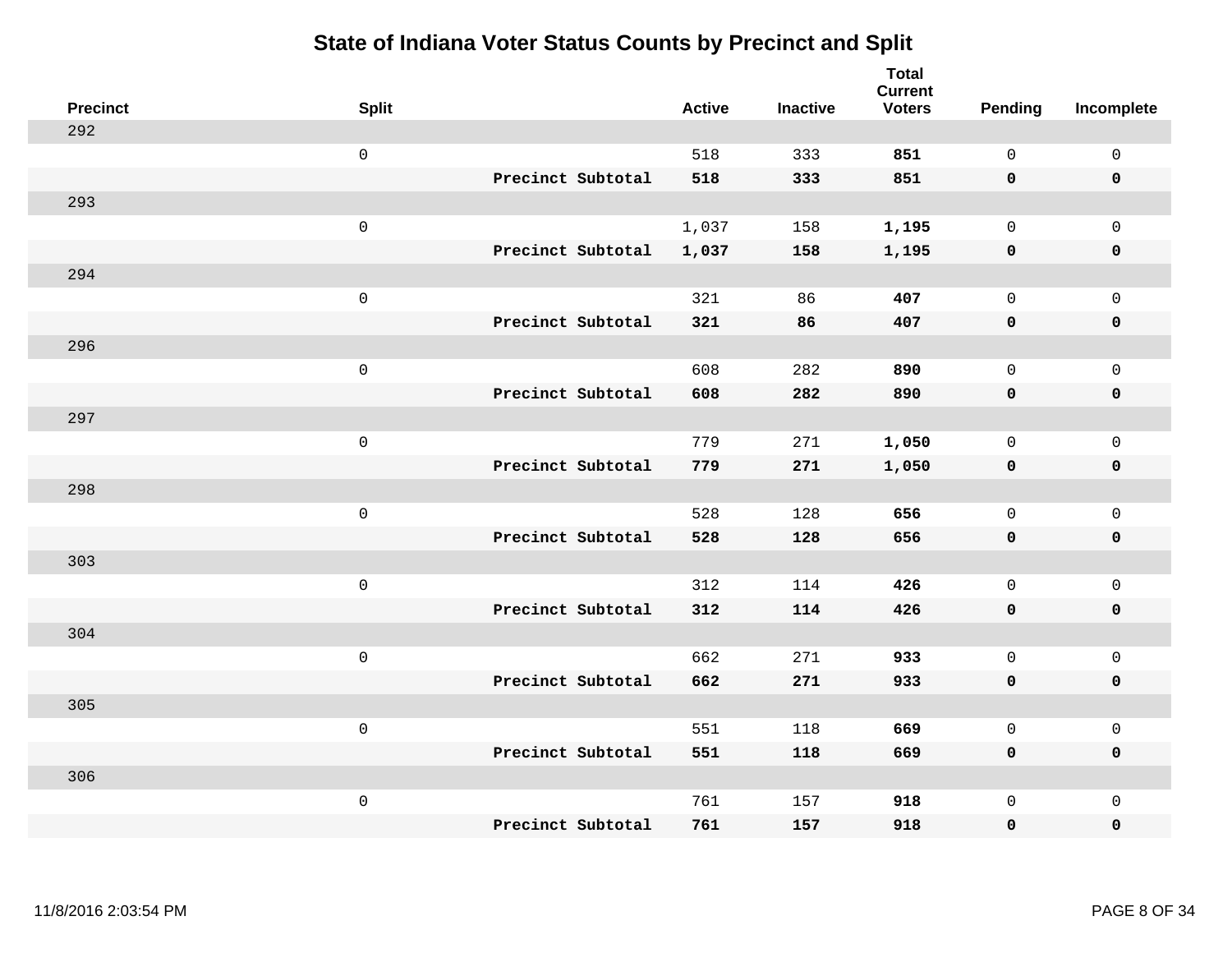| <b>Precinct</b> | <b>Split</b>        |                   | <b>Active</b> | <b>Inactive</b> | <b>Total</b><br><b>Current</b><br><b>Voters</b> | <b>Pending</b> | Incomplete  |
|-----------------|---------------------|-------------------|---------------|-----------------|-------------------------------------------------|----------------|-------------|
| 307             |                     |                   |               |                 |                                                 |                |             |
|                 | $\mathsf{O}\xspace$ |                   | 818           | 107             | 925                                             | $\mathbf 0$    | $\mathsf 0$ |
|                 |                     | Precinct Subtotal | 818           | 107             | 925                                             | $\mathbf 0$    | $\mathbf 0$ |
| 308             |                     |                   |               |                 |                                                 |                |             |
|                 | $\mathsf 0$         |                   | 657           | 118             | 775                                             | $\mathsf{O}$   | $\mathbf 0$ |
|                 |                     | Precinct Subtotal | 657           | 118             | 775                                             | $\mathbf 0$    | $\mathbf 0$ |
| 309             |                     |                   |               |                 |                                                 |                |             |
|                 | $\mathsf 0$         |                   | 926           | 285             | 1,211                                           | $\mathbf 0$    | $\mathsf 0$ |
|                 |                     | Precinct Subtotal | 926           | 285             | 1,211                                           | $\mathbf 0$    | $\mathbf 0$ |
| 310             |                     |                   |               |                 |                                                 |                |             |
|                 | $\mathbf 0$         |                   | 708           | 287             | 995                                             | $\mathbf 0$    | $\mathsf 0$ |
|                 |                     | Precinct Subtotal | 708           | 287             | 995                                             | $\mathbf 0$    | $\mathbf 0$ |
| 311             |                     |                   |               |                 |                                                 |                |             |
|                 | $\mathsf 0$         |                   | 944           | 182             | 1,126                                           | $\mathbf 0$    | $\mathsf 0$ |
|                 |                     | Precinct Subtotal | 944           | 182             | 1,126                                           | 0              | $\mathbf 0$ |
| 312             |                     |                   |               |                 |                                                 |                |             |
|                 | $\mathbf 0$         |                   | 945           | 241             | 1,186                                           | $\mathsf{O}$   | $\mathsf 0$ |
|                 |                     | Precinct Subtotal | 945           | 241             | 1,186                                           | $\mathbf 0$    | $\mathbf 0$ |
| 313             |                     |                   |               |                 |                                                 |                |             |
|                 | $\mathbf 0$         |                   | 634           | 168             | 802                                             | $\mathbf 0$    | $\mathsf 0$ |
|                 |                     | Precinct Subtotal | 634           | 168             | 802                                             | 0              | $\mathbf 0$ |
| 314             |                     |                   |               |                 |                                                 |                |             |
|                 | $\mathbf 0$         |                   | 946           | 391             | 1,337                                           | $\mathbf 0$    | $\mathsf 0$ |
|                 |                     | Precinct Subtotal | 946           | 391             | 1,337                                           | $\mathbf 0$    | $\mathbf 0$ |
| 315             |                     |                   |               |                 |                                                 |                |             |
|                 | $\mathsf 0$         |                   | 785           | 316             | 1,101                                           | 0              | $\mathsf 0$ |
|                 |                     | Precinct Subtotal | 785           | 316             | 1,101                                           | $\mathbf 0$    | $\mathbf 0$ |
| 316             |                     |                   |               |                 |                                                 |                |             |
|                 | $\mathbf 0$         |                   | 948           | 149             | 1,097                                           | $\mathsf{O}$   | $\mathbf 0$ |
|                 |                     | Precinct Subtotal | 948           | 149             | 1,097                                           | 0              | $\pmb{0}$   |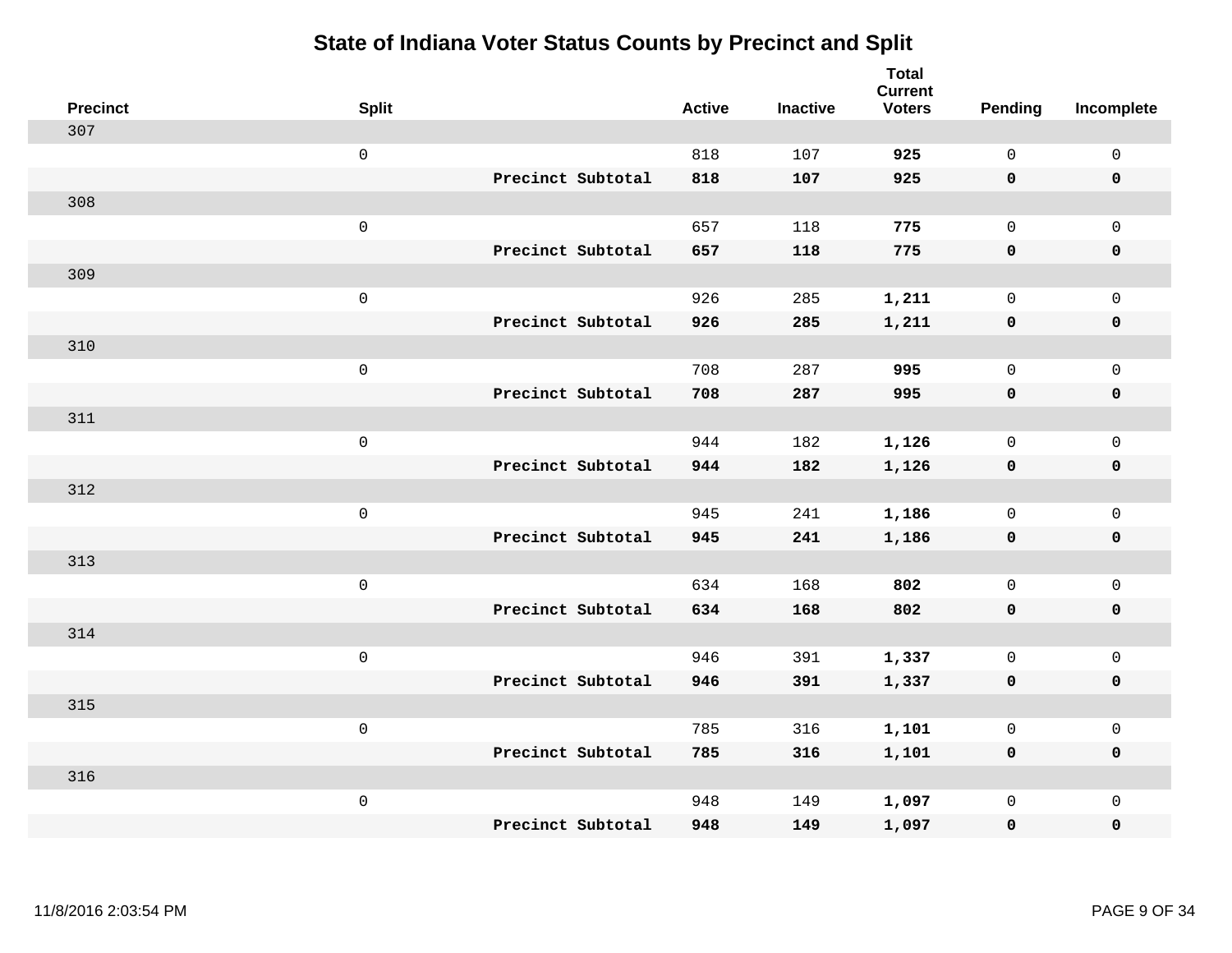| <b>Precinct</b> | <b>Split</b>        |                   | <b>Active</b> | <b>Inactive</b> | <b>Total</b><br><b>Current</b><br><b>Voters</b> | <b>Pending</b> | Incomplete          |
|-----------------|---------------------|-------------------|---------------|-----------------|-------------------------------------------------|----------------|---------------------|
| 317             |                     |                   |               |                 |                                                 |                |                     |
|                 | $\mathsf 0$         |                   | 188           | 202             | 390                                             | $\mathbf{0}$   | $\mathsf 0$         |
|                 |                     | Precinct Subtotal | 188           | 202             | 390                                             | $\mathbf 0$    | $\mathbf 0$         |
| 318             |                     |                   |               |                 |                                                 |                |                     |
|                 | $\mathsf 0$         |                   | 986           | 124             | 1,110                                           | 0              | $\mathsf{O}$        |
|                 |                     | Precinct Subtotal | 986           | 124             | 1,110                                           | $\mathbf 0$    | $\pmb{0}$           |
| 319             |                     |                   |               |                 |                                                 |                |                     |
|                 | $\mathsf 0$         |                   | 326           | 32              | 358                                             | $\mathbf{0}$   | $\mathbf 0$         |
|                 |                     | Precinct Subtotal | 326           | 32              | 358                                             | $\mathbf 0$    | $\mathbf 0$         |
| 320             |                     |                   |               |                 |                                                 |                |                     |
|                 | $\mathsf{O}\xspace$ |                   | 932           | 158             | 1,090                                           | $\mathbf{0}$   | $\mathbf 0$         |
|                 |                     | Precinct Subtotal | 932           | 158             | 1,090                                           | $\mathbf 0$    | $\pmb{0}$           |
| 321             |                     |                   |               |                 |                                                 |                |                     |
|                 | $\mathsf 0$         |                   | 774           | 74              | 848                                             | $\mathbf{0}$   | $\mathbf 0$         |
|                 |                     | Precinct Subtotal | 774           | 74              | 848                                             | 0              | $\pmb{0}$           |
| 322             |                     |                   |               |                 |                                                 |                |                     |
|                 | $\mathsf 0$         |                   | 1,001         | 173             | 1,174                                           | $\mathsf{O}$   | $\mathsf{O}$        |
|                 |                     | Precinct Subtotal | 1,001         | 173             | 1,174                                           | $\mathbf 0$    | $\pmb{0}$           |
| 323             |                     |                   |               |                 |                                                 |                |                     |
|                 | $\mathsf 0$         |                   | 875           | 439             | 1,314                                           | $\mathsf{O}$   | $\mathsf{O}\xspace$ |
|                 |                     | Precinct Subtotal | 875           | 439             | 1,314                                           | $\mathbf 0$    | $\mathbf 0$         |
| 324             |                     |                   |               |                 |                                                 |                |                     |
|                 | $\mathsf{O}\xspace$ |                   | 815           | 290             | 1,105                                           | 0              | $\mathsf{O}\xspace$ |
|                 |                     | Precinct Subtotal | 815           | 290             | 1,105                                           | $\mathbf 0$    | $\mathbf 0$         |
| 325             |                     |                   |               |                 |                                                 |                |                     |
|                 | $\mathsf 0$         |                   | 525           | 87              | 612                                             | $\mathsf{O}$   | $\mathsf 0$         |
|                 |                     | Precinct Subtotal | 525           | 87              | 612                                             | 0              | 0                   |
| 326             |                     |                   |               |                 |                                                 |                |                     |
|                 | $\mathsf 0$         |                   | 630           | 166             | 796                                             | 0              | $\mathbf 0$         |
|                 |                     | Precinct Subtotal | 630           | 166             | 796                                             | 0              | $\mathbf 0$         |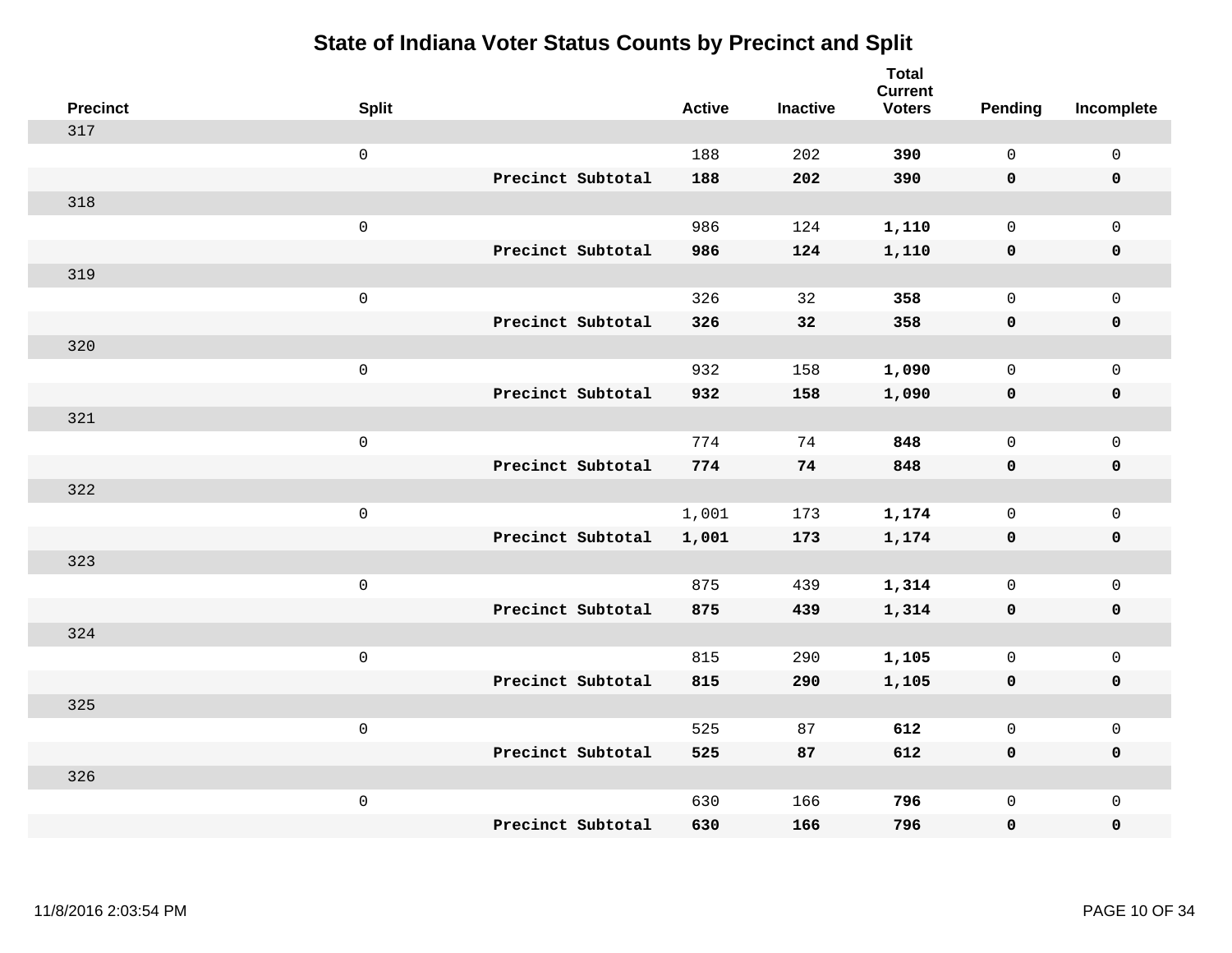| <b>Precinct</b> | <b>Split</b>        |                   | <b>Active</b> | <b>Inactive</b>         | <b>Total</b><br><b>Current</b><br><b>Voters</b> | Pending      | Incomplete          |
|-----------------|---------------------|-------------------|---------------|-------------------------|-------------------------------------------------|--------------|---------------------|
| 327             |                     |                   |               |                         |                                                 |              |                     |
|                 | $\mathsf 0$         |                   | 580           | 252                     | 832                                             | $\mathbf 0$  | $\mathsf 0$         |
|                 |                     | Precinct Subtotal | 580           | 252                     | 832                                             | $\mathbf 0$  | $\mathbf 0$         |
| 360             |                     |                   |               |                         |                                                 |              |                     |
|                 | $\mathsf 0$         |                   | 1,082         | 115                     | 1,197                                           | $\mathsf{O}$ | $\mathsf{O}$        |
|                 |                     | Precinct Subtotal | 1,082         | 115                     | 1,197                                           | $\mathbf 0$  | 0                   |
| 364             |                     |                   |               |                         |                                                 |              |                     |
|                 | $\mathsf 0$         |                   | 638           | 45                      | 683                                             | $\mathbf{0}$ | $\mathsf{O}$        |
|                 |                     | Precinct Subtotal | 638           | 45                      | 683                                             | $\mathbf 0$  | 0                   |
| 366             |                     |                   |               |                         |                                                 |              |                     |
|                 | $\mathsf 0$         |                   | 891           | 155                     | 1,046                                           | $\mathbf 0$  | $\mathsf{O}\xspace$ |
|                 |                     | Precinct Subtotal | 891           | 155                     | 1,046                                           | $\mathbf 0$  | $\pmb{0}$           |
| 367             |                     |                   |               |                         |                                                 |              |                     |
|                 | $\mathbf 0$         |                   | 716           | 133                     | 849                                             | $\mathbf 0$  | $\mathsf 0$         |
|                 |                     | Precinct Subtotal | 716           | 133                     | 849                                             | 0            | $\mathbf 0$         |
| 368             |                     |                   |               |                         |                                                 |              |                     |
|                 | $\,0\,$             |                   | 1,089         | 196                     | 1,285                                           | $\mathbf 0$  | $\mathsf{O}$        |
|                 |                     | Precinct Subtotal | 1,089         | 196                     | 1,285                                           | $\mathbf 0$  | 0                   |
| 370             |                     |                   |               |                         |                                                 |              |                     |
|                 | $\mathbf 0$         |                   | 1,042         | 203                     | 1,245                                           | $\mathbf 0$  | $\mathsf{O}\xspace$ |
|                 |                     | Precinct Subtotal | 1,042         | 203                     | 1,245                                           | 0            | 0                   |
| 371             |                     |                   |               |                         |                                                 |              |                     |
|                 | $\mathsf{O}\xspace$ |                   | 1,184         | 171                     | 1,355                                           | $\mathbf 0$  | $\mathsf{O}\xspace$ |
|                 |                     | Precinct Subtotal | 1,184         | 171                     | 1,355                                           | $\mathbf 0$  | 0                   |
| 372             |                     |                   |               |                         |                                                 |              |                     |
|                 | $\mathbf 0$         |                   | 510           | 80                      | 590                                             | $\mathbf 0$  | $\mathsf 0$         |
|                 |                     | Precinct Subtotal | 510           | 80                      | 590                                             | 0            | 0                   |
| 373             |                     |                   |               |                         |                                                 |              |                     |
|                 | $\mathbf 0$         |                   | 43            | 4                       | 47                                              | $\mathsf{O}$ | $\mathsf{O}$        |
|                 |                     | Precinct Subtotal | 43            | $\overline{\mathbf{4}}$ | 47                                              | 0            | 0                   |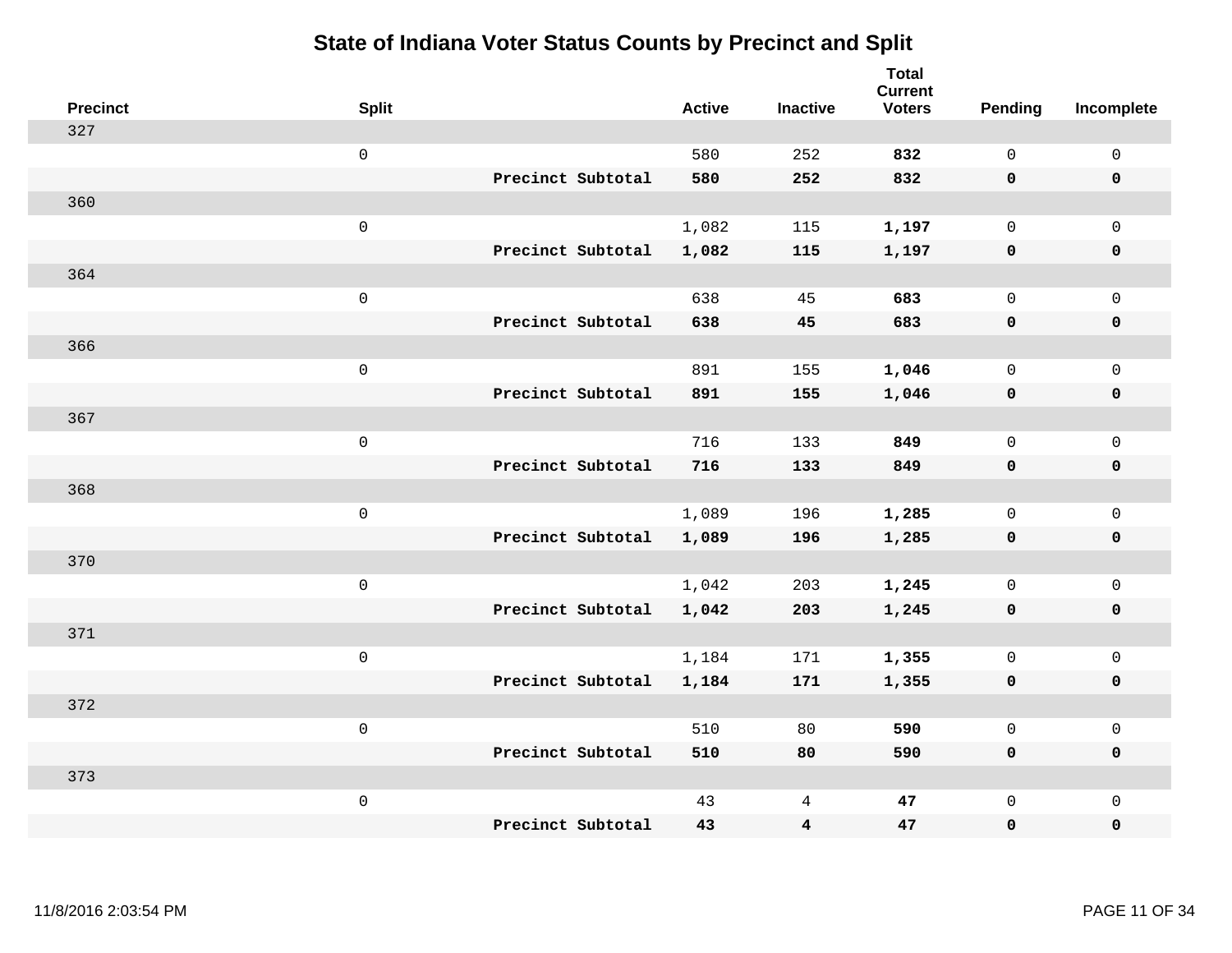| <b>Precinct</b> | <b>Split</b>        | <b>Active</b> | <b>Inactive</b> | <b>Total</b><br><b>Current</b><br><b>Voters</b> | <b>Pending</b> | Incomplete          |
|-----------------|---------------------|---------------|-----------------|-------------------------------------------------|----------------|---------------------|
| 399             |                     |               |                 |                                                 |                |                     |
|                 | $\mathsf 0$         | 491           | 77              | 568                                             | $\mathbf 0$    | $\mathsf 0$         |
|                 | Precinct Subtotal   | 491           | 77              | 568                                             | $\mathbf 0$    | $\mathbf 0$         |
| 410             |                     |               |                 |                                                 |                |                     |
|                 | $\mathsf{O}\xspace$ | 918           | 309             | 1,227                                           | $\mathbf{0}$   | $\mathsf{O}$        |
|                 | Precinct Subtotal   | 918           | 309             | 1,227                                           | $\mathbf 0$    | 0                   |
| 411             |                     |               |                 |                                                 |                |                     |
|                 | $\mathsf{O}\xspace$ | 768           | 287             | 1,055                                           | $\mathbf 0$    | $\mathsf{O}\xspace$ |
|                 | Precinct Subtotal   | 768           | 287             | 1,055                                           | $\mathbf 0$    | $\pmb{0}$           |
| 415             |                     |               |                 |                                                 |                |                     |
|                 | $\mathsf{O}\xspace$ | 882           | 258             | 1,140                                           | $\mathbf 0$    | $\mathsf{O}$        |
|                 | Precinct Subtotal   | 882           | 258             | 1,140                                           | $\mathbf 0$    | 0                   |
| 418             |                     |               |                 |                                                 |                |                     |
|                 | $\mathsf{O}\xspace$ | 676           | 81              | 757                                             | $\mathbf 0$    | $\mathsf{O}\xspace$ |
|                 | Precinct Subtotal   | 676           | 81              | 757                                             | 0              | 0                   |
| 452             |                     |               |                 |                                                 |                |                     |
|                 | $\mathsf 0$         | 1,081         | 134             | 1,215                                           | $\mathbf 0$    | $\mathsf{O}$        |
|                 | Precinct Subtotal   | 1,081         | 134             | 1,215                                           | $\mathbf 0$    | 0                   |
| 453             |                     |               |                 |                                                 |                |                     |
|                 | $\mathsf 0$         | 619           | 79              | 698                                             | $\mathsf{O}$   | $\mathsf{O}$        |
|                 | Precinct Subtotal   | 619           | 79              | 698                                             | 0              | 0                   |
| 454             |                     |               |                 |                                                 |                |                     |
|                 | $\mathsf{O}\xspace$ | 709           | 157             | 866                                             | $\mathsf{O}$   | $\mathsf{O}$        |
|                 | Precinct Subtotal   | 709           | 157             | 866                                             | 0              | 0                   |
| 455             |                     |               |                 |                                                 |                |                     |
|                 | $\mathsf 0$         | 637           | 230             | 867                                             | $\mathbf 0$    | $\mathsf{O}$        |
|                 | Precinct Subtotal   | 637           | 230             | 867                                             | 0              | 0                   |
| 456             |                     |               |                 |                                                 |                |                     |
|                 | $\mathsf 0$         | 793           | 297             | 1,090                                           | $\mathsf{O}$   | $\mathsf{O}$        |
|                 | Precinct Subtotal   | 793           | 297             | 1,090                                           | 0              | 0                   |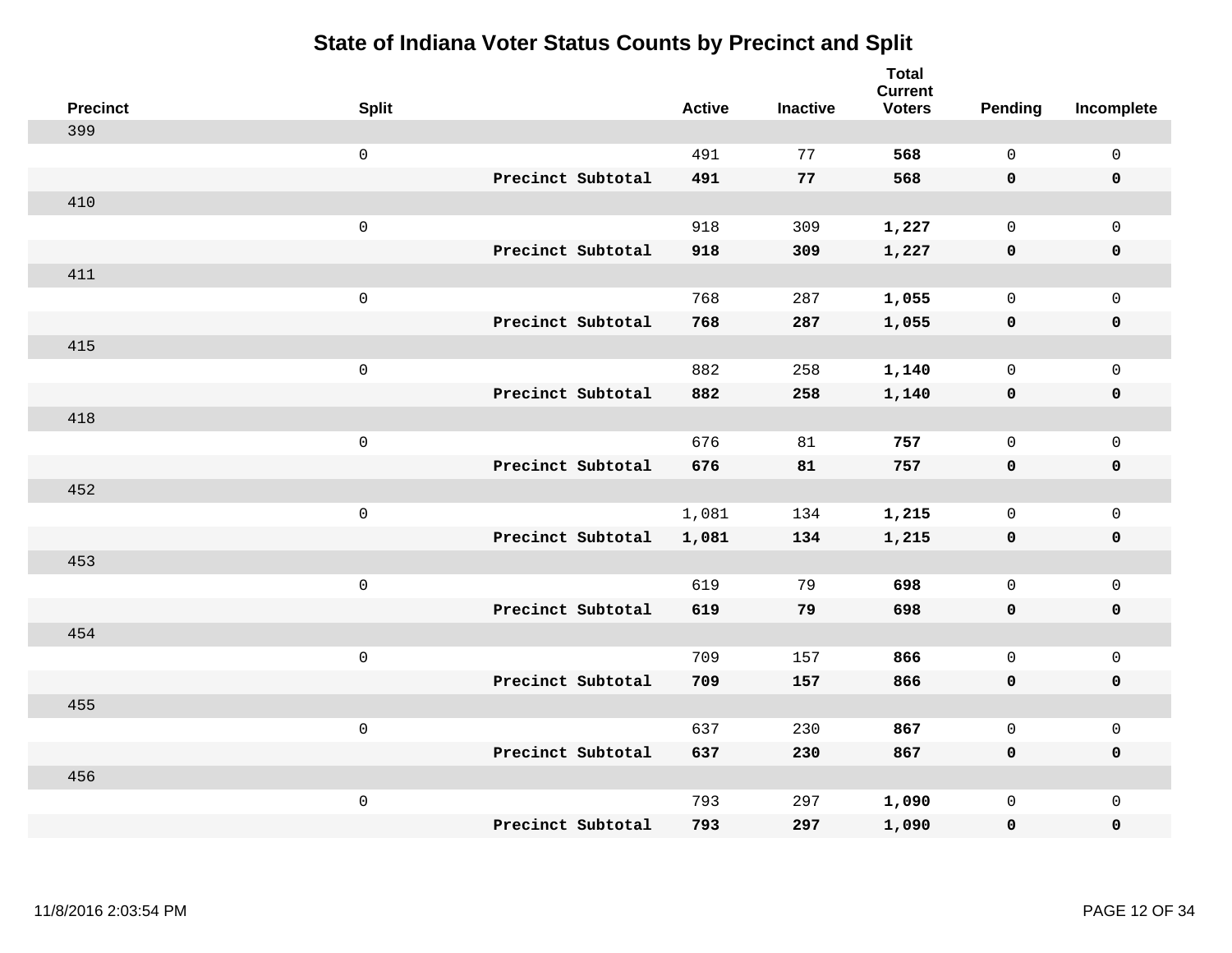| <b>Precinct</b> | <b>Split</b>        |                   | <b>Active</b> | <b>Inactive</b> | <b>Total</b><br><b>Current</b><br><b>Voters</b> | <b>Pending</b> | Incomplete          |
|-----------------|---------------------|-------------------|---------------|-----------------|-------------------------------------------------|----------------|---------------------|
| 457             |                     |                   |               |                 |                                                 |                |                     |
|                 | $\mathsf{O}\xspace$ |                   | 684           | 134             | 818                                             | $\mathsf{O}$   | $\mathsf{O}\xspace$ |
|                 |                     | Precinct Subtotal | 684           | 134             | 818                                             | $\mathbf 0$    | $\mathbf 0$         |
| 458             |                     |                   |               |                 |                                                 |                |                     |
|                 | $\mathsf{O}\xspace$ |                   | 650           | 201             | 851                                             | $\mathbf 0$    | $\mathsf{O}$        |
|                 |                     | Precinct Subtotal | 650           | 201             | 851                                             | $\mathbf 0$    | 0                   |
| 459             |                     |                   |               |                 |                                                 |                |                     |
|                 | $\mathsf{O}\xspace$ |                   | 779           | 60              | 839                                             | $\mathbf 0$    | $\mathsf{O}\xspace$ |
|                 |                     | Precinct Subtotal | 779           | 60              | 839                                             | 0              | $\pmb{0}$           |
| 460             |                     |                   |               |                 |                                                 |                |                     |
|                 | $\mathsf{O}\xspace$ |                   | 858           | 197             | 1,055                                           | $\mathbf 0$    | $\mathsf{O}$        |
|                 |                     | Precinct Subtotal | 858           | 197             | 1,055                                           | $\mathbf 0$    | 0                   |
| 461             |                     |                   |               |                 |                                                 |                |                     |
|                 | $\mathsf{O}\xspace$ |                   | 33            | $\mathbf{1}$    | 34                                              | $\mathbf 0$    | $\mathsf{O}\xspace$ |
|                 |                     | Precinct Subtotal | 33            | $\mathbf{1}$    | 34                                              | 0              | 0                   |
| 468             |                     |                   |               |                 |                                                 |                |                     |
|                 | $\mathsf 0$         |                   | 882           | 204             | 1,086                                           | $\mathbf 0$    | $\mathsf{O}$        |
|                 |                     | Precinct Subtotal | 882           | 204             | 1,086                                           | $\mathbf 0$    | 0                   |
| 469             |                     |                   |               |                 |                                                 |                |                     |
|                 | $\mathsf{O}\xspace$ |                   | 586           | 159             | 745                                             | $\mathsf{O}$   | $\mathsf{O}$        |
|                 |                     | Precinct Subtotal | 586           | 159             | 745                                             | $\mathbf 0$    | 0                   |
| 470             |                     |                   |               |                 |                                                 |                |                     |
|                 | $\mathsf 0$         |                   | 886           | 199             | 1,085                                           | $\mathsf{O}$   | $\mathsf{O}$        |
|                 |                     | Precinct Subtotal | 886           | 199             | 1,085                                           | 0              | 0                   |
| 471             |                     |                   |               |                 |                                                 |                |                     |
|                 | $\mathsf 0$         |                   | 695           | 324             | 1,019                                           | 0              | $\mathsf{O}$        |
|                 |                     | Precinct Subtotal | 695           | 324             | 1,019                                           | 0              | 0                   |
| 472             |                     |                   |               |                 |                                                 |                |                     |
|                 | $\mathsf 0$         |                   | 867           | 201             | 1,068                                           | $\mathsf{O}$   | $\mathsf{O}$        |
|                 |                     | Precinct Subtotal | 867           | 201             | 1,068                                           | 0              | 0                   |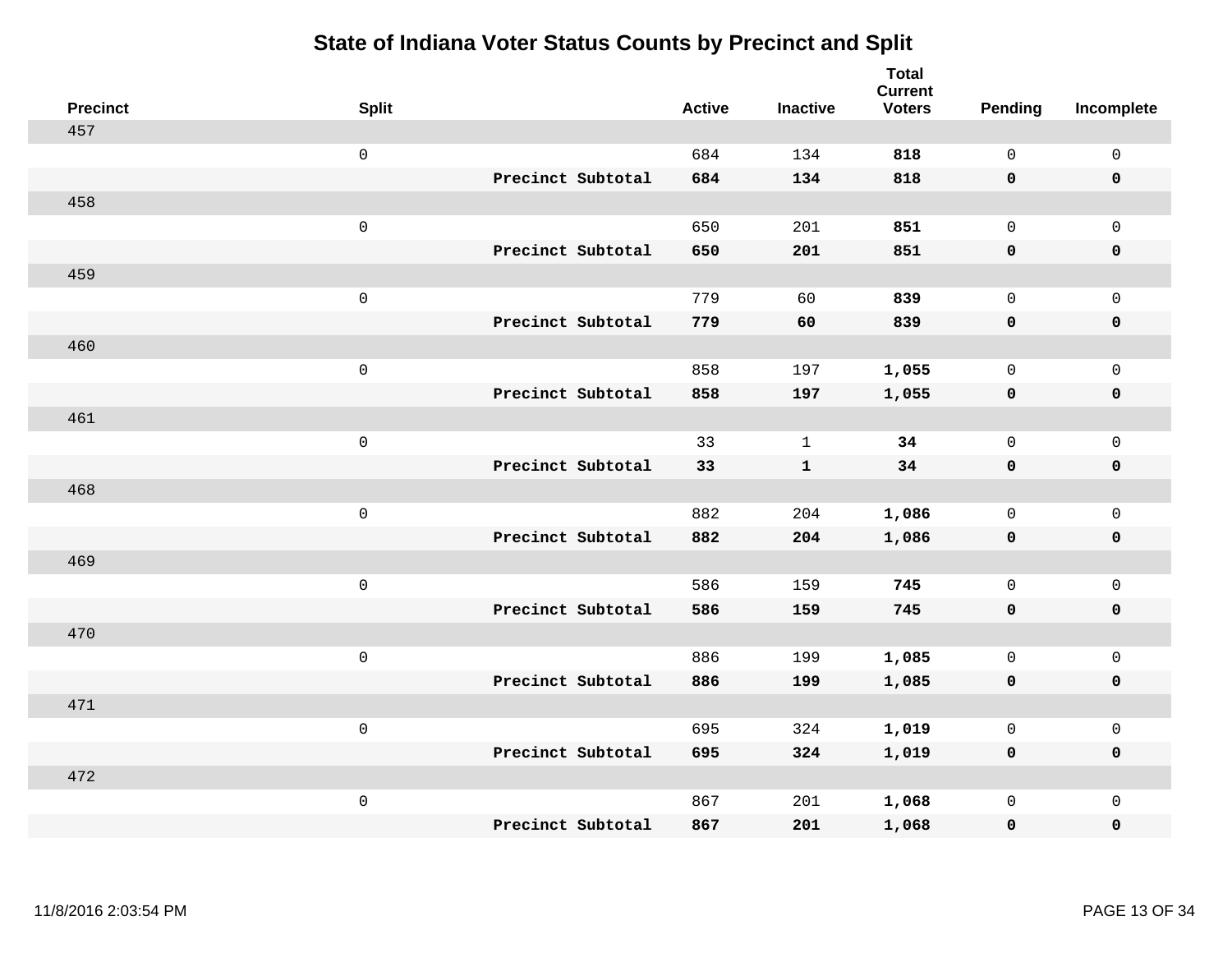| <b>Precinct</b> | <b>Split</b>        |                   | <b>Active</b> | <b>Inactive</b> | <b>Total</b><br><b>Current</b><br><b>Voters</b> | <b>Pending</b> | Incomplete          |
|-----------------|---------------------|-------------------|---------------|-----------------|-------------------------------------------------|----------------|---------------------|
| 473             |                     |                   |               |                 |                                                 |                |                     |
|                 | $\mathsf{O}\xspace$ |                   | 1,014         | 207             | 1,221                                           | $\mathbf{0}$   | $\mathsf{O}$        |
|                 |                     | Precinct Subtotal | 1,014         | 207             | 1,221                                           | $\mathbf 0$    | $\mathbf 0$         |
| 474             |                     |                   |               |                 |                                                 |                |                     |
|                 | $\mathsf{O}\xspace$ |                   | 1,273         | 321             | 1,594                                           | $\mathbf{0}$   | $\mathbf 0$         |
|                 |                     | Precinct Subtotal | 1,273         | 321             | 1,594                                           | $\mathbf 0$    | $\mathbf 0$         |
| 475             |                     |                   |               |                 |                                                 |                |                     |
|                 | $\mathsf 0$         |                   | 683           | 144             | 827                                             | $\mathsf{O}$   | $\mathsf{O}$        |
|                 |                     | Precinct Subtotal | 683           | 144             | 827                                             | 0              | 0                   |
| 476             |                     |                   |               |                 |                                                 |                |                     |
|                 | $\mathsf 0$         |                   | 631           | 88              | 719                                             | 0              | $\mathsf{O}$        |
|                 |                     | Precinct Subtotal | 631           | 88              | 719                                             | 0              | $\pmb{0}$           |
| 477             |                     |                   |               |                 |                                                 |                |                     |
|                 | $\mathsf 0$         |                   | 977           | 97              | 1,074                                           | 0              | $\mathbf 0$         |
|                 |                     | Precinct Subtotal | 977           | 97              | 1,074                                           | 0              | $\mathbf 0$         |
| 478             |                     |                   |               |                 |                                                 |                |                     |
|                 | $\mathsf{O}\xspace$ |                   | 700           | 109             | 809                                             | 0              | $\mathbf 0$         |
|                 |                     | Precinct Subtotal | 700           | 109             | 809                                             | 0              | $\mathbf 0$         |
| 479             |                     |                   |               |                 |                                                 |                |                     |
|                 | $\mathsf 0$         |                   | 896           | 110             | 1,006                                           | 0              | $\mathsf{O}\xspace$ |
|                 |                     | Precinct Subtotal | 896           | 110             | 1,006                                           | 0              | $\mathbf 0$         |
| 480             |                     |                   |               |                 |                                                 |                |                     |
|                 | $\mathsf{O}\xspace$ |                   | 888           | 112             | 1,000                                           | $\mathbf{0}$   | $\mathbf 0$         |
|                 |                     | Precinct Subtotal | 888           | 112             | 1,000                                           | 0              | $\pmb{0}$           |
| 481             |                     |                   |               |                 |                                                 |                |                     |
|                 | $\mathsf 0$         |                   | 835           | 115             | 950                                             | 0              | $\mathsf{O}$        |
|                 |                     | Precinct Subtotal | 835           | 115             | 950                                             | 0              | $\mathbf 0$         |
| 482             |                     |                   |               |                 |                                                 |                |                     |
|                 | $\mathbf 0$         |                   | 988           | 204             | 1,192                                           | 0              | $\mathsf{O}$        |
|                 |                     | Precinct Subtotal | 988           | 204             | 1,192                                           | 0              | $\mathbf 0$         |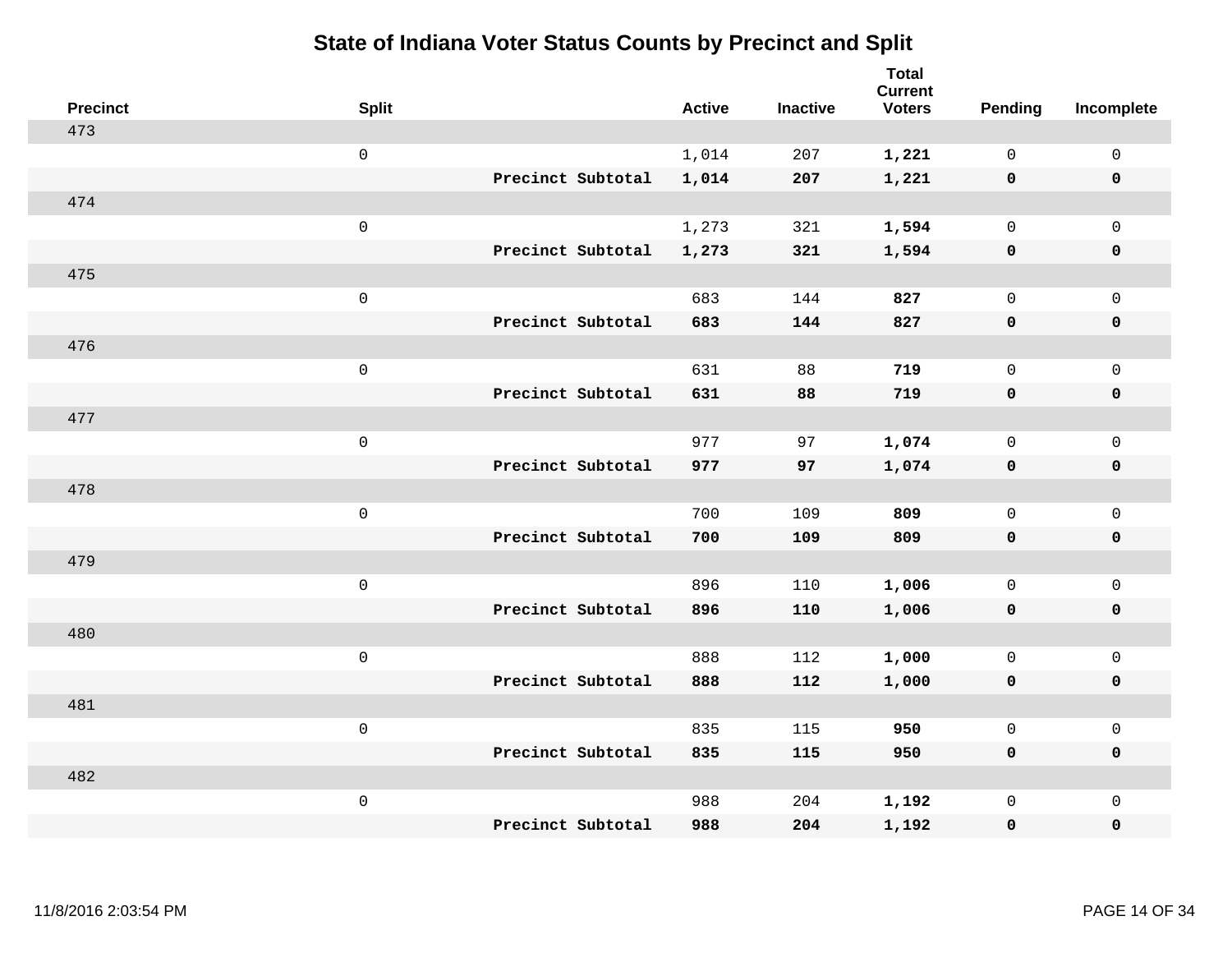| <b>Precinct</b> | <b>Split</b>        |                   | <b>Active</b> | <b>Inactive</b> | <b>Total</b><br><b>Current</b><br><b>Voters</b> | Pending      | Incomplete          |
|-----------------|---------------------|-------------------|---------------|-----------------|-------------------------------------------------|--------------|---------------------|
| 483             |                     |                   |               |                 |                                                 |              |                     |
|                 | $\mathsf 0$         |                   | 832           | 115             | 947                                             | $\mathbf 0$  | $\mathsf 0$         |
|                 |                     | Precinct Subtotal | 832           | 115             | 947                                             | $\mathbf 0$  | $\mathbf 0$         |
| 484             |                     |                   |               |                 |                                                 |              |                     |
|                 | $\mathsf 0$         |                   | 791           | 86              | 877                                             | $\mathsf{O}$ | $\mathsf{O}$        |
|                 |                     | Precinct Subtotal | 791           | 86              | 877                                             | $\mathbf 0$  | 0                   |
| 485             |                     |                   |               |                 |                                                 |              |                     |
|                 | $\mathsf 0$         |                   | 954           | 181             | 1,135                                           | $\mathbf 0$  | $\mathsf{O}$        |
|                 |                     | Precinct Subtotal | 954           | 181             | 1,135                                           | $\mathbf 0$  | 0                   |
| 486             |                     |                   |               |                 |                                                 |              |                     |
|                 | $\mathsf{O}\xspace$ |                   | 1,156         | 130             | 1,286                                           | $\mathbf 0$  | $\mathsf{O}\xspace$ |
|                 |                     | Precinct Subtotal | 1,156         | 130             | 1,286                                           | $\mathbf 0$  | $\pmb{0}$           |
| 487             |                     |                   |               |                 |                                                 |              |                     |
|                 | $\mathsf 0$         |                   | 1,044         | 188             | 1,232                                           | $\mathbf 0$  | $\mathsf{O}\xspace$ |
|                 |                     | Precinct Subtotal | 1,044         | 188             | 1,232                                           | 0            | $\mathbf 0$         |
| 488             |                     |                   |               |                 |                                                 |              |                     |
|                 | $\mathsf{O}\xspace$ |                   | 705           | 279             | 984                                             | $\mathbf 0$  | $\mathsf{O}\xspace$ |
|                 |                     | Precinct Subtotal | 705           | 279             | 984                                             | $\mathbf 0$  | 0                   |
| 489             |                     |                   |               |                 |                                                 |              |                     |
|                 | $\mathsf{O}\xspace$ |                   | 359           | 70              | 429                                             | $\mathbf 0$  | $\mathsf{O}\xspace$ |
|                 |                     | Precinct Subtotal | 359           | 70              | 429                                             | 0            | 0                   |
| 490             |                     |                   |               |                 |                                                 |              |                     |
|                 | $\mathsf 0$         |                   | 870           | 228             | 1,098                                           | $\mathbf 0$  | $\mathsf{O}\xspace$ |
|                 |                     | Precinct Subtotal | 870           | 228             | 1,098                                           | $\mathbf 0$  | 0                   |
| 502             |                     |                   |               |                 |                                                 |              |                     |
|                 | $\mathsf 0$         |                   | 569           | 191             | 760                                             | $\mathsf{O}$ | $\mathsf{O}\xspace$ |
|                 |                     | Precinct Subtotal | 569           | 191             | 760                                             | $\mathbf 0$  | 0                   |
| 503             |                     |                   |               |                 |                                                 |              |                     |
|                 | $\mathsf 0$         |                   | 862           | 262             | 1,124                                           | $\mathsf{O}$ | $\mathsf{O}$        |
|                 |                     | Precinct Subtotal | 862           | 262             | 1,124                                           | 0            | 0                   |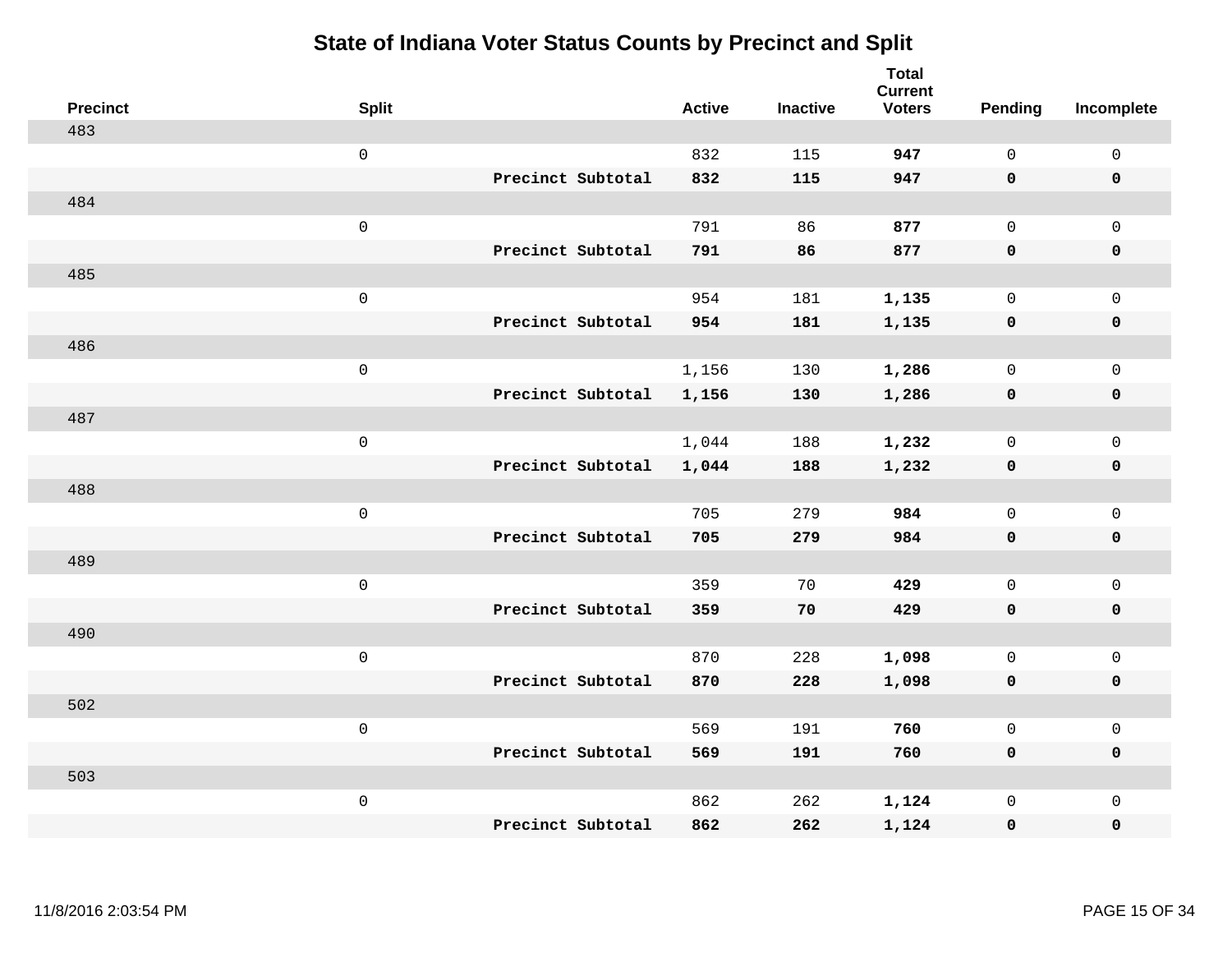| <b>Precinct</b> | <b>Split</b>        |                   | <b>Active</b> | <b>Inactive</b> | <b>Total</b><br><b>Current</b><br><b>Voters</b> | <b>Pending</b> | Incomplete          |
|-----------------|---------------------|-------------------|---------------|-----------------|-------------------------------------------------|----------------|---------------------|
| 504             |                     |                   |               |                 |                                                 |                |                     |
|                 | $\mathsf{O}\xspace$ |                   | 705           | 185             | 890                                             | $\mathbf 0$    | $\mathbf 0$         |
|                 |                     | Precinct Subtotal | 705           | 185             | 890                                             | $\mathbf 0$    | $\mathbf 0$         |
| 505             |                     |                   |               |                 |                                                 |                |                     |
|                 | $\mathbf 0$         |                   | 568           | 227             | 795                                             | $\mathbf 0$    | $\mathbf 0$         |
|                 |                     | Precinct Subtotal | 568           | 227             | 795                                             | $\mathbf 0$    | $\pmb{0}$           |
| 509             |                     |                   |               |                 |                                                 |                |                     |
|                 | $\mathsf 0$         |                   | 777           | 252             | 1,029                                           | $\mathbf 0$    | $\mathsf 0$         |
|                 |                     | Precinct Subtotal | 777           | 252             | 1,029                                           | $\mathbf 0$    | $\mathbf 0$         |
| 512             |                     |                   |               |                 |                                                 |                |                     |
|                 | $\mathbf 0$         |                   | 470           | 131             | 601                                             | $\mathbf 0$    | $\mathbf 0$         |
|                 |                     | Precinct Subtotal | 470           | 131             | 601                                             | $\mathbf 0$    | $\mathbf 0$         |
| 516             |                     |                   |               |                 |                                                 |                |                     |
|                 | $\mathsf 0$         |                   | 479           | 181             | 660                                             | $\Omega$       | $\mathbf{0}$        |
|                 |                     | Precinct Subtotal | 479           | 181             | 660                                             | $\mathbf 0$    | $\mathbf 0$         |
| 518             |                     |                   |               |                 |                                                 |                |                     |
|                 | $\mathbf 0$         |                   | 401           | 218             | 619                                             | $\mathbf 0$    | $\mathsf{O}\xspace$ |
|                 |                     | Precinct Subtotal | 401           | 218             | 619                                             | $\mathbf 0$    | $\mathbf 0$         |
| 519             |                     |                   |               |                 |                                                 |                |                     |
|                 | $\mathbf 0$         |                   | 689           | 417             | 1,106                                           | $\mathbf 0$    | $\mathsf{O}\xspace$ |
|                 |                     | Precinct Subtotal | 689           | 417             | 1,106                                           | 0              | $\mathbf 0$         |
| 553             |                     |                   |               |                 |                                                 |                |                     |
|                 | $\mathbf 0$         |                   | 910           | 222             | 1,132                                           | $\mathbf 0$    | $\mathsf{O}\xspace$ |
|                 |                     | Precinct Subtotal | 910           | 222             | 1,132                                           | $\mathbf 0$    | $\mathbf 0$         |
| 554             |                     |                   |               |                 |                                                 |                |                     |
|                 | $\mathsf 0$         |                   | 979           | 213             | 1,192                                           | 0              | $\mathsf 0$         |
|                 |                     | Precinct Subtotal | 979           | 213             | 1,192                                           | $\mathbf 0$    | $\mathbf 0$         |
| 555             |                     |                   |               |                 |                                                 |                |                     |
|                 | $\mathbf 0$         |                   | 677           | 158             | 835                                             | $\mathsf{O}$   | $\mathbf 0$         |
|                 |                     | Precinct Subtotal | 677           | 158             | 835                                             | 0              | $\pmb{0}$           |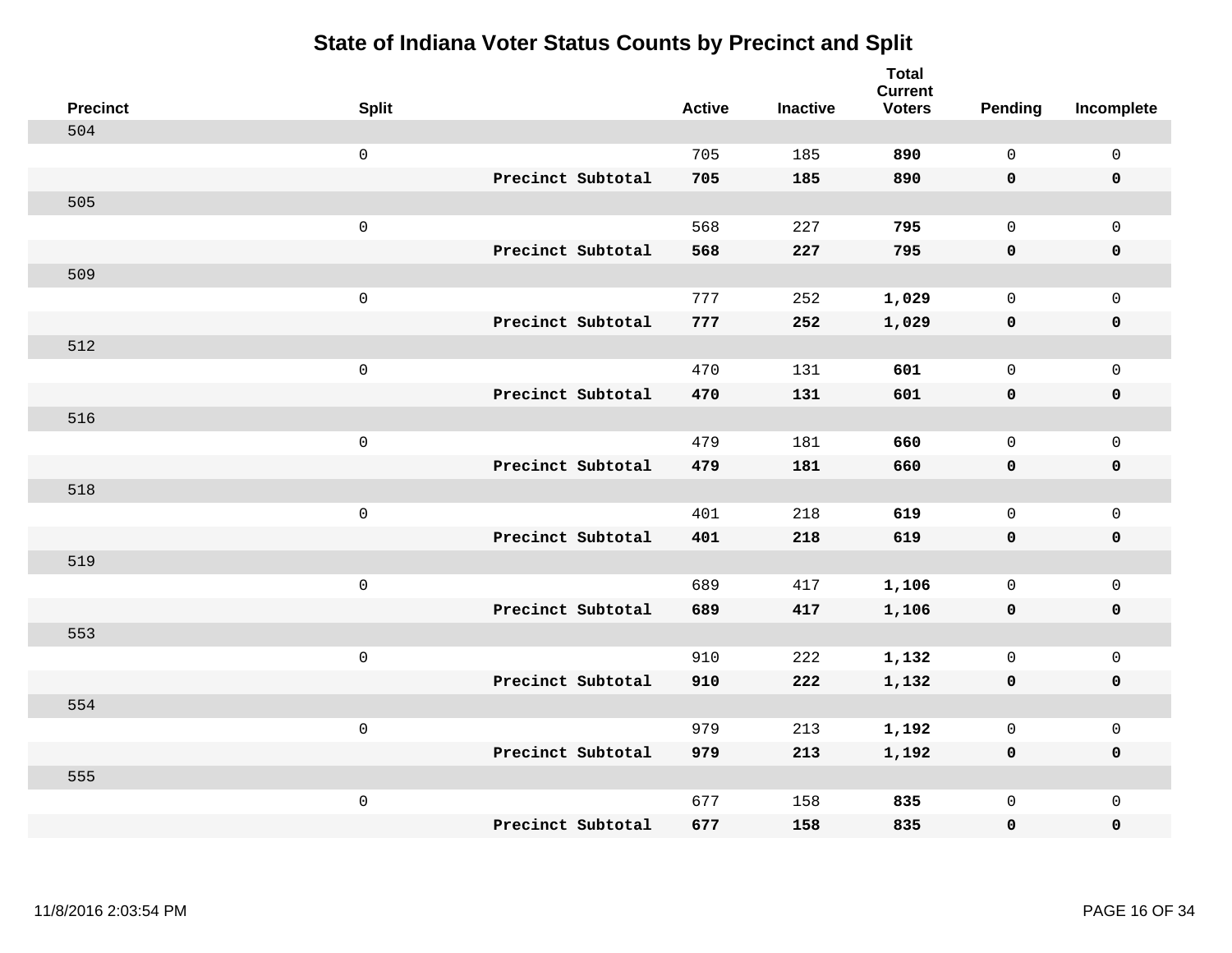| <b>Precinct</b> | <b>Split</b>        |                   | <b>Active</b> | <b>Inactive</b> | <b>Total</b><br><b>Current</b><br><b>Voters</b> | Pending      | Incomplete          |
|-----------------|---------------------|-------------------|---------------|-----------------|-------------------------------------------------|--------------|---------------------|
| 557             |                     |                   |               |                 |                                                 |              |                     |
|                 | $\mathsf{O}$        |                   | 720           | 335             | 1,055                                           | $\mathbf 0$  | $\mathsf{O}\xspace$ |
|                 |                     | Precinct Subtotal | 720           | 335             | 1,055                                           | $\mathbf 0$  | $\pmb{0}$           |
| 561             |                     |                   |               |                 |                                                 |              |                     |
|                 | $\mathsf 0$         |                   | 540           | 84              | 624                                             | $\mathbf 0$  | $\mathbf{0}$        |
|                 |                     | Precinct Subtotal | 540           | 84              | 624                                             | $\mathbf 0$  | $\pmb{0}$           |
| 565             |                     |                   |               |                 |                                                 |              |                     |
|                 | $\mathsf 0$         |                   | 283           | 178             | 461                                             | $\mathbf 0$  | $\mathsf{O}$        |
|                 |                     | Precinct Subtotal | 283           | 178             | 461                                             | 0            | 0                   |
| 566             |                     |                   |               |                 |                                                 |              |                     |
|                 | $\mathbf 0$         |                   | 623           | 155             | 778                                             | $\mathbf 0$  | $\mathsf{O}\xspace$ |
|                 |                     | Precinct Subtotal | 623           | 155             | 778                                             | $\mathbf 0$  | 0                   |
| 567             |                     |                   |               |                 |                                                 |              |                     |
|                 | $\mathbf 0$         |                   | 775           | 254             | 1,029                                           | $\mathbf 0$  | $\mathsf{O}\xspace$ |
|                 |                     | Precinct Subtotal | 775           | 254             | 1,029                                           | 0            | 0                   |
| 569             |                     |                   |               |                 |                                                 |              |                     |
|                 | $\mathsf{O}\xspace$ |                   | 521           | 275             | 796                                             | $\mathbf 0$  | $\mathsf{O}\xspace$ |
|                 |                     | Precinct Subtotal | 521           | 275             | 796                                             | 0            | 0                   |
| 570             |                     |                   |               |                 |                                                 |              |                     |
|                 | $\mathbf 0$         |                   | 333           | 75              | 408                                             | $\mathbf 0$  | $\mathsf{O}$        |
|                 |                     | Precinct Subtotal | 333           | 75              | 408                                             | 0            | 0                   |
| 575             |                     |                   |               |                 |                                                 |              |                     |
|                 | $\mathsf{O}\xspace$ |                   | 994           | 325             | 1,319                                           | $\mathbf 0$  | $\mathsf{O}$        |
|                 |                     | Precinct Subtotal | 994           | 325             | 1,319                                           | 0            | 0                   |
| 576             |                     |                   |               |                 |                                                 |              |                     |
|                 | $\mathsf 0$         |                   | 863           | 148             | 1,011                                           | $\mathsf{O}$ | $\mathsf{O}$        |
|                 |                     | Precinct Subtotal | 863           | 148             | 1,011                                           | 0            | 0                   |
| 577             |                     |                   |               |                 |                                                 |              |                     |
|                 | $\mathbf 0$         |                   | 434           | 128             | 562                                             | $\mathsf{O}$ | $\mathsf{O}$        |
|                 |                     | Precinct Subtotal | 434           | 128             | 562                                             | 0            | 0                   |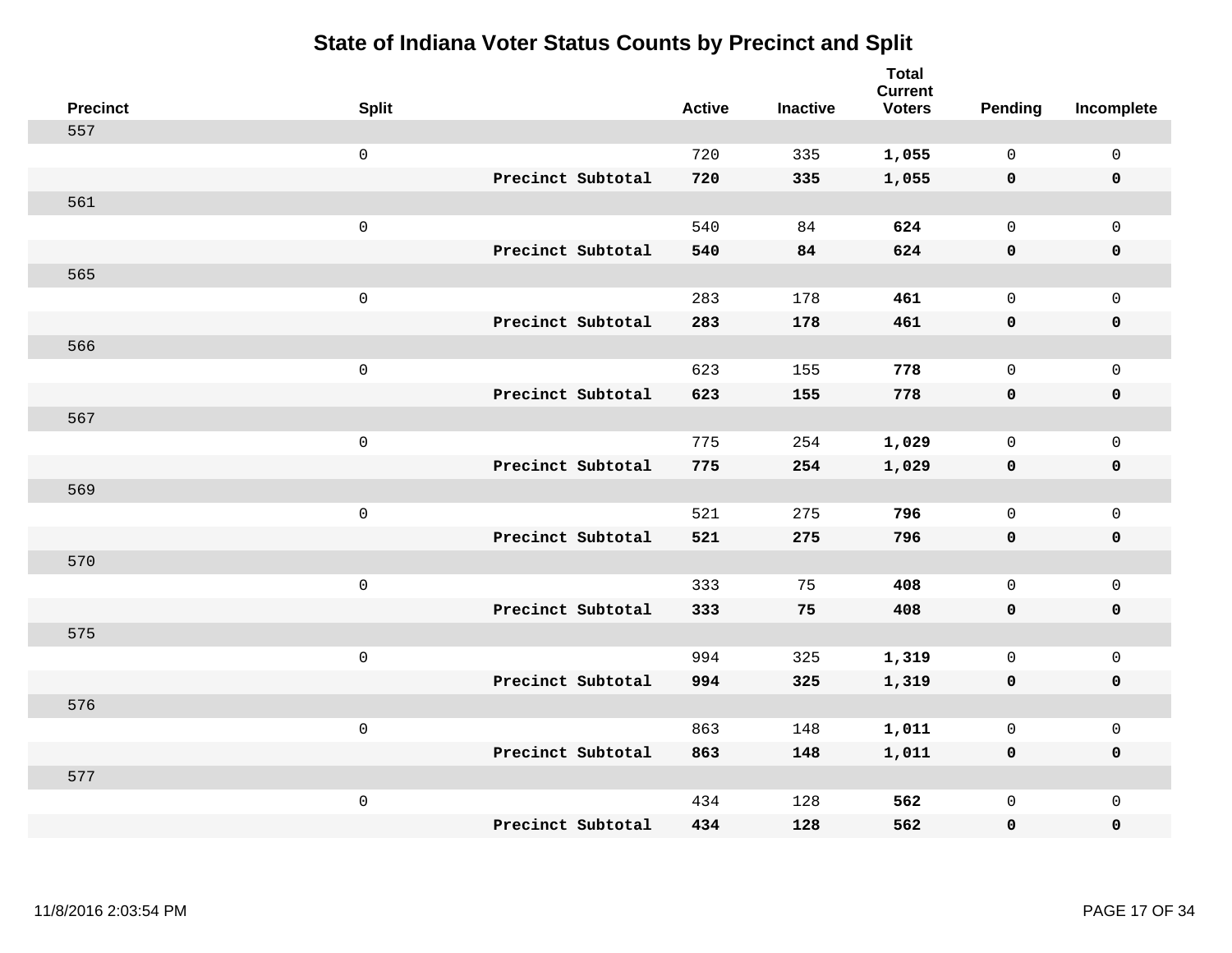| <b>Precinct</b> | <b>Split</b>        | <b>Active</b> | <b>Inactive</b> | <b>Total</b><br><b>Current</b><br><b>Voters</b> | <b>Pending</b> | Incomplete   |
|-----------------|---------------------|---------------|-----------------|-------------------------------------------------|----------------|--------------|
| 578             |                     |               |                 |                                                 |                |              |
|                 | $\mathsf{O}\xspace$ | 608           | 133             | 741                                             | $\mathbf 0$    | $\mathsf 0$  |
|                 | Precinct Subtotal   | 608           | 133             | 741                                             | $\mathbf 0$    | $\mathbf 0$  |
| 579             |                     |               |                 |                                                 |                |              |
|                 | $\mathbf 0$         | 790           | 239             | 1,029                                           | $\mathbf 0$    | $\mathbf 0$  |
|                 | Precinct Subtotal   | 790           | 239             | 1,029                                           | 0              | $\pmb{0}$    |
| 580             |                     |               |                 |                                                 |                |              |
|                 | $\mathsf 0$         | 179           | 25              | 204                                             | $\mathbf 0$    | $\mathsf 0$  |
|                 | Precinct Subtotal   | 179           | 25              | 204                                             | $\mathbf 0$    | $\mathbf 0$  |
| 581             |                     |               |                 |                                                 |                |              |
|                 | $\mathbf 0$         | 811           | 309             | 1,120                                           | $\mathbf 0$    | $\mathbf 0$  |
|                 | Precinct Subtotal   | 811           | 309             | 1,120                                           | $\mathbf 0$    | $\mathbf 0$  |
| 582             |                     |               |                 |                                                 |                |              |
|                 | $\mathsf 0$         | 802           | 172             | 974                                             | $\Omega$       | $\mathbf{0}$ |
|                 | Precinct Subtotal   | 802           | 172             | 974                                             | $\mathbf 0$    | $\mathbf 0$  |
| 583             |                     |               |                 |                                                 |                |              |
|                 | $\mathbf 0$         | 981           | 624             | 1,605                                           | $\mathsf{O}$   | $\mathbf 0$  |
|                 | Precinct Subtotal   | 981           | 624             | 1,605                                           | $\mathbf 0$    | $\mathbf 0$  |
| 585             |                     |               |                 |                                                 |                |              |
|                 | $\mathbf 0$         | 766           | 52              | 818                                             | $\mathbf 0$    | $\mathsf 0$  |
|                 | Precinct Subtotal   | 766           | 52              | 818                                             | $\mathbf 0$    | $\mathbf 0$  |
| 590             |                     |               |                 |                                                 |                |              |
|                 | $\mathbf 0$         | 511           | 207             | 718                                             | $\mathbf 0$    | $\mathsf 0$  |
|                 | Precinct Subtotal   | 511           | 207             | 718                                             | $\mathbf 0$    | $\mathbf 0$  |
| 591             |                     |               |                 |                                                 |                |              |
|                 | $\mathbf 0$         | 528           | 182             | 710                                             | 0              | $\mathsf 0$  |
|                 | Precinct Subtotal   | 528           | 182             | 710                                             | $\mathbf 0$    | $\mathbf 0$  |
| 592             |                     |               |                 |                                                 |                |              |
|                 | $\mathbf 0$         | 675           | 185             | 860                                             | $\mathbf 0$    | $\mathbf 0$  |
|                 | Precinct Subtotal   | 675           | 185             | 860                                             | 0              | $\pmb{0}$    |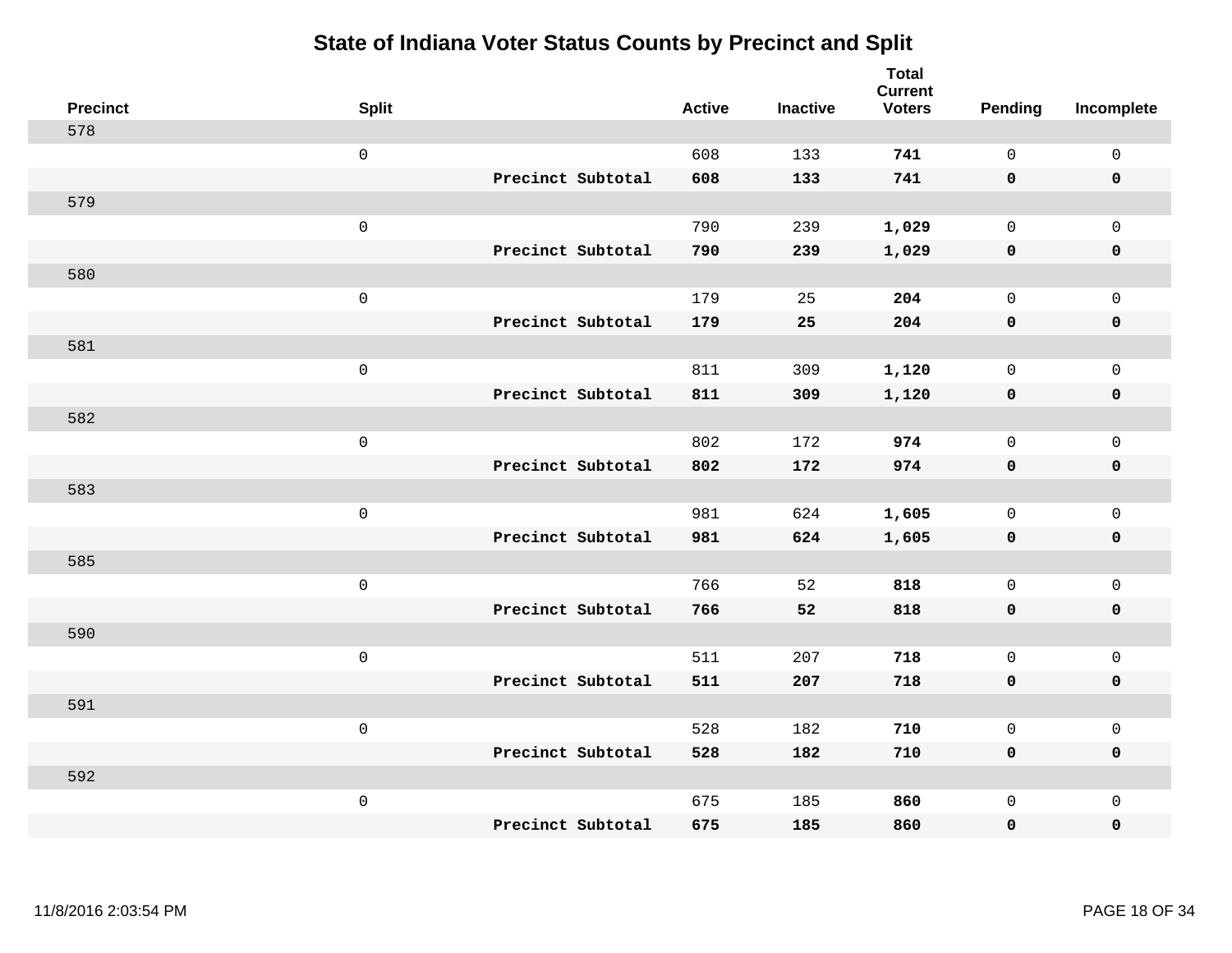| <b>Precinct</b> | <b>Split</b> |                   | <b>Active</b> | <b>Inactive</b> | <b>Total</b><br><b>Current</b><br><b>Voters</b> | <b>Pending</b> | Incomplete          |
|-----------------|--------------|-------------------|---------------|-----------------|-------------------------------------------------|----------------|---------------------|
| 594             |              |                   |               |                 |                                                 |                |                     |
|                 | $\mathsf 0$  |                   | 761           | 131             | 892                                             | $\mathbf 0$    | $\mathsf 0$         |
|                 |              | Precinct Subtotal | 761           | 131             | 892                                             | $\mathbf 0$    | $\mathbf 0$         |
| 596             |              |                   |               |                 |                                                 |                |                     |
|                 | $\mathsf 0$  |                   | 635           | 169             | 804                                             | $\mathbf 0$    | $\mathbf 0$         |
|                 |              | Precinct Subtotal | 635           | 169             | 804                                             | $\mathbf 0$    | $\pmb{0}$           |
| 602             |              |                   |               |                 |                                                 |                |                     |
|                 | $\mathsf 0$  |                   | 657           | 190             | 847                                             | $\mathbf 0$    | $\mathsf{O}\xspace$ |
|                 |              | Precinct Subtotal | 657           | 190             | 847                                             | $\mathbf 0$    | $\mathbf 0$         |
| 603             |              |                   |               |                 |                                                 |                |                     |
|                 | $\mathbf 0$  |                   | 651           | 99              | 750                                             | $\mathbf 0$    | $\mathbf 0$         |
|                 |              | Precinct Subtotal | 651           | 99              | 750                                             | $\mathbf 0$    | $\mathbf 0$         |
| 605             |              |                   |               |                 |                                                 |                |                     |
|                 | $\mathsf 0$  |                   | 998           | 208             | 1,206                                           | $\mathbf 0$    | $\mathbf{0}$        |
|                 |              | Precinct Subtotal | 998           | 208             | 1,206                                           | 0              | $\mathbf 0$         |
| 607             |              |                   |               |                 |                                                 |                |                     |
|                 | $\mathbf 0$  |                   | 859           | 219             | 1,078                                           | $\mathsf{O}$   | $\mathsf{O}\xspace$ |
|                 |              | Precinct Subtotal | 859           | 219             | 1,078                                           | $\mathbf 0$    | $\mathbf 0$         |
| 608             |              |                   |               |                 |                                                 |                |                     |
|                 | $\mathbf 0$  |                   | 872           | 359             | 1,231                                           | $\mathbf 0$    | $\mathsf{O}\xspace$ |
|                 |              | Precinct Subtotal | 872           | 359             | 1,231                                           | 0              | $\mathbf 0$         |
| 610             |              |                   |               |                 |                                                 |                |                     |
|                 | $\mathbf 0$  |                   | 821           | 285             | 1,106                                           | $\mathbf 0$    | $\mathsf{O}\xspace$ |
|                 |              | Precinct Subtotal | 821           | 285             | 1,106                                           | $\mathbf 0$    | $\mathbf 0$         |
| 611             |              |                   |               |                 |                                                 |                |                     |
|                 | $\mathsf 0$  |                   | $\mathbf{1}$  | 0               | $\mathbf 1$                                     | $\mathsf{O}$   | $\mathsf 0$         |
|                 |              | Precinct Subtotal | $\mathbf{1}$  | $\mathbf 0$     | $\mathbf{1}$                                    | $\mathbf 0$    | $\mathbf 0$         |
| 612             |              |                   |               |                 |                                                 |                |                     |
|                 | $\mathbf 0$  |                   | 12            | 15              | 27                                              | $\mathsf{O}$   | $\mathbf 0$         |
|                 |              | Precinct Subtotal | 12            | 15              | 27                                              | 0              | $\pmb{0}$           |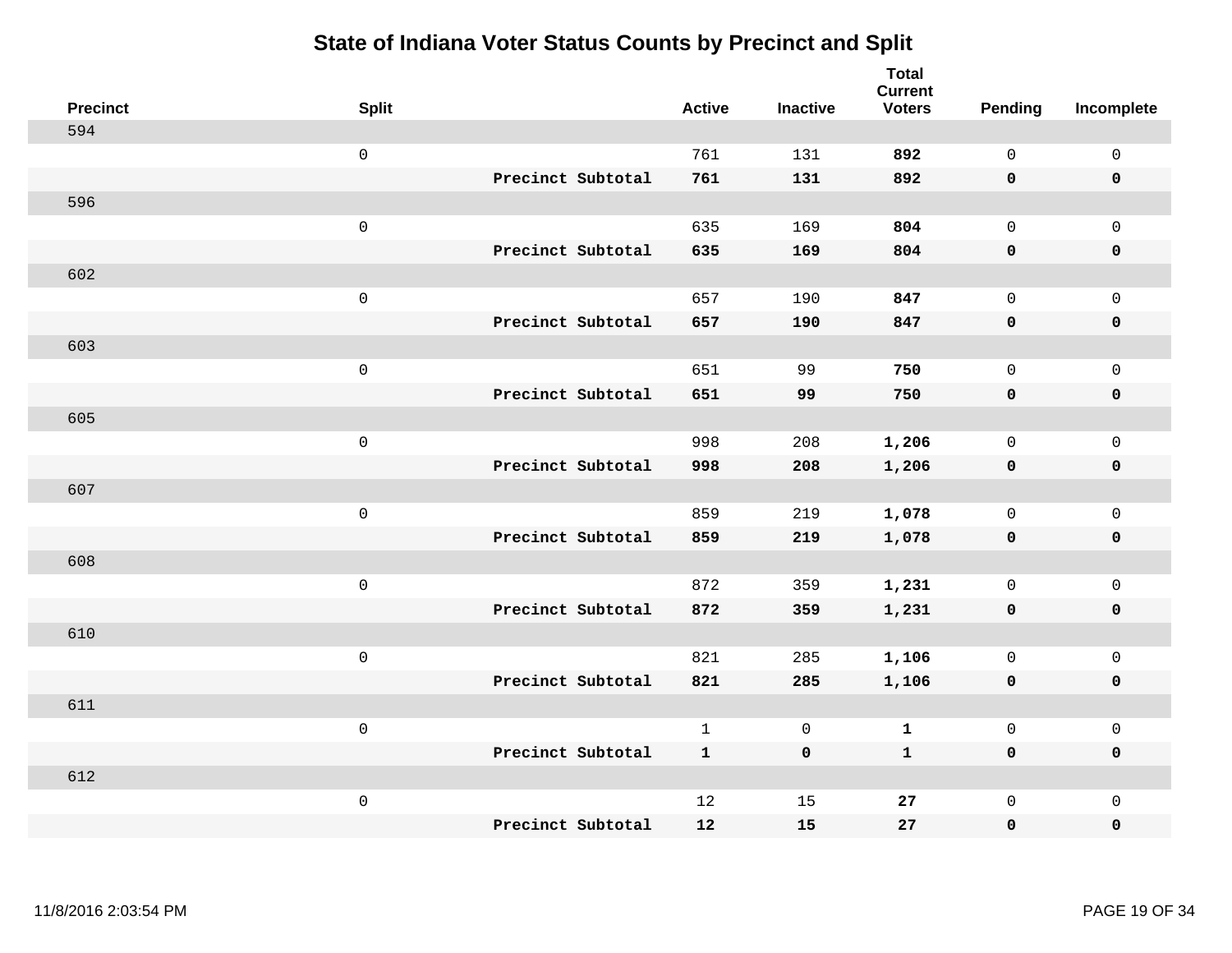| <b>Precinct</b> | <b>Split</b>        |                   | <b>Active</b> | <b>Inactive</b> | <b>Total</b><br><b>Current</b><br><b>Voters</b> | Pending      | Incomplete          |
|-----------------|---------------------|-------------------|---------------|-----------------|-------------------------------------------------|--------------|---------------------|
| 651             |                     |                   |               |                 |                                                 |              |                     |
|                 | $\mathsf 0$         |                   | 718           | 226             | 944                                             | $\mathbf{0}$ | $\mathsf{O}\xspace$ |
|                 |                     | Precinct Subtotal | 718           | 226             | 944                                             | $\mathbf 0$  | $\mathbf 0$         |
| 652             |                     |                   |               |                 |                                                 |              |                     |
|                 | $\mathsf 0$         |                   | 912           | 170             | 1,082                                           | $\mathbf 0$  | $\mathsf{O}$        |
|                 |                     | Precinct Subtotal | 912           | 170             | 1,082                                           | $\mathbf 0$  | 0                   |
| 653             |                     |                   |               |                 |                                                 |              |                     |
|                 | $\mathsf 0$         |                   | 755           | 257             | 1,012                                           | $\mathbf 0$  | $\mathsf{O}$        |
|                 |                     | Precinct Subtotal | 755           | 257             | 1,012                                           | $\mathbf 0$  | 0                   |
| 654             |                     |                   |               |                 |                                                 |              |                     |
|                 | $\mathsf 0$         |                   | 567           | 147             | 714                                             | $\mathbf{0}$ | $\mathsf{O}\xspace$ |
|                 |                     | Precinct Subtotal | 567           | 147             | 714                                             | $\mathbf 0$  | $\pmb{0}$           |
| 655             |                     |                   |               |                 |                                                 |              |                     |
|                 | $\mathsf 0$         |                   | 375           | 170             | 545                                             | $\mathbf{0}$ | $\mathsf{O}\xspace$ |
|                 |                     | Precinct Subtotal | 375           | 170             | 545                                             | 0            | $\pmb{0}$           |
| 656             |                     |                   |               |                 |                                                 |              |                     |
|                 | $\mathbf 0$         |                   | 490           | 260             | 750                                             | $\mathsf{O}$ | $\mathsf{O}\xspace$ |
|                 |                     | Precinct Subtotal | 490           | 260             | 750                                             | $\mathbf 0$  | 0                   |
| 658             |                     |                   |               |                 |                                                 |              |                     |
|                 | $\mathbf 0$         |                   | 999           | 161             | 1,160                                           | $\mathsf{O}$ | $\mathsf{O}\xspace$ |
|                 |                     | Precinct Subtotal | 999           | 161             | 1,160                                           | 0            | 0                   |
| 660             |                     |                   |               |                 |                                                 |              |                     |
|                 | $\mathsf{O}\xspace$ |                   | 714           | 221             | 935                                             | $\mathbf 0$  | $\mathsf{O}\xspace$ |
|                 |                     | Precinct Subtotal | 714           | 221             | 935                                             | 0            | 0                   |
| 661             |                     |                   |               |                 |                                                 |              |                     |
|                 | $\mathsf 0$         |                   | 525           | 60              | 585                                             | $\mathsf{O}$ | $\mathsf 0$         |
|                 |                     | Precinct Subtotal | 525           | 60              | 585                                             | 0            | 0                   |
| 662             |                     |                   |               |                 |                                                 |              |                     |
|                 | $\mathbf 0$         |                   | 678           | 333             | 1,011                                           | $\mathsf{O}$ | $\mathsf{O}$        |
|                 |                     | Precinct Subtotal | 678           | 333             | 1,011                                           | 0            | 0                   |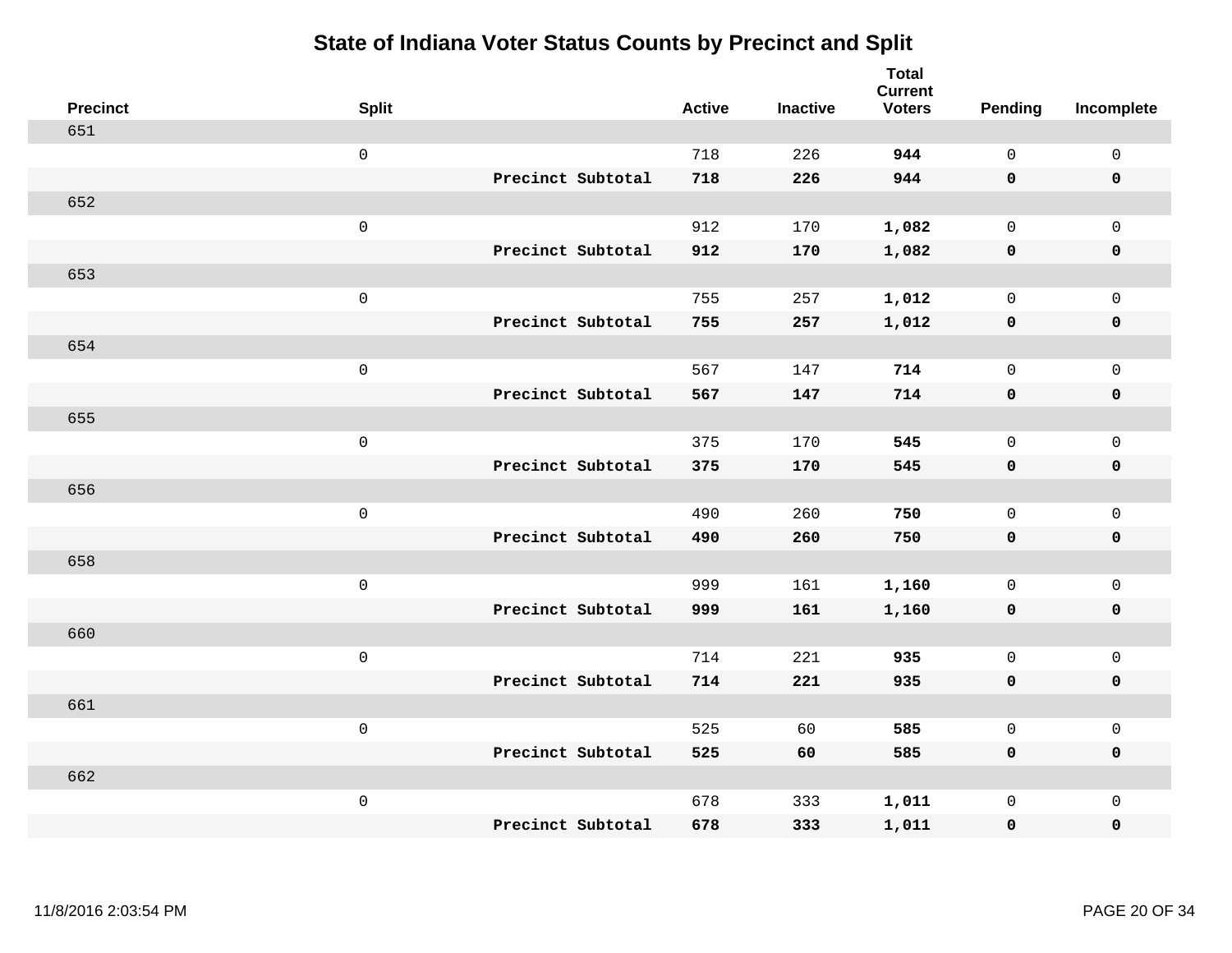| <b>Precinct</b> | <b>Split</b> |                   | <b>Active</b>  | <b>Inactive</b> | <b>Total</b><br><b>Current</b><br><b>Voters</b> | <b>Pending</b> | Incomplete          |
|-----------------|--------------|-------------------|----------------|-----------------|-------------------------------------------------|----------------|---------------------|
| 663             |              |                   |                |                 |                                                 |                |                     |
|                 | $\mathsf{O}$ |                   | 618            | 114             | 732                                             | $\mathbf 0$    | $\mathsf 0$         |
|                 |              | Precinct Subtotal | 618            | 114             | 732                                             | $\mathbf 0$    | $\mathbf 0$         |
| 665             |              |                   |                |                 |                                                 |                |                     |
|                 | $\mathsf{O}$ |                   | 872            | 252             | 1,124                                           | $\mathbf{0}$   | $\mathsf{O}$        |
|                 |              | Precinct Subtotal | 872            | 252             | 1,124                                           | $\mathbf 0$    | 0                   |
| 667             |              |                   |                |                 |                                                 |                |                     |
|                 | $\mathsf 0$  |                   | 37             | 12              | 49                                              | $\mathbf 0$    | $\mathsf{O}\xspace$ |
|                 |              | Precinct Subtotal | 37             | 12              | 49                                              | 0              | $\pmb{0}$           |
| 668             |              |                   |                |                 |                                                 |                |                     |
|                 | $\mathbf 0$  |                   | $\overline{a}$ | 2               | 4                                               | $\mathbf 0$    | $\mathsf{O}$        |
|                 |              | Precinct Subtotal | $\mathbf{2}$   | $\mathbf{2}$    | $\overline{\mathbf{4}}$                         | $\mathbf 0$    | 0                   |
| 669             |              |                   |                |                 |                                                 |                |                     |
|                 | $\mathbf 0$  |                   | $\overline{2}$ | $\overline{0}$  | $\overline{a}$                                  | $\mathbf 0$    | $\mathsf{O}\xspace$ |
|                 |              | Precinct Subtotal | $\mathbf{2}$   | $\mathbf 0$     | $\mathbf{2}$                                    | 0              | 0                   |
| 670             |              |                   |                |                 |                                                 |                |                     |
|                 | $\mathbf 0$  |                   | 697            | 479             | 1,176                                           | $\mathbf 0$    | $\mathsf{O}\xspace$ |
|                 |              | Precinct Subtotal | 697            | 479             | 1,176                                           | $\mathbf 0$    | 0                   |
| 671             |              |                   |                |                 |                                                 |                |                     |
|                 | $\mathbf 0$  |                   | 856            | 261             | 1,117                                           | $\mathbf 0$    | $\mathsf{O}$        |
|                 |              | Precinct Subtotal | 856            | 261             | 1,117                                           | 0              | 0                   |
| 672             |              |                   |                |                 |                                                 |                |                     |
|                 | $\mathbf 0$  |                   | 360            | 131             | 491                                             | $\mathbf 0$    | $\mathsf{O}\xspace$ |
|                 |              | Precinct Subtotal | 360            | 131             | 491                                             | $\mathbf 0$    | 0                   |
| 673             |              |                   |                |                 |                                                 |                |                     |
|                 | $\mathbf 0$  |                   | 646            | 355             | 1,001                                           | $\mathbf 0$    | $\mathsf{O}$        |
|                 |              | Precinct Subtotal | 646            | 355             | 1,001                                           | 0              | 0                   |
| 674             |              |                   |                |                 |                                                 |                |                     |
|                 | $\mathbf 0$  |                   | 642            | 351             | 993                                             | $\mathsf{O}$   | $\mathsf{O}$        |
|                 |              | Precinct Subtotal | 642            | 351             | 993                                             | 0              | 0                   |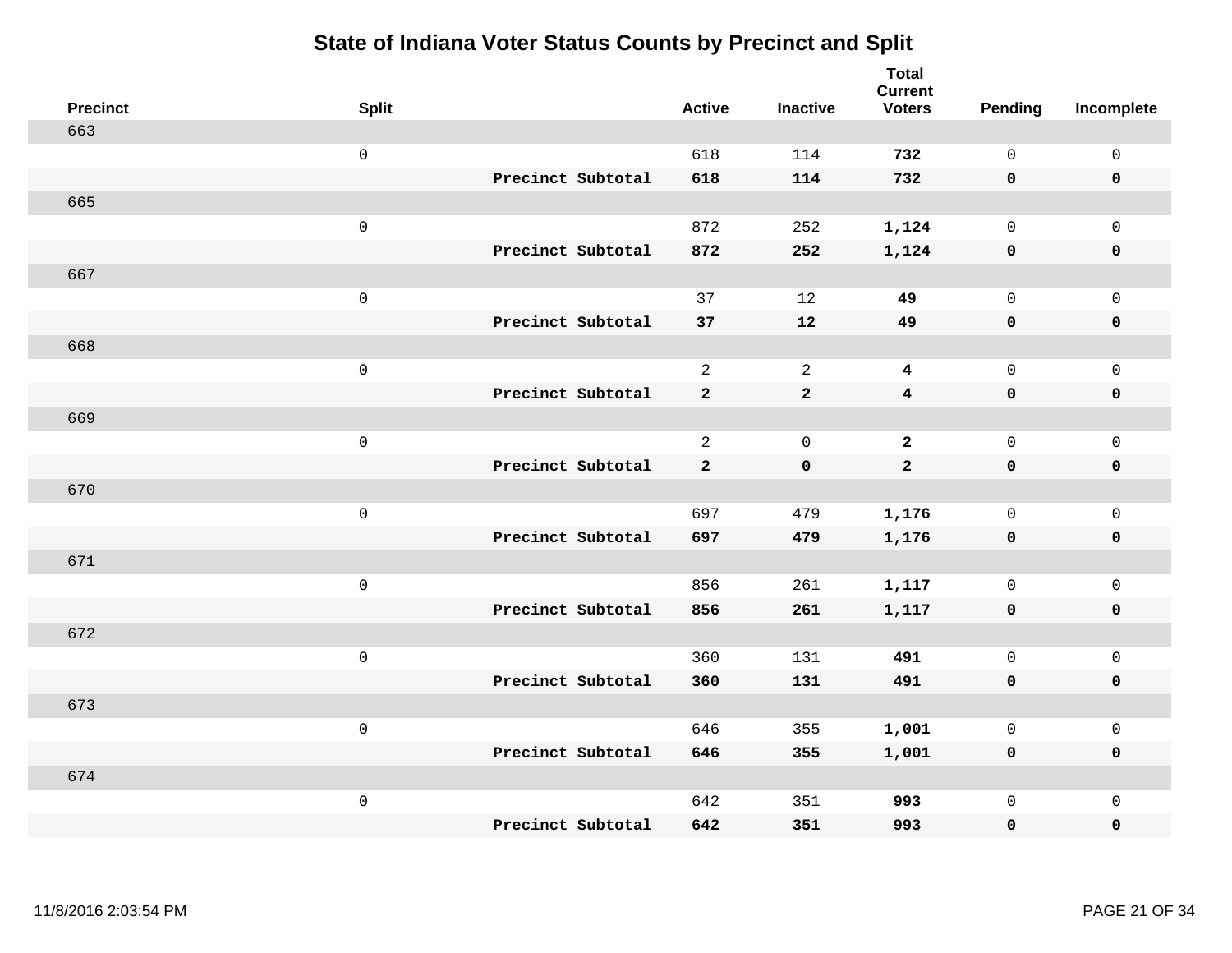| <b>Precinct</b> | <b>Split</b>        |                   | <b>Active</b> | <b>Inactive</b> | <b>Total</b><br><b>Current</b><br><b>Voters</b> | <b>Pending</b>      | Incomplete  |
|-----------------|---------------------|-------------------|---------------|-----------------|-------------------------------------------------|---------------------|-------------|
| 675             |                     |                   |               |                 |                                                 |                     |             |
|                 | $\mbox{O}$          |                   | 19            | 12              | 31                                              | $\mathsf 0$         | $\mathsf 0$ |
|                 |                     | Precinct Subtotal | 19            | 12              | 31                                              | $\mathbf 0$         | $\mathbf 0$ |
| 676             |                     |                   |               |                 |                                                 |                     |             |
|                 | $\mathsf{O}\xspace$ |                   | $\mathsf{O}$  | 2               | $\overline{a}$                                  | $\mathsf{O}\xspace$ | $\mathsf 0$ |
|                 |                     | Precinct Subtotal | $\mathbf 0$   | $\mathbf 2$     | $\mathbf{2}$                                    | $\mathbf 0$         | $\pmb{0}$   |
| 677             |                     |                   |               |                 |                                                 |                     |             |
|                 | $\mbox{O}$          |                   | 11            | $\sqrt{2}$      | 13                                              | $\mathsf{O}$        | $\mathsf 0$ |
|                 |                     | Precinct Subtotal | 11            | $\mathbf{2}$    | 13                                              | $\mathbf 0$         | $\mathbf 0$ |
| 678             |                     |                   |               |                 |                                                 |                     |             |
|                 | $\mathsf 0$         |                   | 546           | 152             | 698                                             | $\mathsf{O}$        | $\mathsf 0$ |
|                 |                     | Precinct Subtotal | 546           | 152             | 698                                             | $\mathbf 0$         | $\pmb{0}$   |
| 679             |                     |                   |               |                 |                                                 |                     |             |
|                 | $\mathsf 0$         |                   | 920           | 244             | 1,164                                           | $\mathsf{O}$        | $\mathsf 0$ |
|                 |                     | Precinct Subtotal | 920           | 244             | 1,164                                           | $\mathbf 0$         | $\mathbf 0$ |
| 680             |                     |                   |               |                 |                                                 |                     |             |
|                 | $\mathsf 0$         |                   | 466           | 129             | 595                                             | $\mathsf{O}$        | $\mathsf 0$ |
|                 |                     | Precinct Subtotal | 466           | 129             | 595                                             | $\mathbf 0$         | $\mathbf 0$ |
| 682             |                     |                   |               |                 |                                                 |                     |             |
|                 | $\mathsf 0$         |                   | 761           | 453             | 1,214                                           | $\mathbf 0$         | $\mathsf 0$ |
|                 |                     | Precinct Subtotal | 761           | 453             | 1,214                                           | $\mathbf 0$         | $\mathbf 0$ |
| 683             |                     |                   |               |                 |                                                 |                     |             |
|                 | $\mathsf 0$         |                   | 568           | 104             | 672                                             | $\mathsf{O}$        | $\mathsf 0$ |
|                 |                     | Precinct Subtotal | 568           | 104             | 672                                             | $\mathbf 0$         | $\mathbf 0$ |
| 684             |                     |                   |               |                 |                                                 |                     |             |
|                 | $\mathsf{O}\xspace$ |                   | 434           | 135             | 569                                             | $\mathbf 0$         | $\mathsf 0$ |
|                 |                     | Precinct Subtotal | 434           | 135             | 569                                             | $\mathbf 0$         | $\mathbf 0$ |
| 690             |                     |                   |               |                 |                                                 |                     |             |
|                 | $\mathbf 0$         | Precinct Subtotal | 564           | 100             | 664                                             | $\mathsf{O}$        | $\mathbf 0$ |
|                 |                     |                   | 564           | 100             | 664                                             | 0                   | $\pmb{0}$   |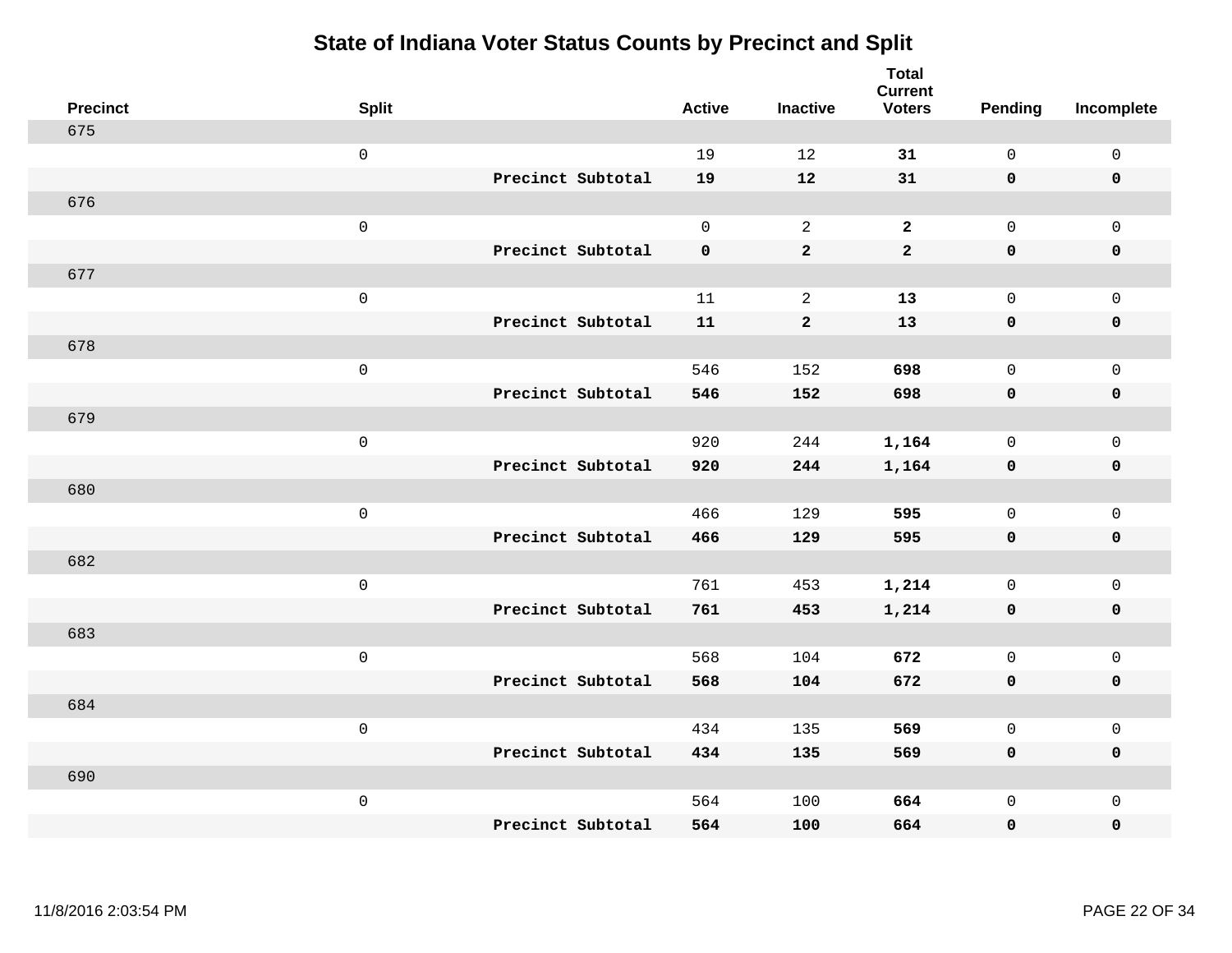| <b>Precinct</b> | <b>Split</b>        |                   | <b>Active</b> | <b>Inactive</b> | <b>Total</b><br><b>Current</b><br><b>Voters</b> | <b>Pending</b> | Incomplete   |
|-----------------|---------------------|-------------------|---------------|-----------------|-------------------------------------------------|----------------|--------------|
| 692             |                     |                   |               |                 |                                                 |                |              |
|                 | $\mathsf 0$         |                   | 535           | 195             | 730                                             | $\mathbf 0$    | $\mathsf 0$  |
|                 |                     | Precinct Subtotal | 535           | 195             | 730                                             | 0              | $\mathbf 0$  |
| 694             |                     |                   |               |                 |                                                 |                |              |
|                 | $\mathsf{O}\xspace$ |                   | 617           | 210             | 827                                             | $\mathbf 0$    | $\mathsf{O}$ |
|                 |                     | Precinct Subtotal | 617           | 210             | 827                                             | $\mathbf 0$    | 0            |
| ABOITE B        |                     |                   |               |                 |                                                 |                |              |
|                 | $\mathsf{O}\xspace$ |                   | 1,015         | 73              | 1,088                                           | $\mathbf 0$    | $\mathsf{O}$ |
|                 |                     | Precinct Subtotal | 1,015         | 73              | 1,088                                           | 0              | 0            |
| ABOITE C        |                     |                   |               |                 |                                                 |                |              |
|                 | $\mathsf 0$         |                   | 565           | 90              | 655                                             | $\mathbf 0$    | $\mathsf{O}$ |
|                 |                     | Precinct Subtotal | 565           | 90              | 655                                             | $\mathbf 0$    | $\pmb{0}$    |
| ABOITE J        |                     |                   |               |                 |                                                 |                |              |
|                 | $\mathbf 0$         |                   | 1,253         | 130             | 1,383                                           | $\mathbf 0$    | $\mathbf 0$  |
|                 |                     | Precinct Subtotal | 1,253         | 130             | 1,383                                           | 0              | $\mathbf 0$  |
| ABOITE K        |                     |                   |               |                 |                                                 |                |              |
|                 | $\mathsf{O}$        |                   | 792           | 66              | 858                                             | $\mathbf 0$    | $\mathsf{O}$ |
|                 |                     | Precinct Subtotal | 792           | 66              | 858                                             | $\mathbf 0$    | 0            |
| ABOITE L        |                     |                   |               |                 |                                                 |                |              |
|                 | $\mathsf{O}\xspace$ |                   | 241           | 44              | 285                                             | $\mathbf 0$    | $\mathsf{O}$ |
|                 |                     | Precinct Subtotal | 241           | 44              | 285                                             | 0              | 0            |
| ABOITE N        |                     |                   |               |                 |                                                 |                |              |
|                 | $\mathbf 0$         |                   | 982           | 155             | 1,137                                           | $\mathbf 0$    | $\mathsf{O}$ |
|                 |                     | Precinct Subtotal | 982           | 155             | 1,137                                           | $\mathbf 0$    | 0            |
| ABOITE S        |                     |                   |               |                 |                                                 |                |              |
|                 | $\mathsf 0$         |                   | 670           | 85              | 755                                             | $\mathbf 0$    | $\mathsf{O}$ |
|                 |                     | Precinct Subtotal | 670           | 85              | 755                                             | 0              | 0            |
| ABOITE T        |                     |                   |               |                 |                                                 |                |              |
|                 | $\mathsf{O}\xspace$ |                   | 1,590         | 221             | 1,811                                           | $\mathbf 0$    | $\mathsf{O}$ |
|                 |                     | Precinct Subtotal | 1,590         | 221             | 1,811                                           | 0              | 0            |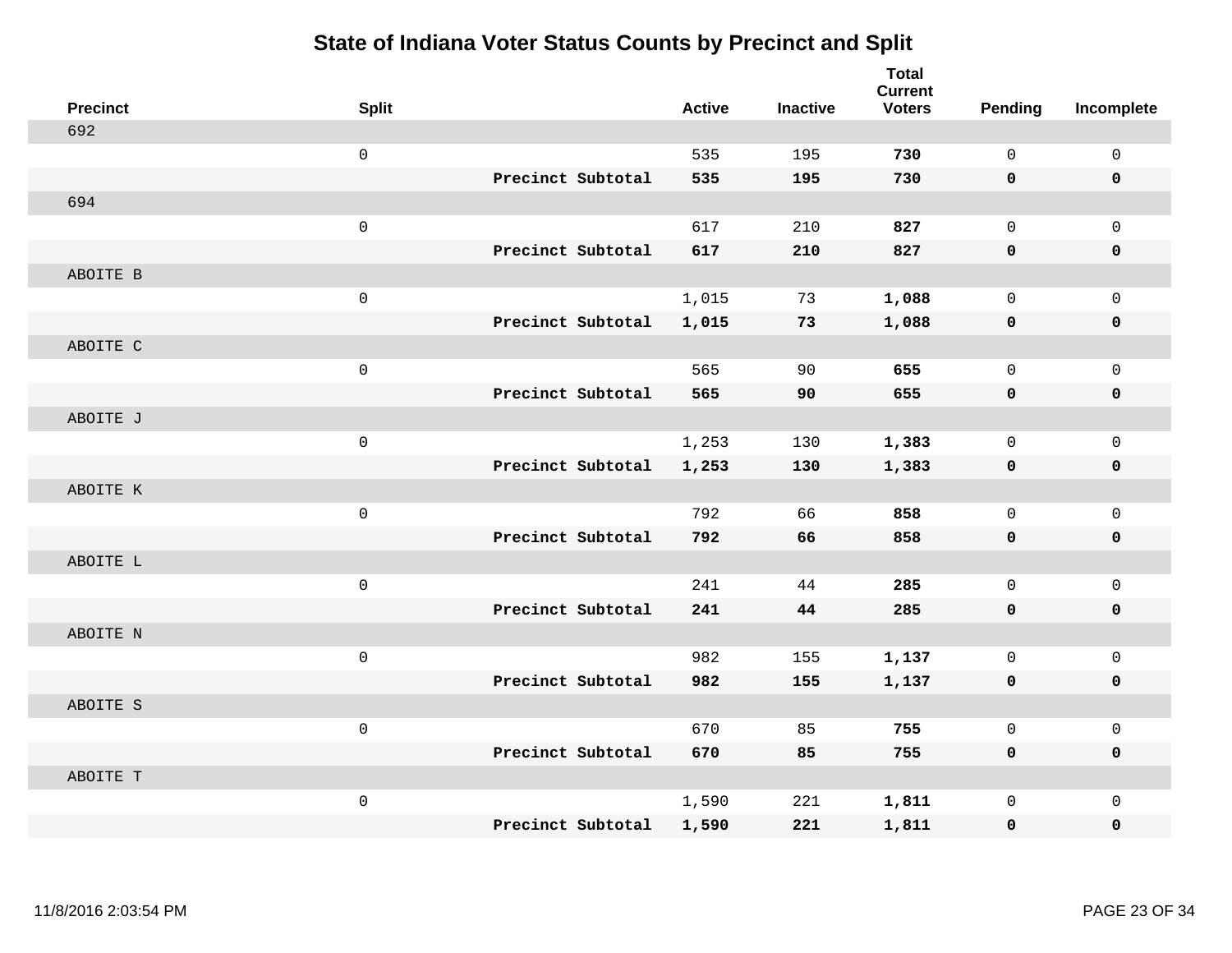| <b>Precinct</b> | <b>Split</b> |                   | <b>Active</b> | <b>Inactive</b> | <b>Total</b><br><b>Current</b><br><b>Voters</b> | <b>Pending</b> | Incomplete   |
|-----------------|--------------|-------------------|---------------|-----------------|-------------------------------------------------|----------------|--------------|
| ABOITE U        |              |                   |               |                 |                                                 |                |              |
|                 | $\mathsf 0$  |                   | 976           | 114             | 1,090                                           | 0              | $\mathbf 0$  |
|                 |              | Precinct Subtotal | 976           | 114             | 1,090                                           | $\mathbf 0$    | $\mathbf 0$  |
| ABOITE Z        |              |                   |               |                 |                                                 |                |              |
|                 | $\mathbf 0$  |                   | 464           | 132             | 596                                             | 0              | $\mathbf 0$  |
|                 |              | Precinct Subtotal | 464           | 132             | 596                                             | $\mathbf 0$    | $\mathbf 0$  |
| ADAMS B1        |              |                   |               |                 |                                                 |                |              |
|                 | $\mathsf 0$  |                   | 119           | 36              | 155                                             | 0              | $\mathbf 0$  |
|                 |              | Precinct Subtotal | 119           | 36              | 155                                             | 0              | $\mathbf 0$  |
| ADAMS B2        |              |                   |               |                 |                                                 |                |              |
|                 | $\mathsf 0$  |                   | 22            | $\overline{a}$  | 24                                              | 0              | $\mathbf 0$  |
|                 |              | Precinct Subtotal | 22            | $\bf{2}$        | 24                                              | 0              | $\mathbf 0$  |
| ADAMS E         |              |                   |               |                 |                                                 |                |              |
|                 | $\mathsf 0$  |                   | 275           | 25              | 300                                             | 0              | $\mathbf 0$  |
|                 |              | Precinct Subtotal | 275           | 25              | 300                                             | $\mathbf 0$    | $\mathbf 0$  |
| ADAMS F         |              |                   |               |                 |                                                 |                |              |
|                 | $\mathsf 0$  |                   | 126           | 5               | 131                                             | 0              | $\mathbf 0$  |
|                 |              | Precinct Subtotal | 126           | 5               | 131                                             | 0              | $\mathbf 0$  |
| ADAMS G         |              |                   |               |                 |                                                 |                |              |
|                 | $\mathsf 0$  |                   | 404           | 38              | 442                                             | 0              | $\mathbf 0$  |
|                 |              | Precinct Subtotal | 404           | 38              | 442                                             | 0              | $\mathbf 0$  |
| ADAMS K         |              |                   |               |                 |                                                 |                |              |
|                 | $\mathsf 0$  |                   | 345           | 37              | 382                                             | 0              | $\mathsf{O}$ |
|                 |              | Precinct Subtotal | 345           | 37              | 382                                             | $\mathbf 0$    | 0            |
| ADAMS M         |              |                   |               |                 |                                                 |                |              |
|                 | $\mathsf 0$  |                   | 19            | 3               | 22                                              | 0              | $\mathbf 0$  |
|                 |              | Precinct Subtotal | 19            | 3               | 22                                              | $\mathbf 0$    | 0            |
| CEDAR CREEK A   |              |                   |               |                 |                                                 |                |              |
|                 | $\mathsf 0$  |                   | 966           | 66              | 1,032                                           | 0              | $\mathbf 0$  |
|                 |              | Precinct Subtotal | 966           | 66              | 1,032                                           | 0              | 0            |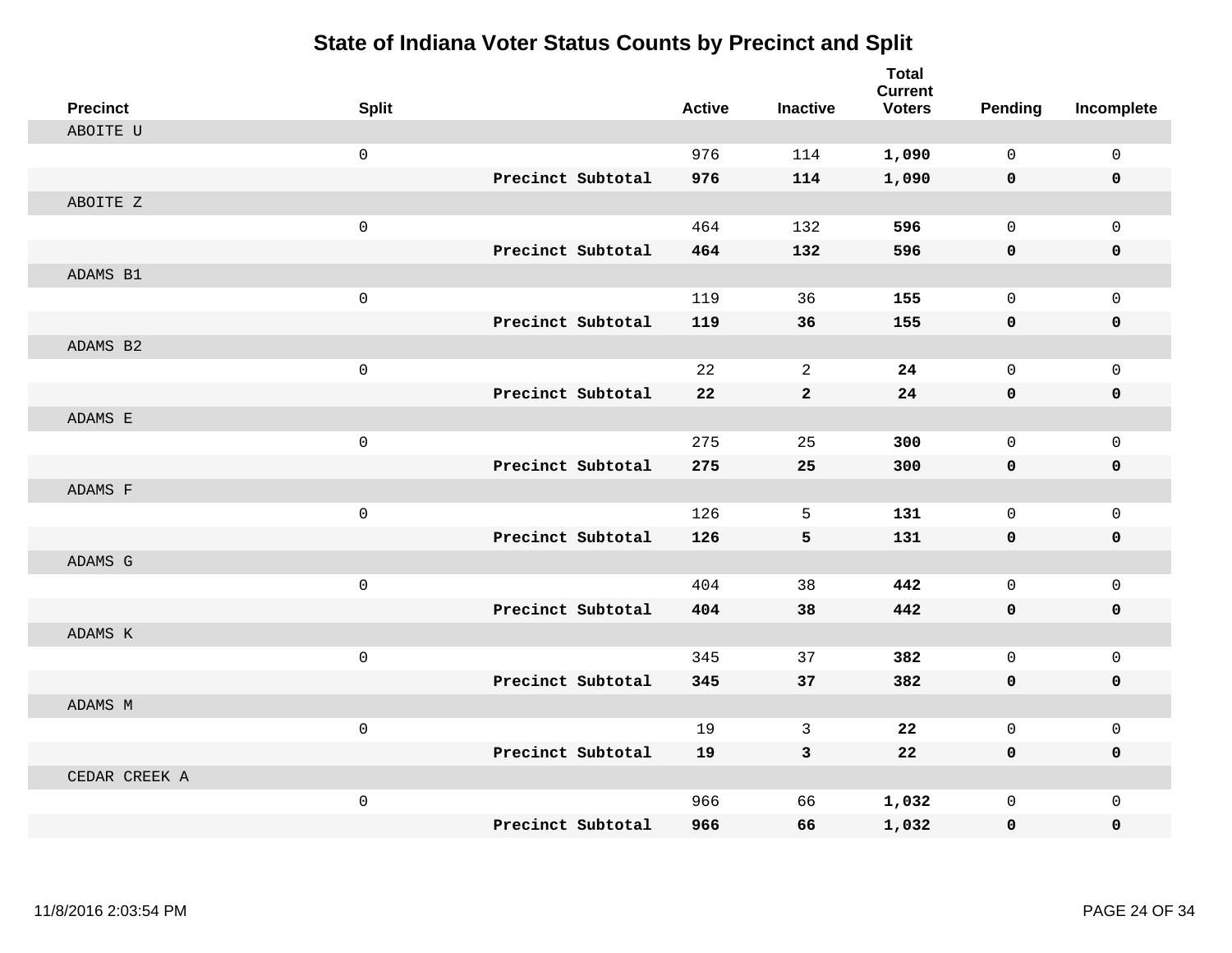| <b>Precinct</b> | <b>Split</b>        |                   |                   | <b>Active</b> | <b>Inactive</b> | <b>Total</b><br><b>Current</b><br><b>Voters</b> | Pending      | Incomplete  |
|-----------------|---------------------|-------------------|-------------------|---------------|-----------------|-------------------------------------------------|--------------|-------------|
| CEDAR CREEK B   |                     |                   |                   |               |                 |                                                 |              |             |
|                 | $\mathbf{0}$        |                   |                   | 1,008         | 71              | 1,079                                           | $\Omega$     | $\mathbf 0$ |
|                 |                     | Precinct Subtotal |                   | 1,008         | 71              | 1,079                                           | $\mathbf 0$  | $\mathbf 0$ |
| CEDAR CREEK C   |                     |                   |                   |               |                 |                                                 |              |             |
|                 | $\mathbf 0$         |                   |                   | 660           | 130             | 790                                             | $\mathbf{0}$ | $\mathbf 0$ |
|                 |                     |                   | Precinct Subtotal | 660           | 130             | 790                                             | $\mathbf{0}$ | 0           |
| CEDAR CREEK D   |                     |                   |                   |               |                 |                                                 |              |             |
|                 | $\mathbf{0}$        |                   |                   | 1,129         | 112             | 1,241                                           | $\mathbf 0$  | $\mathbf 0$ |
|                 |                     |                   | Precinct Subtotal | 1,129         | 112             | 1,241                                           | $\mathbf 0$  | 0           |
| CEDAR CREEK E   |                     |                   |                   |               |                 |                                                 |              |             |
|                 | $\mathbf 0$         |                   |                   | 1,109         | 155             | 1,264                                           | $\mathbf{0}$ | $\mathbf 0$ |
|                 |                     | Precinct Subtotal |                   | 1,109         | 155             | 1,264                                           | $\mathbf 0$  | 0           |
| CEDAR CREEK F   |                     |                   |                   |               |                 |                                                 |              |             |
|                 | $\mathbf{0}$        |                   |                   | 508           | 49              | 557                                             | $\Omega$     | $\mathbf 0$ |
|                 |                     | Precinct Subtotal |                   | 508           | 49              | 557                                             | $\mathbf 0$  | 0           |
| EEL RIVER A     |                     |                   |                   |               |                 |                                                 |              |             |
|                 | $\mathsf{O}\xspace$ |                   |                   | 889           | 68              | 957                                             | $\mathbf 0$  | $\mathbf 0$ |
|                 |                     | Precinct Subtotal |                   | 889           | 68              | 957                                             | $\mathbf{0}$ | 0           |
| EEL RIVER B     |                     |                   |                   |               |                 |                                                 |              |             |
|                 | $\mathsf{O}\xspace$ |                   |                   | 1,230         | 97              | 1,327                                           | $\mathbf{0}$ | $\mathbf 0$ |
|                 |                     | Precinct Subtotal |                   | 1,230         | 97              | 1,327                                           | $\mathbf 0$  | 0           |
| GRABILL         |                     |                   |                   |               |                 |                                                 |              |             |
|                 | $\mathbf 0$         |                   |                   | 624           | 92              | 716                                             | $\Omega$     | $\mathbf 0$ |
|                 |                     | Precinct Subtotal |                   | 624           | 92              | 716                                             | $\mathbf 0$  | 0           |
| HUNTERTOWN A    |                     |                   |                   |               |                 |                                                 |              |             |
|                 | $\mathbf{0}$        |                   |                   | 952           | 140             | 1,092                                           | $\Omega$     | $\mathbf 0$ |
|                 |                     | Precinct Subtotal |                   | 952           | 140             | 1,092                                           | 0            | 0           |
| HUNTERTOWN B    |                     |                   |                   |               |                 |                                                 |              |             |
|                 | $\mathsf{O}\xspace$ |                   |                   | 1,403         | 191             | 1,594                                           | $\mathbf{0}$ | $\mathbf 0$ |
|                 |                     | Precinct Subtotal |                   | 1,403         | 191             | 1,594                                           | 0            | $\Omega$    |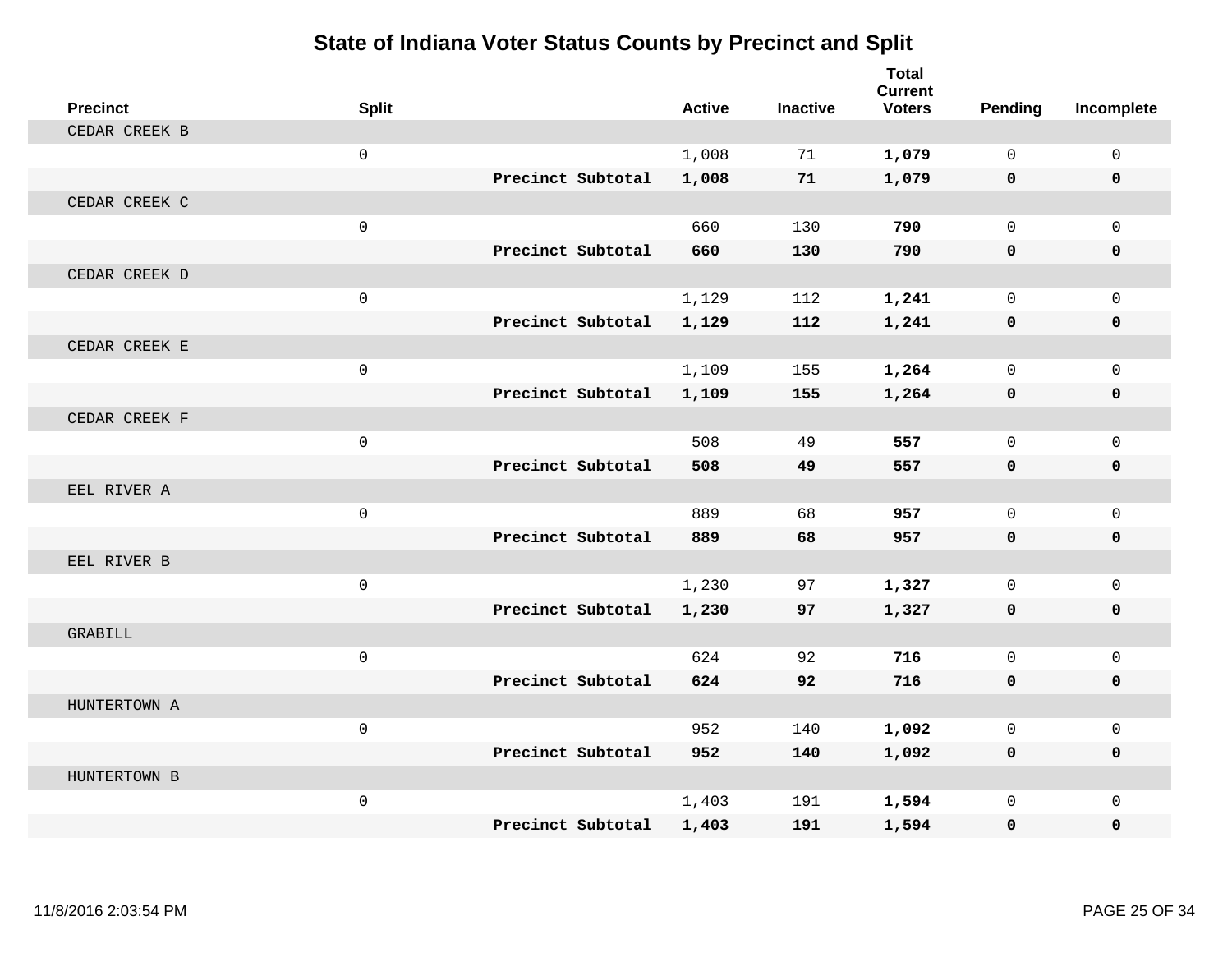| <b>Precinct</b>    | <b>Split</b> |                   | <b>Active</b> | <b>Inactive</b> | <b>Total</b><br><b>Current</b><br><b>Voters</b> | Pending      | Incomplete   |
|--------------------|--------------|-------------------|---------------|-----------------|-------------------------------------------------|--------------|--------------|
| HUNTERTOWN C       |              |                   |               |                 |                                                 |              |              |
|                    | $\mathsf{O}$ |                   | 680           | 80              | 760                                             | $\Omega$     | $\mathbf 0$  |
|                    |              | Precinct Subtotal | 680           | 80              | 760                                             | $\mathbf 0$  | $\mathbf 0$  |
| HUNTERTOWN ER      |              |                   |               |                 |                                                 |              |              |
|                    | $\mathsf{O}$ |                   | 569           | 85              | 654                                             | $\mathbf{0}$ | $\mathbf 0$  |
|                    |              | Precinct Subtotal | 569           | 85              | 654                                             | $\mathbf 0$  | 0            |
| <b>JACKSON</b>     |              |                   |               |                 |                                                 |              |              |
|                    | $\mathsf{O}$ |                   | 339           | 28              | 367                                             | $\Omega$     | $\mathbf 0$  |
|                    |              | Precinct Subtotal | 339           | 28              | 367                                             | 0            | $\mathbf 0$  |
| <b>JEFFERSON A</b> |              |                   |               |                 |                                                 |              |              |
|                    | $\mathsf{O}$ |                   | 624           | 56              | 680                                             | $\mathbf{0}$ | $\mathbf 0$  |
|                    |              | Precinct Subtotal | 624           | 56              | 680                                             | $\mathbf 0$  | 0            |
| <b>JEFFERSON B</b> |              |                   |               |                 |                                                 |              |              |
|                    | $\mathsf{O}$ |                   | 609           | 49              | 658                                             | $\mathbf{0}$ | $\mathbf 0$  |
|                    |              | Precinct Subtotal | 609           | 49              | 658                                             | $\mathbf 0$  | 0            |
| LAFAYETTE A        |              |                   |               |                 |                                                 |              |              |
|                    | $\mathsf 0$  |                   | 1,047         | 105             | 1,152                                           | $\mathbf 0$  | $\mathbf 0$  |
|                    |              | Precinct Subtotal | 1,047         | 105             | 1,152                                           | 0            | 0            |
| LAFAYETTE B        |              |                   |               |                 |                                                 |              |              |
|                    | $\mathbf 0$  |                   | 827           | 58              | 885                                             | $\mathbf 0$  | $\mathbf 0$  |
|                    |              | Precinct Subtotal | 827           | 58              | 885                                             | 0            | 0            |
| LAFAYETTE C        |              |                   |               |                 |                                                 |              |              |
|                    | $\mathsf 0$  |                   | 699           | 77              | 776                                             | $\mathbf 0$  | $\mathbf{0}$ |
|                    |              | Precinct Subtotal | 699           | 77              | 776                                             | 0            | 0            |
| LAKE A             |              |                   |               |                 |                                                 |              |              |
|                    | $\mathbf 0$  |                   | 716           | 69              | 785                                             | $\mathbf 0$  | $\mathbf 0$  |
|                    |              | Precinct Subtotal | 716           | 69              | 785                                             | 0            | 0            |
| LAKE B             |              |                   |               |                 |                                                 |              |              |
|                    | $\mathsf{O}$ |                   | 1,144         | 83              | 1,227                                           | $\mathbf 0$  | $\mathbf{0}$ |
|                    |              | Precinct Subtotal | 1,144         | 83              | 1,227                                           | 0            | 0            |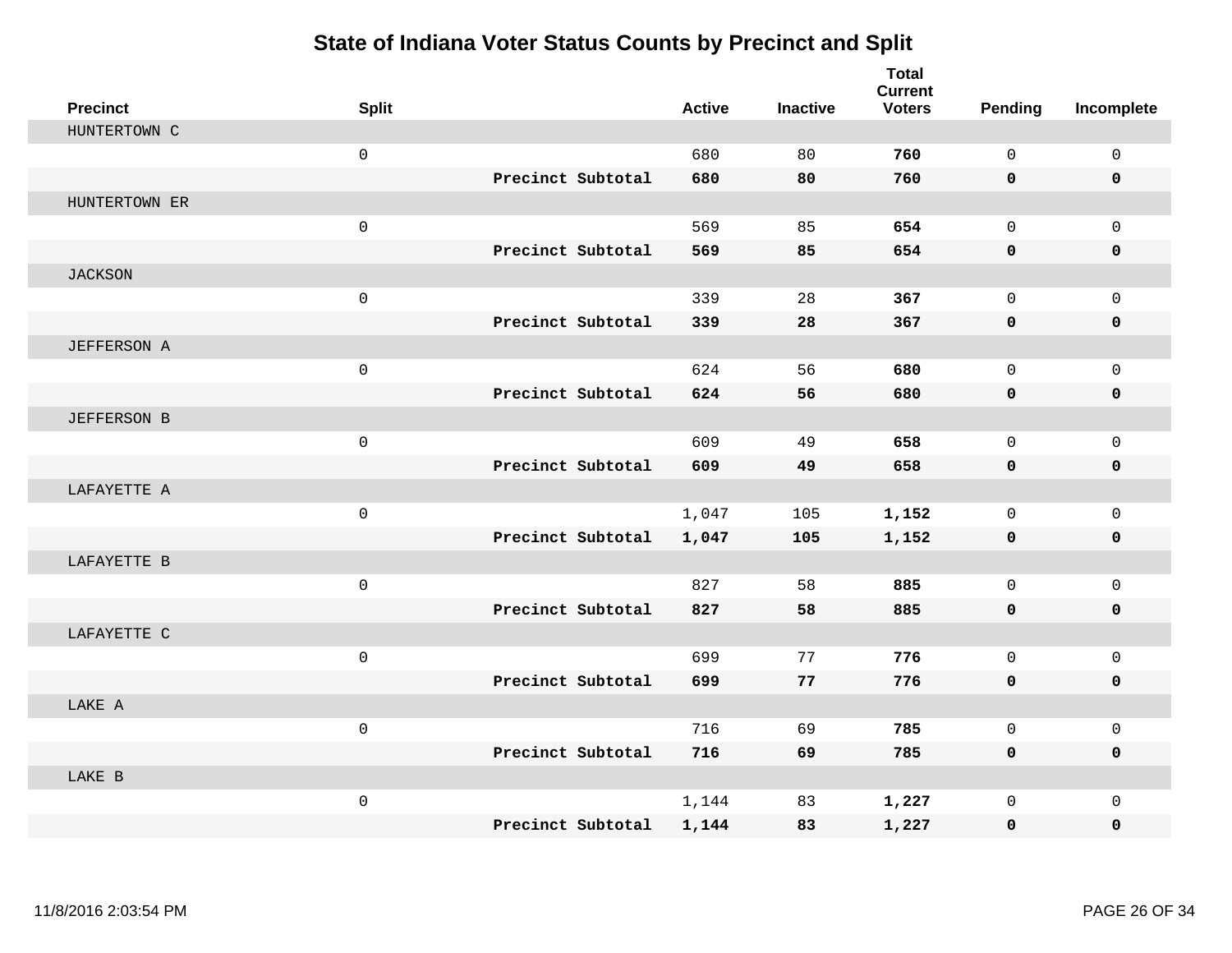| <b>Precinct</b>  | <b>Split</b>        |                   | <b>Active</b> | <b>Inactive</b> | <b>Total</b><br><b>Current</b><br><b>Voters</b> | Pending      | Incomplete   |
|------------------|---------------------|-------------------|---------------|-----------------|-------------------------------------------------|--------------|--------------|
| LEO-CEDARVILLE A |                     |                   |               |                 |                                                 |              |              |
|                  | $\mathsf{O}\xspace$ |                   | 1,018         | 93              | 1,111                                           | $\mathbf 0$  | $\mathbf 0$  |
|                  |                     | Precinct Subtotal | 1,018         | 93              | 1,111                                           | 0            | 0            |
| LEO-CEDARVILLE B |                     |                   |               |                 |                                                 |              |              |
|                  | $\mathsf 0$         |                   | 1,107         | 91              | 1,198                                           | $\mathbf 0$  | $\mathbf 0$  |
|                  |                     | Precinct Subtotal | 1,107         | 91              | 1,198                                           | 0            | 0            |
| LEO-CEDARVILLE C |                     |                   |               |                 |                                                 |              |              |
|                  | $\mathsf 0$         |                   | 365           | 47              | 412                                             | $\mathbf 0$  | $\mathbf 0$  |
|                  |                     | Precinct Subtotal | 365           | 47              | 412                                             | 0            | 0            |
| MADISON          |                     |                   |               |                 |                                                 |              |              |
|                  | $\mathbf 0$         |                   | 1,193         | 99              | 1,292                                           | $\mathbf 0$  | $\mathbf 0$  |
|                  |                     | Precinct Subtotal | 1,193         | 99              | 1,292                                           | 0            | 0            |
| MARION A         |                     |                   |               |                 |                                                 |              |              |
|                  | $\mathbf 0$         |                   | 812           | 130             | 942                                             | $\Omega$     | $\mathbf 0$  |
|                  |                     | Precinct Subtotal | 812           | 130             | 942                                             | 0            | $\mathbf 0$  |
| MARION B         |                     |                   |               |                 |                                                 |              |              |
|                  | $\mathsf{O}\xspace$ |                   | 835           | 49              | 884                                             | $\mathbf 0$  | $\mathbf{0}$ |
|                  |                     | Precinct Subtotal | 835           | 49              | 884                                             | 0            | 0            |
| MARION C         |                     |                   |               |                 |                                                 |              |              |
|                  | $\mathsf{O}\xspace$ |                   | 899           | 138             | 1,037                                           | $\mathbf 0$  | $\mathbf 0$  |
|                  |                     | Precinct Subtotal | 899           | 138             | 1,037                                           | 0            | 0            |
| MAUMEE           |                     |                   |               |                 |                                                 |              |              |
|                  | $\mathbf 0$         |                   | 696           | 73              | 769                                             | $\mathbf 0$  | $\mathbf 0$  |
|                  |                     | Precinct Subtotal | 696           | 73              | 769                                             | 0            | 0            |
| MILAN A          |                     |                   |               |                 |                                                 |              |              |
|                  | $\mathbf 0$         |                   | 860           | 67              | 927                                             | $\Omega$     | $\mathsf{O}$ |
|                  |                     | Precinct Subtotal | 860           | 67              | 927                                             | 0            | 0            |
| MILAN B          |                     |                   |               |                 |                                                 |              |              |
|                  | $\mathsf 0$         |                   | 733           | 69              | 802                                             | $\mathbf{0}$ | $\mathbf 0$  |
|                  |                     | Precinct Subtotal | 733           | 69              | 802                                             | 0            | $\mathbf 0$  |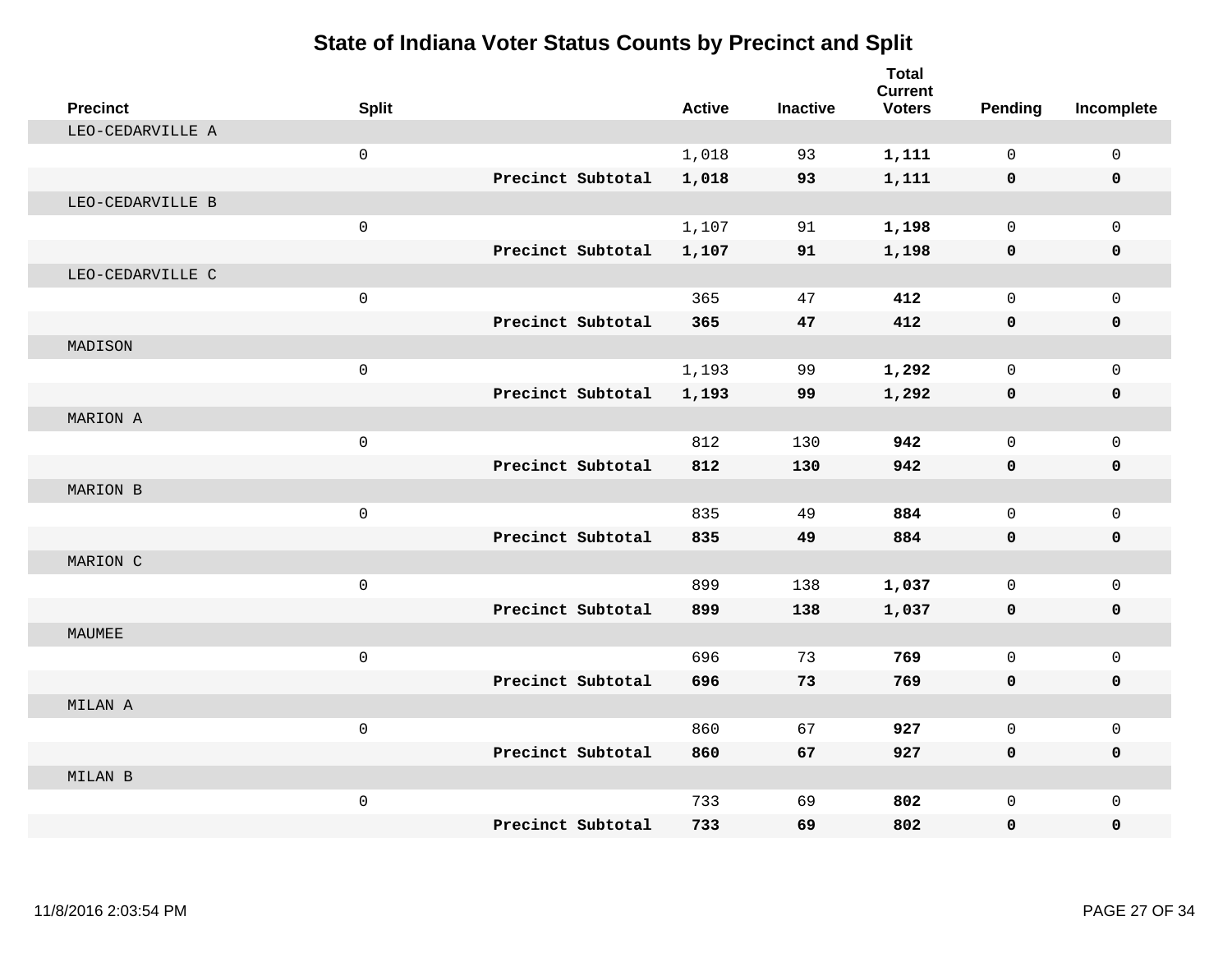| <b>Precinct</b> | <b>Split</b>        |                   | <b>Active</b>           | <b>Inactive</b> | <b>Total</b><br><b>Current</b><br><b>Voters</b> | <b>Pending</b> | Incomplete          |
|-----------------|---------------------|-------------------|-------------------------|-----------------|-------------------------------------------------|----------------|---------------------|
| MONROE          |                     |                   |                         |                 |                                                 |                |                     |
|                 | $\mathsf{O}\xspace$ |                   | 482                     | 32              | 514                                             | $\mathsf{O}$   | $\mathsf 0$         |
|                 |                     | Precinct Subtotal | 482                     | 32              | 514                                             | $\mathbf 0$    | $\mathbf 0$         |
| MONROEVILLE     |                     |                   |                         |                 |                                                 |                |                     |
|                 | $\mathsf{O}\xspace$ |                   | 718                     | 113             | 831                                             | $\mathsf 0$    | $\mathbf 0$         |
|                 |                     | Precinct Subtotal | 718                     | 113             | 831                                             | $\mathbf 0$    | $\pmb{0}$           |
| NH <sub>1</sub> |                     |                   |                         |                 |                                                 |                |                     |
|                 | $\mathsf{O}\xspace$ |                   | 772                     | 108             | 880                                             | $\mathsf{O}$   | $\mathsf 0$         |
|                 |                     | Precinct Subtotal | 772                     | 108             | 880                                             | 0              | $\pmb{0}$           |
| NH 1A           |                     |                   |                         |                 |                                                 |                |                     |
|                 | $\mathsf{O}\xspace$ |                   | 342                     | 37              | 379                                             | $\mathsf{O}$   | $\mathbf 0$         |
|                 |                     | Precinct Subtotal | 342                     | 37              | 379                                             | $\mathbf 0$    | 0                   |
| NH 1B           |                     |                   |                         |                 |                                                 |                |                     |
|                 | $\mathsf{O}\xspace$ |                   | 160                     | 8               | 168                                             | $\mathsf{O}$   | $\mathsf 0$         |
|                 |                     | Precinct Subtotal | 160                     | 8               | 168                                             | 0              | $\mathbf 0$         |
| NH 1J           |                     |                   |                         |                 |                                                 |                |                     |
|                 | $\mathsf{O}\xspace$ |                   | 20                      | 2               | 22                                              | $\mathsf{O}$   | $\mathsf{O}\xspace$ |
|                 |                     | Precinct Subtotal | 20                      | $\mathbf{2}$    | ${\bf 22}$                                      | $\mathbf 0$    | $\pmb{0}$           |
| NH 1SJ          |                     |                   |                         |                 |                                                 |                |                     |
|                 | $\mathsf{O}\xspace$ |                   | 673                     | 65              | 738                                             | $\mathbf 0$    | $\mathbf{0}$        |
|                 |                     | Precinct Subtotal | 673                     | 65              | 738                                             | $\mathbf 0$    | $\mathbf 0$         |
| NH 2A           |                     |                   |                         |                 |                                                 |                |                     |
|                 | $\mathsf{O}\xspace$ |                   | 501                     | 86              | 587                                             | $\mathbf 0$    | $\mathsf{O}\xspace$ |
|                 |                     | Precinct Subtotal | 501                     | 86              | 587                                             | $\mathbf 0$    | $\mathbf 0$         |
| NH 2B           |                     |                   |                         |                 |                                                 |                |                     |
|                 | $\mathsf{O}\xspace$ |                   | 1,133                   | 222             | 1,355                                           | 0              | $\mathsf{O}\xspace$ |
|                 |                     | Precinct Subtotal | 1,133                   | 222             | 1,355                                           | $\mathbf 0$    | $\mathbf 0$         |
| NH 2C           |                     |                   |                         |                 |                                                 |                |                     |
|                 | $\mathsf{O}\xspace$ |                   | 4                       | $\overline{a}$  | 6                                               | $\mathsf{O}$   | $\mathbf 0$         |
|                 |                     | Precinct Subtotal | $\overline{\mathbf{4}}$ | $\mathbf{2}$    | $\epsilon$                                      | 0              | 0                   |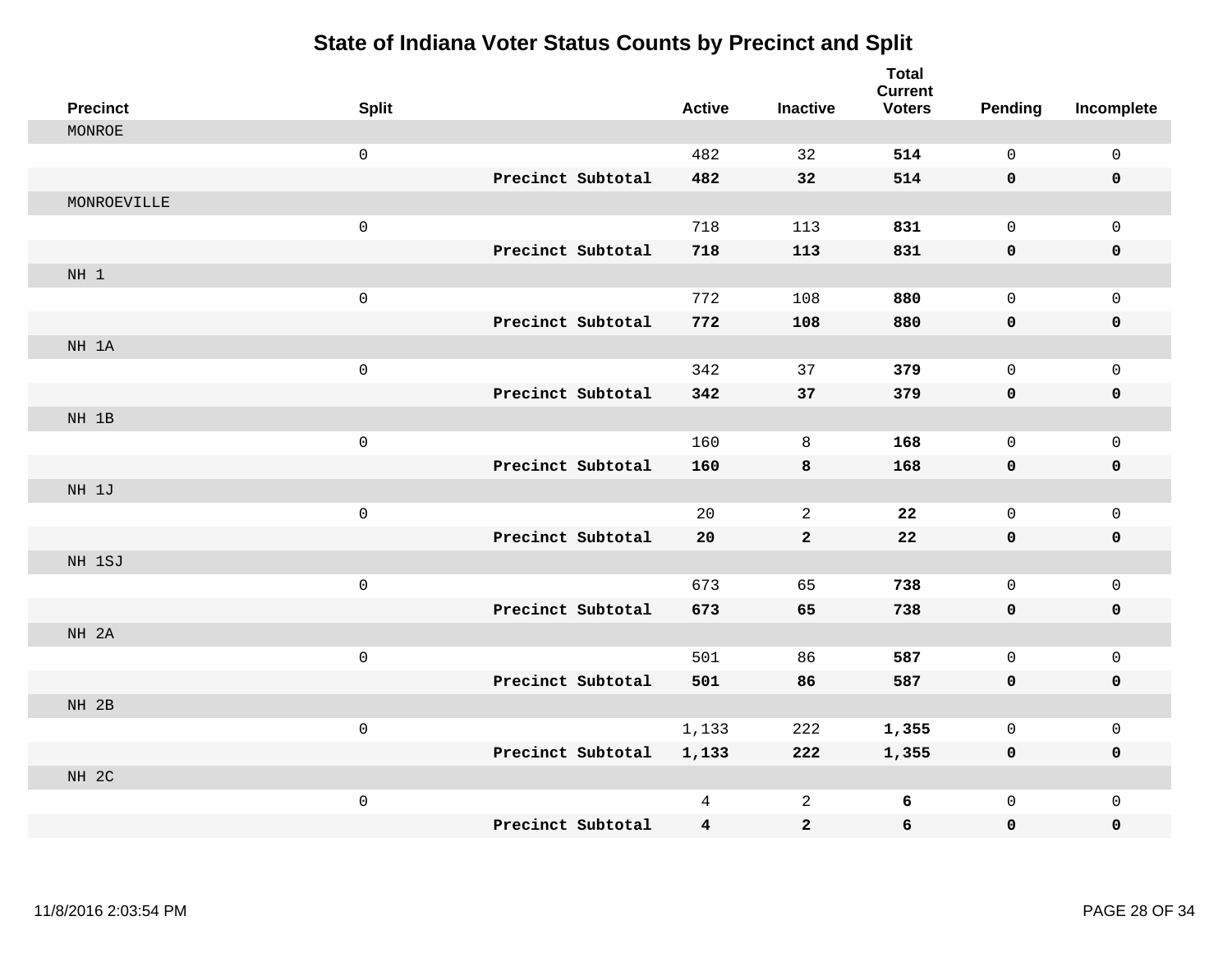| <b>Precinct</b> | <b>Split</b> |                   | <b>Active</b> | <b>Inactive</b> | <b>Total</b><br><b>Current</b><br><b>Voters</b> | Pending      | Incomplete  |
|-----------------|--------------|-------------------|---------------|-----------------|-------------------------------------------------|--------------|-------------|
| $NH 2J-1$       |              |                   |               |                 |                                                 |              |             |
|                 | $\mathsf 0$  |                   | 29            | $\overline{a}$  | 31                                              | $\mathsf{O}$ | $\mathsf 0$ |
|                 |              | Precinct Subtotal | 29            | $\overline{a}$  | 31                                              | $\mathbf 0$  | $\mathbf 0$ |
| NH 2J-2         |              |                   |               |                 |                                                 |              |             |
|                 | $\mathsf 0$  |                   | 31            | $\overline{4}$  | 35                                              | $\mathbf 0$  | $\mathbf 0$ |
|                 |              | Precinct Subtotal | 31            | $\bf{4}$        | 35                                              | $\mathbf 0$  | $\mathbf 0$ |
| $NH 2J-3$       |              |                   |               |                 |                                                 |              |             |
|                 | $\mathsf 0$  |                   | 3             | $\mathbf{1}$    | $\overline{\mathbf{4}}$                         | $\mathbf 0$  | $\mathbf 0$ |
|                 |              | Precinct Subtotal | 3             | $\mathbf{1}$    | $\overline{\mathbf{4}}$                         | $\mathbf 0$  | $\mathbf 0$ |
| NH 3A           |              |                   |               |                 |                                                 |              |             |
|                 | $\mathsf 0$  |                   | 941           | 174             | 1,115                                           | $\mathsf{O}$ | $\mathbf 0$ |
|                 |              | Precinct Subtotal | 941           | 174             | 1,115                                           | $\mathbf 0$  | $\mathbf 0$ |
| NH 3B           |              |                   |               |                 |                                                 |              |             |
|                 | $\mathsf 0$  |                   | 1,060         | 85              | 1,145                                           | $\mathbf 0$  | $\mathsf 0$ |
|                 |              | Precinct Subtotal | 1,060         | 85              | 1,145                                           | 0            | $\mathbf 0$ |
| NH 3C           |              |                   |               |                 |                                                 |              |             |
|                 | $\mathsf 0$  |                   | 106           | 35              | 141                                             | $\mathsf{O}$ | $\mathbf 0$ |
|                 |              | Precinct Subtotal | 106           | 35              | 141                                             | $\mathbf 0$  | $\mathbf 0$ |
| NH 4A           |              |                   |               |                 |                                                 |              |             |
|                 | $\mathsf 0$  |                   | 1,075         | 145             | 1,220                                           | $\mathsf{O}$ | $\mathbf 0$ |
|                 |              | Precinct Subtotal | 1,075         | 145             | 1,220                                           | 0            | 0           |
| NH 4B           |              |                   |               |                 |                                                 |              |             |
|                 | $\mathsf 0$  |                   | 34            | 4               | 38                                              | $\mathbf 0$  | $\mathsf 0$ |
|                 |              | Precinct Subtotal | 34            | 4               | 38                                              | $\mathbf 0$  | $\pmb{0}$   |
| NH 4D           |              |                   |               |                 |                                                 |              |             |
|                 | $\mathsf 0$  |                   | 775           | 98              | 873                                             | $\mathbf 0$  | $\mathbf 0$ |
|                 |              | Precinct Subtotal | 775           | 98              | 873                                             | 0            | $\mathbf 0$ |
| NH 4E           |              |                   |               |                 |                                                 |              |             |
|                 | $\mathsf 0$  | Precinct Subtotal | 101           | 11              | 112                                             | $\mathsf{O}$ | $\mathbf 0$ |
|                 |              |                   | 101           | 11              | 112                                             | 0            | 0           |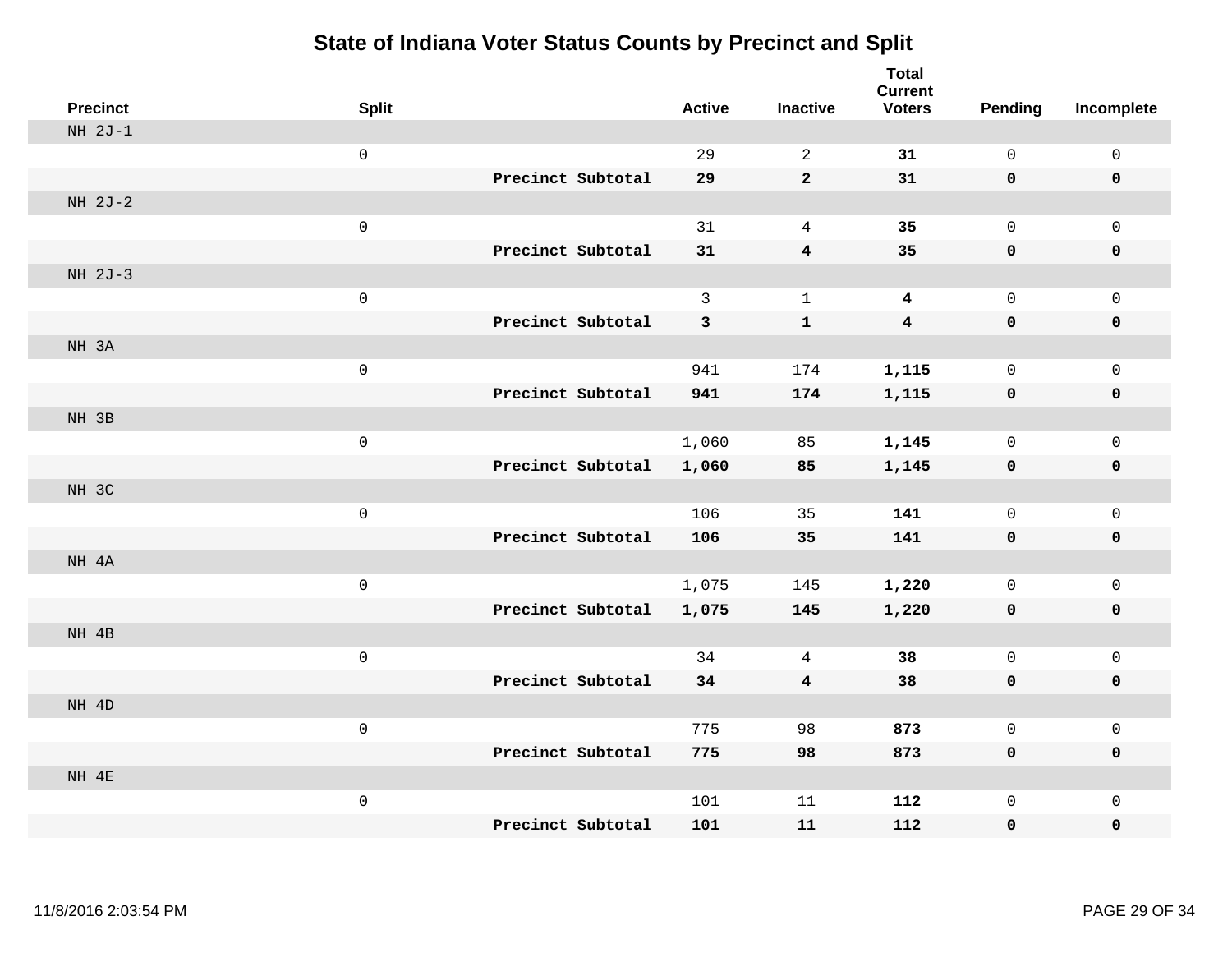| <b>Precinct</b> | <b>Split</b> |                   | <b>Active</b> | <b>Inactive</b> | <b>Total</b><br><b>Current</b><br><b>Voters</b> | <b>Pending</b>      | Incomplete          |
|-----------------|--------------|-------------------|---------------|-----------------|-------------------------------------------------|---------------------|---------------------|
| NH 5A           |              |                   |               |                 |                                                 |                     |                     |
|                 | $\mathsf{O}$ |                   | 36            | 76              | 112                                             | $\mathbf 0$         | 0                   |
|                 |              | Precinct Subtotal | 36            | 76              | 112                                             | 0                   | $\mathbf 0$         |
| NH 5B           |              |                   |               |                 |                                                 |                     |                     |
|                 | $\mathbf 0$  |                   | 489           | 119             | 608                                             | $\mathsf{O}$        | $\mathsf{O}$        |
|                 |              | Precinct Subtotal | 489           | 119             | 608                                             | 0                   | 0                   |
| NH 5C           |              |                   |               |                 |                                                 |                     |                     |
|                 | $\mathsf 0$  |                   | 724           | 214             | 938                                             | $\mathbf 0$         | $\mathsf{O}$        |
|                 |              | Precinct Subtotal | 724           | 214             | 938                                             | 0                   | 0                   |
| NH 5D           |              |                   |               |                 |                                                 |                     |                     |
|                 | $\mathbf 0$  |                   | $\mathbf{1}$  | $\mathsf 0$     | $\mathbf{1}$                                    | $\mathbf 0$         | $\mathsf{O}\xspace$ |
|                 |              | Precinct Subtotal | $\mathbf{1}$  | $\pmb{0}$       | ${\bf 1}$                                       | 0                   | $\pmb{0}$           |
| NH 5E           |              |                   |               |                 |                                                 |                     |                     |
|                 | $\mathsf 0$  |                   | 67            | $\mathbf{2}$    | 69                                              | $\mathsf{O}\xspace$ | $\mathsf{O}$        |
|                 |              | Precinct Subtotal | 67            | $\mathbf{2}$    | 69                                              | 0                   | 0                   |
| NH 5F           |              |                   |               |                 |                                                 |                     |                     |
|                 | $\mathsf 0$  |                   | 83            | 10              | 93                                              | $\mathbf 0$         | $\mathsf{O}$        |
|                 |              | Precinct Subtotal | 83            | 10              | 93                                              | 0                   | 0                   |
| NH 5G           |              |                   |               |                 |                                                 |                     |                     |
|                 | $\mathsf{O}$ |                   | 111           | 70              | 181                                             | $\mathsf{O}\xspace$ | $\mathsf{O}\xspace$ |
|                 |              | Precinct Subtotal | 111           | 70              | 181                                             | 0                   | 0                   |
| PERRY A         |              |                   |               |                 |                                                 |                     |                     |
|                 | CITY 2       |                   | 1,049         | 145             | 1,194                                           | $\mathbf 0$         | $\mathsf{O}$        |
|                 | COUNTY 1     |                   | 144           | 13              | 157                                             | $\mathbf 0$         | $\mathsf{O}$        |
|                 |              | Precinct Subtotal | 1,193         | 158             | 1,351                                           | 0                   | 0                   |
| PERRY B         |              |                   |               |                 |                                                 |                     |                     |
|                 | $\mathsf 0$  |                   | 1,152         | 148             | 1,300                                           | $\mathbf 0$         | 0                   |
|                 |              | Precinct Subtotal | 1,152         | 148             | 1,300                                           | $\mathbf 0$         | 0                   |
| PERRY D         |              |                   |               |                 |                                                 |                     |                     |
|                 | $\mathsf 0$  |                   | 673           | 142             | 815                                             | $\mathbf 0$         | $\mathsf{O}\xspace$ |
|                 |              | Precinct Subtotal | 673           | 142             | 815                                             | $\mathbf 0$         | 0                   |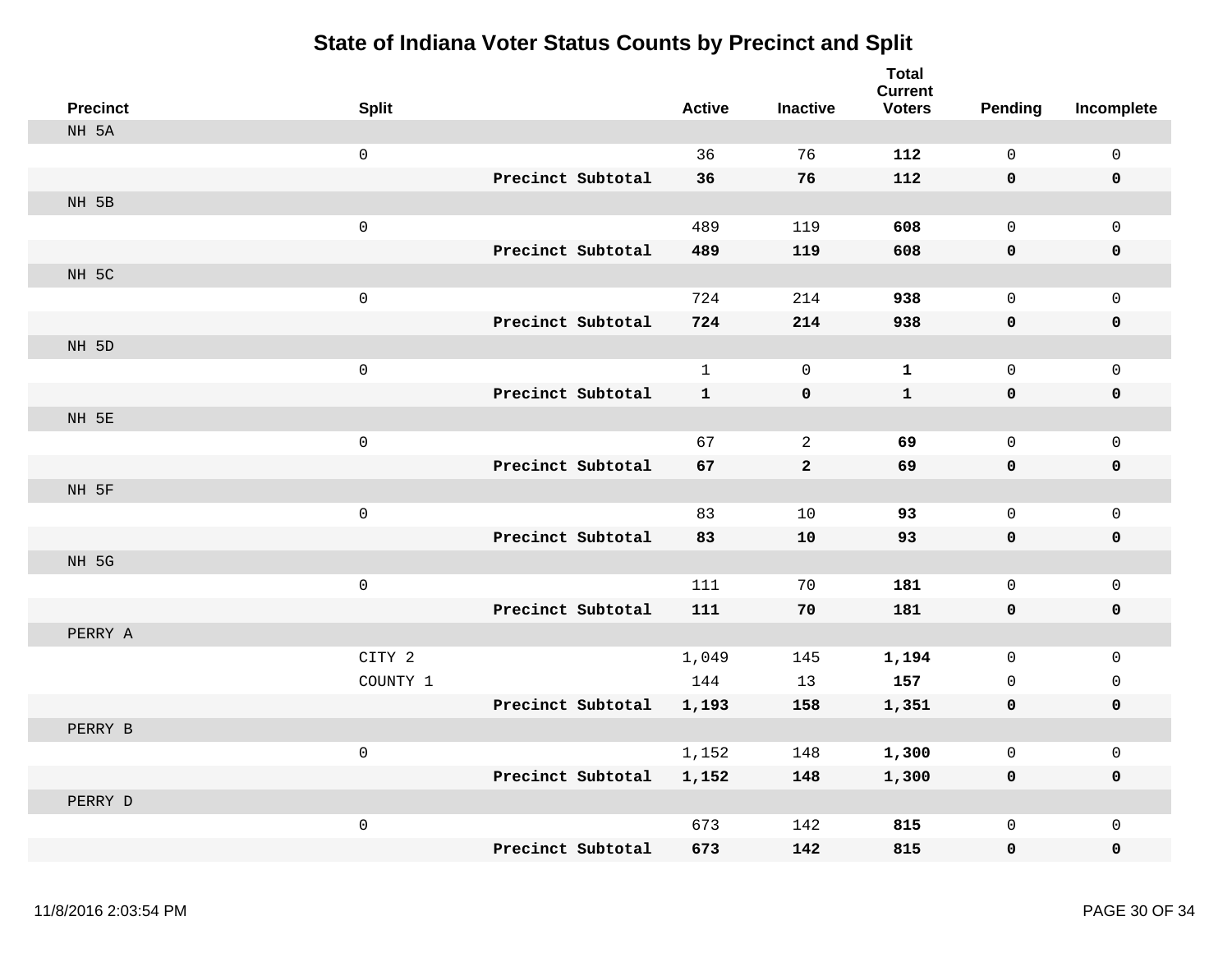| <b>Precinct</b> | <b>Split</b>        |                   | <b>Active</b> | <b>Inactive</b> | <b>Total</b><br><b>Current</b><br><b>Voters</b> | <b>Pending</b>      | Incomplete          |
|-----------------|---------------------|-------------------|---------------|-----------------|-------------------------------------------------|---------------------|---------------------|
| PERRY E         |                     |                   |               |                 |                                                 |                     |                     |
|                 | $\mathbf 0$         |                   | 696           | 104             | 800                                             | $\mathbf 0$         | $\mathbf 0$         |
|                 |                     | Precinct Subtotal | 696           | 104             | 800                                             | $\mathbf 0$         | $\mathbf 0$         |
| PERRY H         |                     |                   |               |                 |                                                 |                     |                     |
|                 | $\mathbf 0$         |                   | 1,180         | 160             | 1,340                                           | $\mathsf{O}$        | $\mathbf 0$         |
|                 |                     | Precinct Subtotal | 1,180         | 160             | 1,340                                           | 0                   | 0                   |
| PERRY J         |                     |                   |               |                 |                                                 |                     |                     |
|                 | $\mathsf{O}\xspace$ |                   | 593           | 91              | 684                                             | $\mathbf 0$         | $\mathsf 0$         |
|                 |                     | Precinct Subtotal | 593           | 91              | 684                                             | $\mathbf 0$         | $\mathbf 0$         |
| PERRY K         |                     |                   |               |                 |                                                 |                     |                     |
|                 | $\mathsf{O}\xspace$ |                   | 814           | 142             | 956                                             | $\mathsf{O}\xspace$ | $\mathsf{O}\xspace$ |
|                 |                     | Precinct Subtotal | 814           | 142             | 956                                             | 0                   | $\pmb{0}$           |
| PERRY L         |                     |                   |               |                 |                                                 |                     |                     |
|                 | $\mathbf 0$         |                   | 1,556         | 246             | 1,802                                           | $\mathbf 0$         | $\mathbf{0}$        |
|                 |                     | Precinct Subtotal | 1,556         | 246             | 1,802                                           | $\pmb{0}$           | 0                   |
| PERRY N         |                     |                   |               |                 |                                                 |                     |                     |
|                 | $\mathbf 0$         |                   | 1,284         | 200             | 1,484                                           | 0                   | $\mathbf 0$         |
|                 |                     | Precinct Subtotal | 1,284         | 200             | 1,484                                           | 0                   | 0                   |
| PERRY O         |                     |                   |               |                 |                                                 |                     |                     |
|                 | $\mathsf 0$         |                   | 876           | 136             | 1,012                                           | $\mathsf{O}$        | $\mathsf{O}\xspace$ |
|                 |                     | Precinct Subtotal | 876           | 136             | 1,012                                           | 0                   | 0                   |
| PERRY R         |                     |                   |               |                 |                                                 |                     |                     |
|                 | $\mathbf 0$         |                   | 587           | 48              | 635                                             | $\mathbf 0$         | $\mathsf 0$         |
|                 |                     | Precinct Subtotal | 587           | 48              | 635                                             | $\mathbf 0$         | $\mathbf 0$         |
| PERRY S         |                     |                   |               |                 |                                                 |                     |                     |
|                 | CITY 2              |                   | 46            | $\mathbf 0$     | 46                                              | $\mathbf 0$         | $\mathbf 0$         |
|                 | COUNTY 1            |                   | 1,143         | 71              | 1,214                                           | 0                   | 0                   |
|                 |                     | Precinct Subtotal | 1,189         | 71              | 1,260                                           | $\mathbf 0$         | $\mathbf 0$         |
| PERRY T         |                     |                   |               |                 |                                                 |                     |                     |
|                 | $\mbox{O}$          |                   | 435           | 44              | 479                                             | $\mathbf 0$         | $\mathbf 0$         |
|                 |                     | Precinct Subtotal | 435           | 44              | 479                                             | $\mathbf 0$         | 0                   |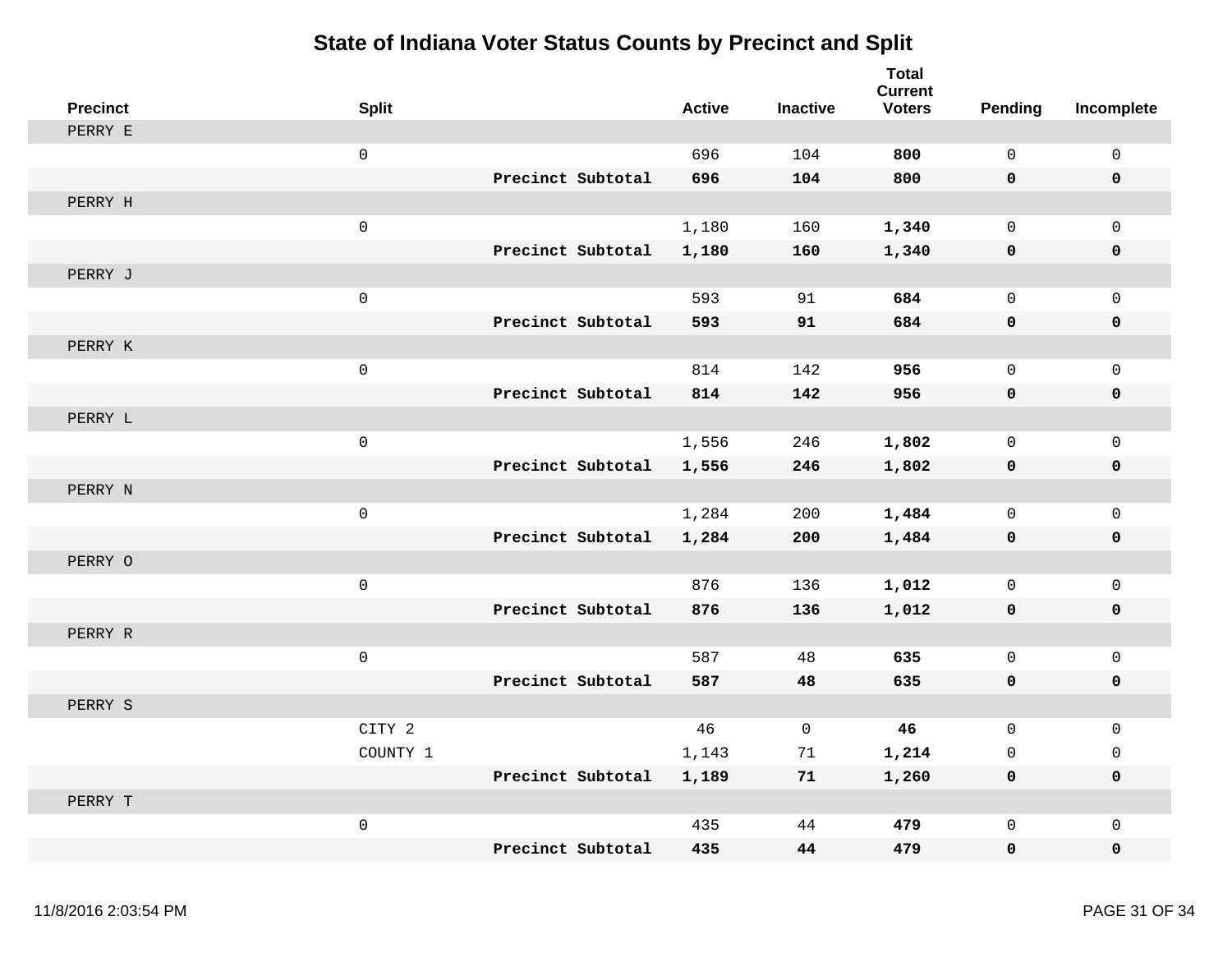| <b>Precinct</b> | <b>Split</b>        |                   | <b>Active</b> | <b>Inactive</b> | <b>Total</b><br><b>Current</b><br><b>Voters</b> | Pending      | Incomplete   |
|-----------------|---------------------|-------------------|---------------|-----------------|-------------------------------------------------|--------------|--------------|
| PLEASANT A      |                     |                   |               |                 |                                                 |              |              |
|                 | $\mathsf 0$         |                   | 410           | 43              | 453                                             | $\mathbf 0$  | $\mathbf 0$  |
|                 |                     | Precinct Subtotal | 410           | 43              | 453                                             | $\mathbf 0$  | $\mathbf 0$  |
| PLEASANT B      |                     |                   |               |                 |                                                 |              |              |
|                 | $\mathsf{O}\xspace$ |                   | 859           | 167             | 1,026                                           | $\mathbf 0$  | $\mathbf{0}$ |
|                 |                     | Precinct Subtotal | 859           | 167             | 1,026                                           | 0            | 0            |
| PLEASANT C      |                     |                   |               |                 |                                                 |              |              |
|                 | $\mathsf 0$         |                   | 857           | 39              | 896                                             | $\mathbf 0$  | $\mathbf 0$  |
|                 |                     | Precinct Subtotal | 857           | 39              | 896                                             | $\mathbf 0$  | $\mathbf 0$  |
| SCIPIO          |                     |                   |               |                 |                                                 |              |              |
|                 | $\mathbf 0$         |                   | 285           | 44              | 329                                             | $\mathbf 0$  | $\mathbf 0$  |
|                 |                     | Precinct Subtotal | 285           | 44              | 329                                             | $\mathbf 0$  | $\mathbf 0$  |
| SPRINGFIELD A   |                     |                   |               |                 |                                                 |              |              |
|                 | $\mathbf{0}$        |                   | 871           | 95              | 966                                             | $\Omega$     | $\Omega$     |
|                 |                     | Precinct Subtotal | 871           | 95              | 966                                             | $\mathbf 0$  | 0            |
| SPRINGFIELD B   |                     |                   |               |                 |                                                 |              |              |
|                 | $\mathsf{O}\xspace$ |                   | 970           | 118             | 1,088                                           | $\mathbf 0$  | $\mathbf{0}$ |
|                 |                     | Precinct Subtotal | 970           | 118             | 1,088                                           | 0            | 0            |
| ST JOE A        |                     |                   |               |                 |                                                 |              |              |
|                 | $\mathsf 0$         |                   | 965           | 52              | 1,017                                           | $\mathbf{0}$ | $\mathbf 0$  |
|                 |                     | Precinct Subtotal | 965           | 52              | 1,017                                           | 0            | $\mathbf 0$  |
| ST JOE B1       |                     |                   |               |                 |                                                 |              |              |
|                 | $\mathbf 0$         |                   | 814           | 201             | 1,015                                           | $\mathbf 0$  | $\mathbf 0$  |
|                 |                     | Precinct Subtotal | 814           | 201             | 1,015                                           | $\mathbf 0$  | 0            |
| ST JOE B2       |                     |                   |               |                 |                                                 |              |              |
|                 | $\mathbf 0$         |                   | 441           | 371             | 812                                             | 0            | $\mathsf 0$  |
|                 |                     | Precinct Subtotal | 441           | 371             | 812                                             | $\mathbf 0$  | 0            |
| ST JOE C        |                     |                   |               |                 |                                                 |              |              |
|                 | $\mathsf 0$         |                   | 20            | 1               | 21                                              | $\mathbf{0}$ | $\mathbf 0$  |
|                 |                     | Precinct Subtotal | 20            | ${\bf 1}$       | 21                                              | 0            | 0            |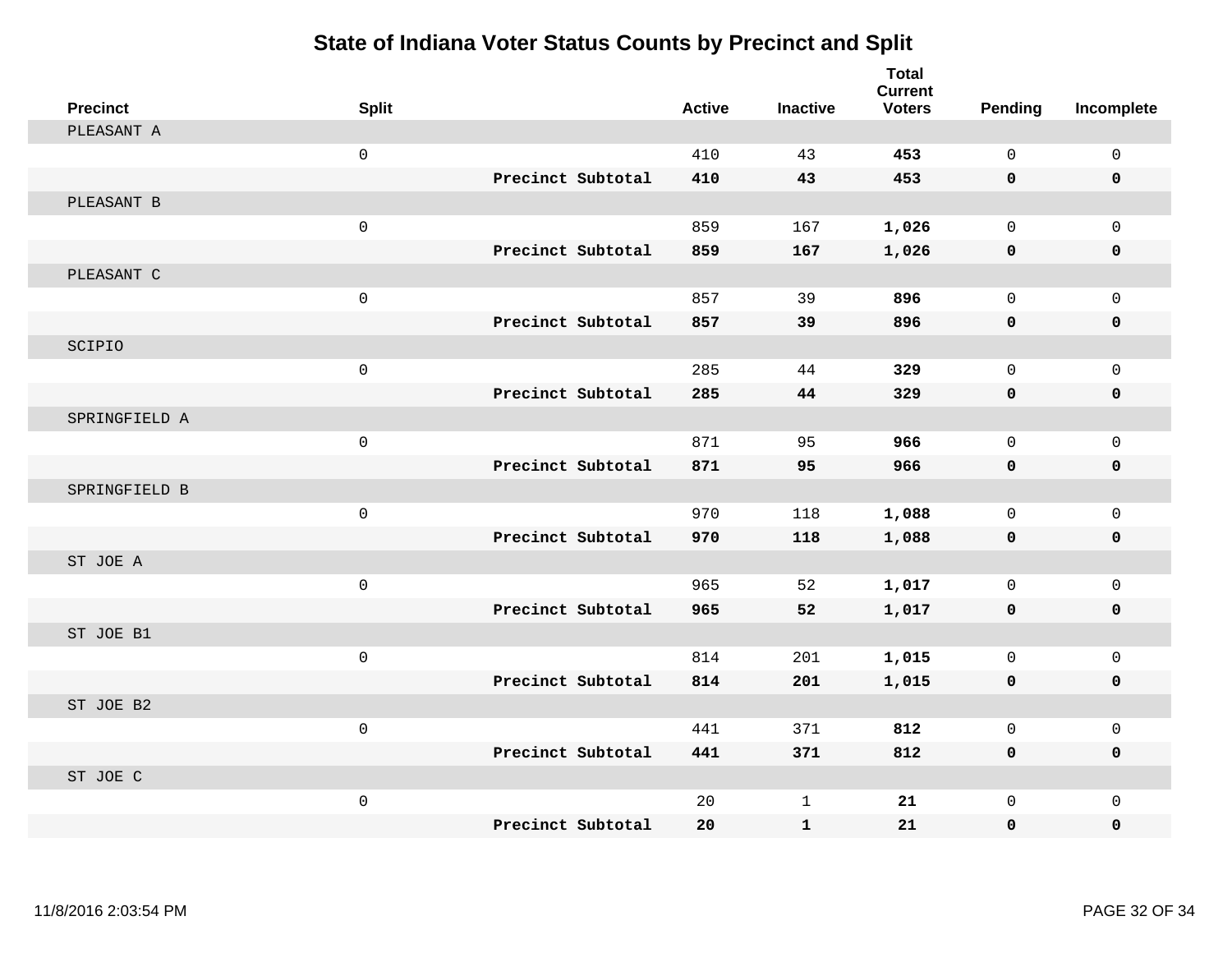| <b>Precinct</b> | <b>Split</b>        |                   | <b>Active</b> | <b>Inactive</b>         | <b>Total</b><br><b>Current</b><br><b>Voters</b> | <b>Pending</b> | Incomplete  |
|-----------------|---------------------|-------------------|---------------|-------------------------|-------------------------------------------------|----------------|-------------|
| ST JOE D        |                     |                   |               |                         |                                                 |                |             |
|                 | $\mathsf 0$         |                   | 5             | $\mathbf{3}$            | 8                                               | $\mathsf{O}$   | $\mathsf 0$ |
|                 |                     | Precinct Subtotal | 5             | $\overline{\mathbf{3}}$ | 8                                               | $\mathbf 0$    | $\mathbf 0$ |
| ST JOE E        |                     |                   |               |                         |                                                 |                |             |
|                 | $\mathbf 0$         |                   | 283           | 15                      | 298                                             | $\mathbf{0}$   | $\mathbf 0$ |
|                 |                     | Precinct Subtotal | 283           | 15                      | 298                                             | $\mathbf 0$    | 0           |
| ST JOE F        |                     |                   |               |                         |                                                 |                |             |
|                 | $\mathsf 0$         |                   | 471           | 36                      | 507                                             | $\mathbf 0$    | $\mathbf 0$ |
|                 |                     | Precinct Subtotal | 471           | 36                      | 507                                             | $\mathbf 0$    | 0           |
| ST JOE G        |                     |                   |               |                         |                                                 |                |             |
|                 | $\mathbf 0$         |                   | 1,086         | 48                      | 1,134                                           | 0              | $\mathbf 0$ |
|                 |                     | Precinct Subtotal | 1,086         | 48                      | 1,134                                           | 0              | 0           |
| ST JOE V1       |                     |                   |               |                         |                                                 |                |             |
|                 | $\mathbf 0$         |                   | 115           | 26                      | 141                                             | $\mathbf 0$    | $\mathbf 0$ |
|                 |                     | Precinct Subtotal | 115           | 26                      | 141                                             | $\mathbf 0$    | $\mathbf 0$ |
| WASHINGTON E    |                     |                   |               |                         |                                                 |                |             |
|                 | $\mathsf{O}\xspace$ |                   | 1,027         | 94                      | 1,121                                           | 0              | $\mathbf 0$ |
|                 |                     | Precinct Subtotal | 1,027         | 94                      | 1,121                                           | 0              | 0           |
| WASHINGTON F    |                     |                   |               |                         |                                                 |                |             |
|                 | $\mathsf{O}\xspace$ |                   | 1,087         | 157                     | 1,244                                           | $\mathbf 0$    | $\mathbf 0$ |
|                 |                     | Precinct Subtotal | 1,087         | 157                     | 1,244                                           | 0              | $\mathbf 0$ |
| WASHINGTON G    |                     |                   |               |                         |                                                 |                |             |
|                 | $\mathsf{O}\xspace$ |                   | 381           | 44                      | 425                                             | $\mathsf{O}$   | $\mathbf 0$ |
|                 |                     | Precinct Subtotal | 381           | 44                      | 425                                             | $\mathbf 0$    | 0           |
| WAYNE A         |                     |                   |               |                         |                                                 |                |             |
|                 | $\mathsf{O}\xspace$ |                   | 437           | 84                      | 521                                             | $\mathbf 0$    | $\mathbf 0$ |
|                 |                     | Precinct Subtotal | 437           | 84                      | 521                                             | 0              | 0           |
| WAYNE C         |                     |                   |               |                         |                                                 |                |             |
|                 | $\mathsf{O}\xspace$ |                   | 317           | 39                      | 356                                             | $\mathsf{O}$   | $\mathbf 0$ |
|                 |                     | Precinct Subtotal | 317           | 39                      | 356                                             | $\mathbf 0$    | 0           |